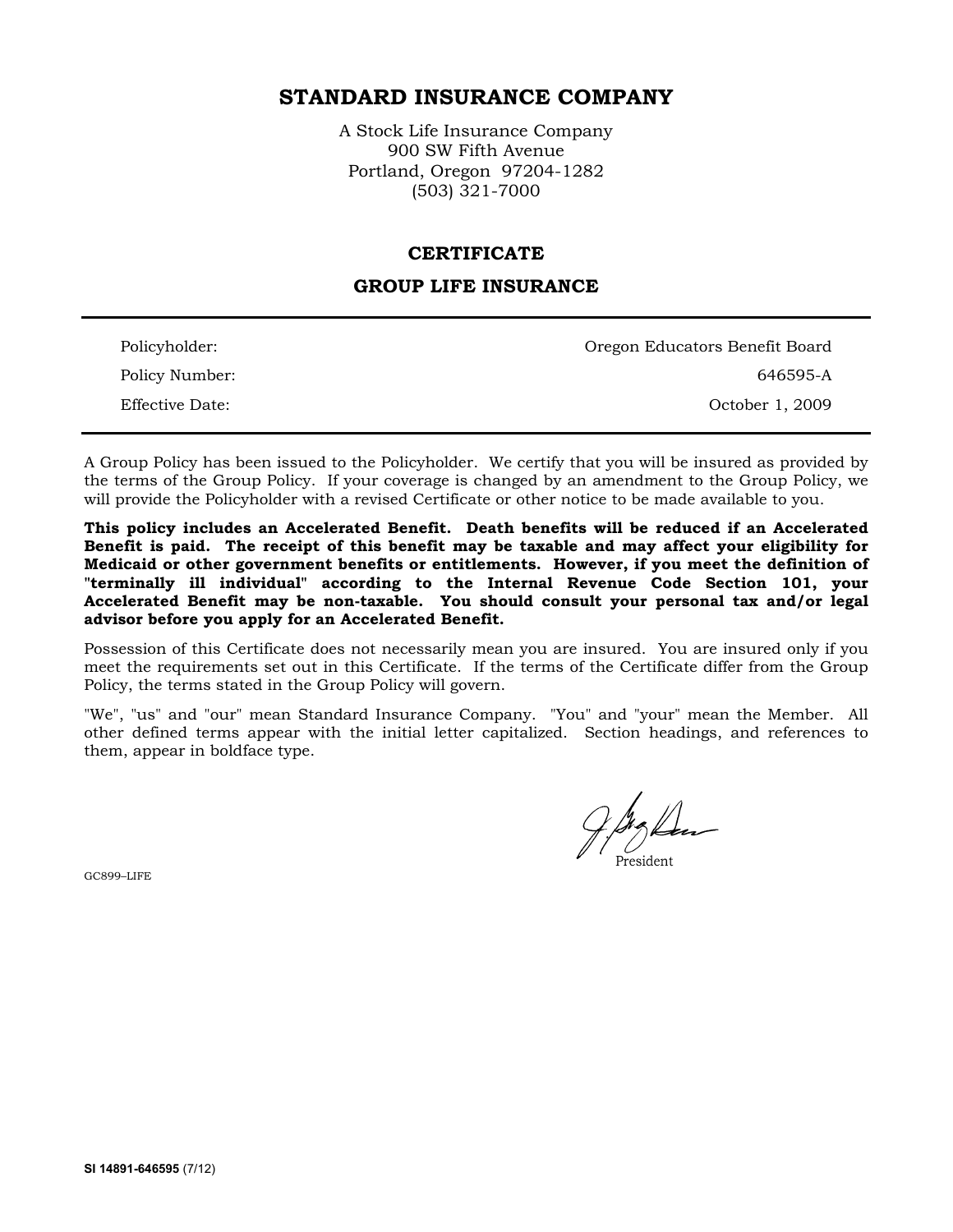# **Table of Contents**

| A.             |  |  |
|----------------|--|--|
| $\mathbf{B}$ . |  |  |
| C.             |  |  |
| D.             |  |  |
| E.             |  |  |
| F <sub>1</sub> |  |  |
| G.             |  |  |
| H.             |  |  |
|                |  |  |
| А.             |  |  |
| <b>B.</b>      |  |  |
|                |  |  |
| D.             |  |  |
| Ε.             |  |  |
| F <sub>r</sub> |  |  |
| G.             |  |  |
|                |  |  |
| А.             |  |  |
| В.             |  |  |
| C.             |  |  |
|                |  |  |
| E.             |  |  |
| F <sub>r</sub> |  |  |
| G.             |  |  |
|                |  |  |
|                |  |  |
|                |  |  |
|                |  |  |
|                |  |  |
|                |  |  |
|                |  |  |
|                |  |  |
|                |  |  |
|                |  |  |
|                |  |  |
|                |  |  |
|                |  |  |
|                |  |  |
|                |  |  |
|                |  |  |
|                |  |  |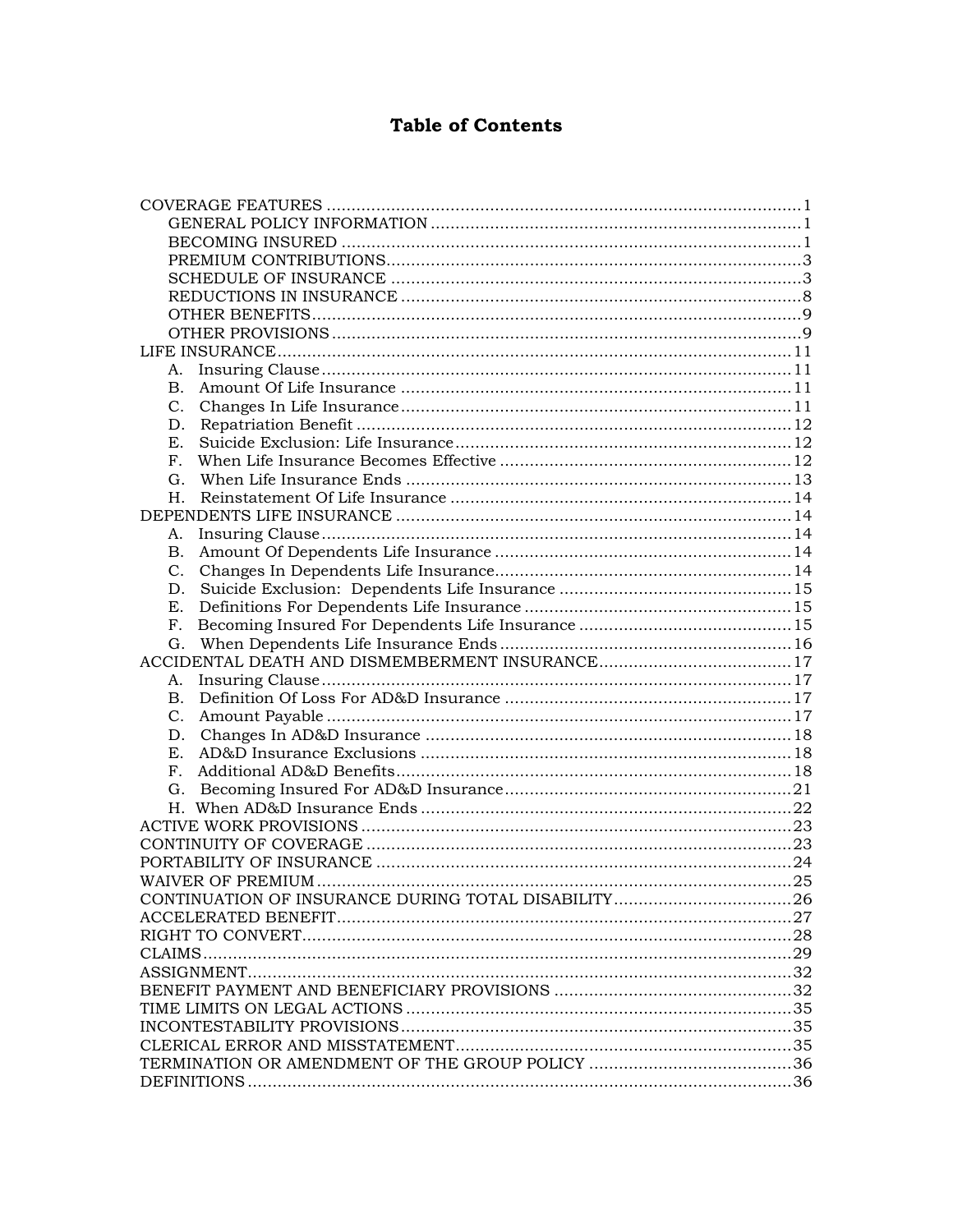### **Index of Defined Terms**

Accelerated Benefit, 27 Active Work, Actively At Work, 23 AD&D Insurance, 36 Air Bag System, 19 Annual Earnings, 36 Annual Enrollment Period, 3 Automobile, 19

Beneficiary, 33

Child, 37 Contract, 37 Conversion Period, 28

Dependent, 15 Dependents Life Insurance, 37

Eligibility Waiting Period, 37 Employer(s), 1 Evidence Of Insurability, 37

Group Policy, 37 Group Policy Effective Date, 1 Group Policy Number, 1 Guarantee Issue Amount (for Dependents Life Insurance), 2 Guarantee Issue Amount (for Plan B), 2

Injury, 37 Insurance (for Accelerated Benefit), 28 Insurance (for Right to Convert), 29 Insurance (for Waiver Of Premium), 25

Leave Of Absence Period, 9 Life Insurance, 37 Loss, 17

Maximum Conversion Amount, 9 Member, 1 Minimum Time Insured, 9

Nonelective, 37

OEBB, 1 Optional, 37

Physician, 37 Policyholder, 1 Pregnancy, 37 Prior Plan, 37 Proof Of Loss, 30

Qualified Status Change, 2, 3 Qualifying Event, 29 Qualifying Medical Condition, 27

Recipient, 34 Right To Convert, 28

Seat Belt System, 19 Sickness, 37 Spouse, 38

Totally Disabled, 25

Waiting Period (for Waiver Of Premium), 25 Waiver Of Premium, 25 War, 18

You, Your (for Right To Convert), 29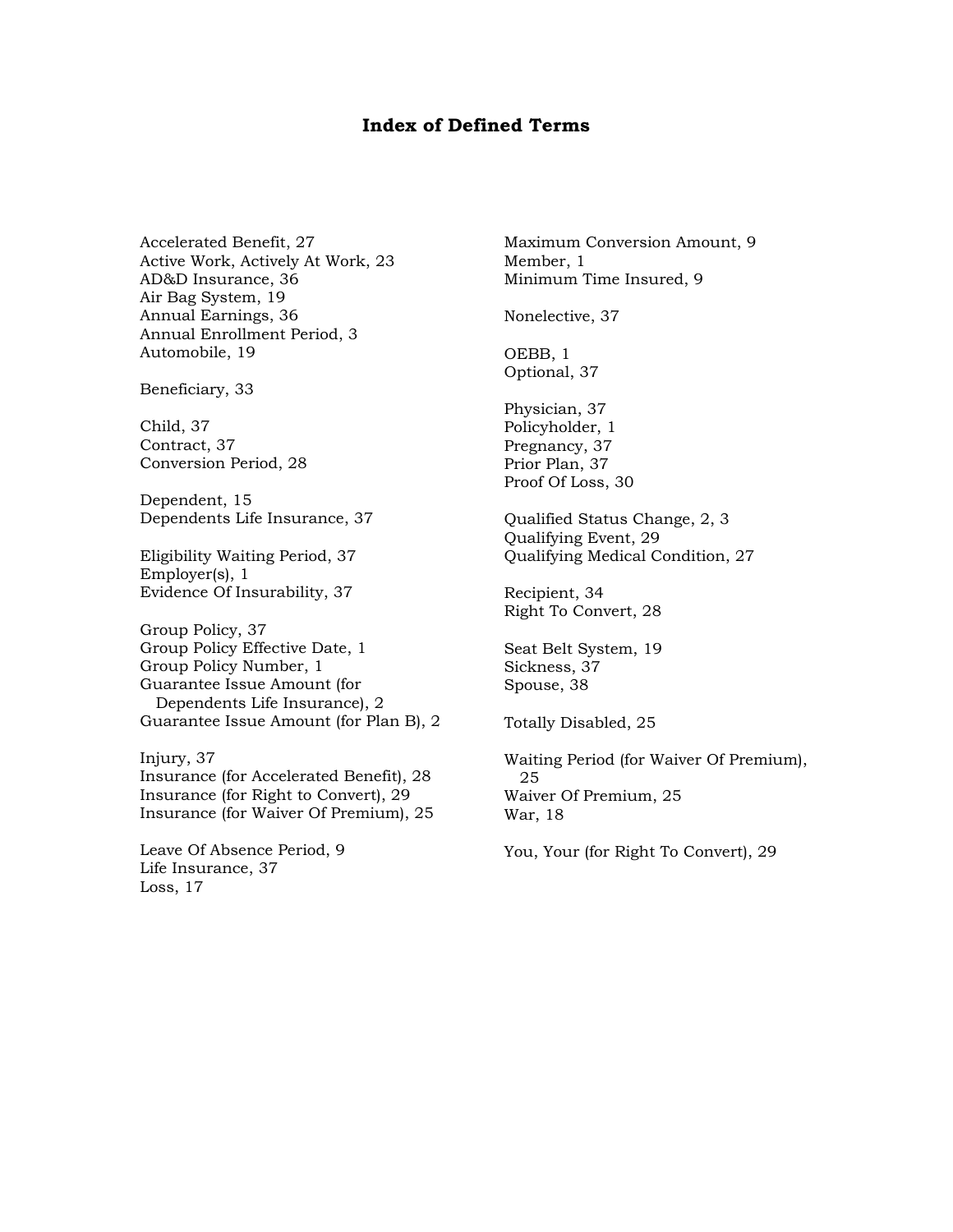### **COVERAGE FEATURES**

This section contains many of the features of your group life insurance. Other provisions, including exclusions and limitations, appear in other sections. Please refer to the text of each section for full details. The Table of Contents and the Index of Defined Terms help locate sections and definitions.

# GENERAL POLICY INFORMATION Group Policy Number: 646595-A Type of Insurance Provided: Life Insurance: Yes Dependents Life Insurance: Yes *(LI.DEP.296)* Accidental Death And Dismemberment (AD&D) Insurance: Yes *(LI.ADD.296)* Policyholder: Oregon Educators Benefit Board Employer(s): Educational Entities as defined in Oregon Educators Benefit Board's (OEBB) administrative rules and generally a public school district (K-12), education service district (ESD), community college or public charter school that participates in OEBB and elects to participate under the Group Policy. Group Policy Effective Date: 0ctober 1, 2009 Policy Issued in: Oregon

### BECOMING INSURED

To become insured for Life Insurance you must: (a) Be a Member; (b) Complete your Eligibility Waiting Period; and (c) Meet the requirements in **Life Insurance** and **Active Work Provisions**. The Active Work requirement will not apply to Members who are retired on the Group Policy Effective Date. The requirements for becoming insured for coverages other than Life Insurance are set out in the text.

Definition of Member: You are a Member if you are:

- 1. An Active Eligible Employee of the Employer, as defined in Oregon Administrative Rules (OAR) 111- 010-0015; or
- 2. A Retired Eligible Employee of the Employer, as defined in OAR 111-010-0015.

You are not a Member if you are a full time member of the armed forces of any country.

\* A Retired Eligible Employee who becomes 65 years of age on the first day of a calendar month will cease to be a Member on the last day of the second calendar month preceding the Retired Eligible Employee's 65th birthday. A Retired Eligible Employee who becomes 65 years of age on any other day of the month will cease to be a Member on the last day of the calendar month preceding the Retired Eligible Employee's 65th birthday.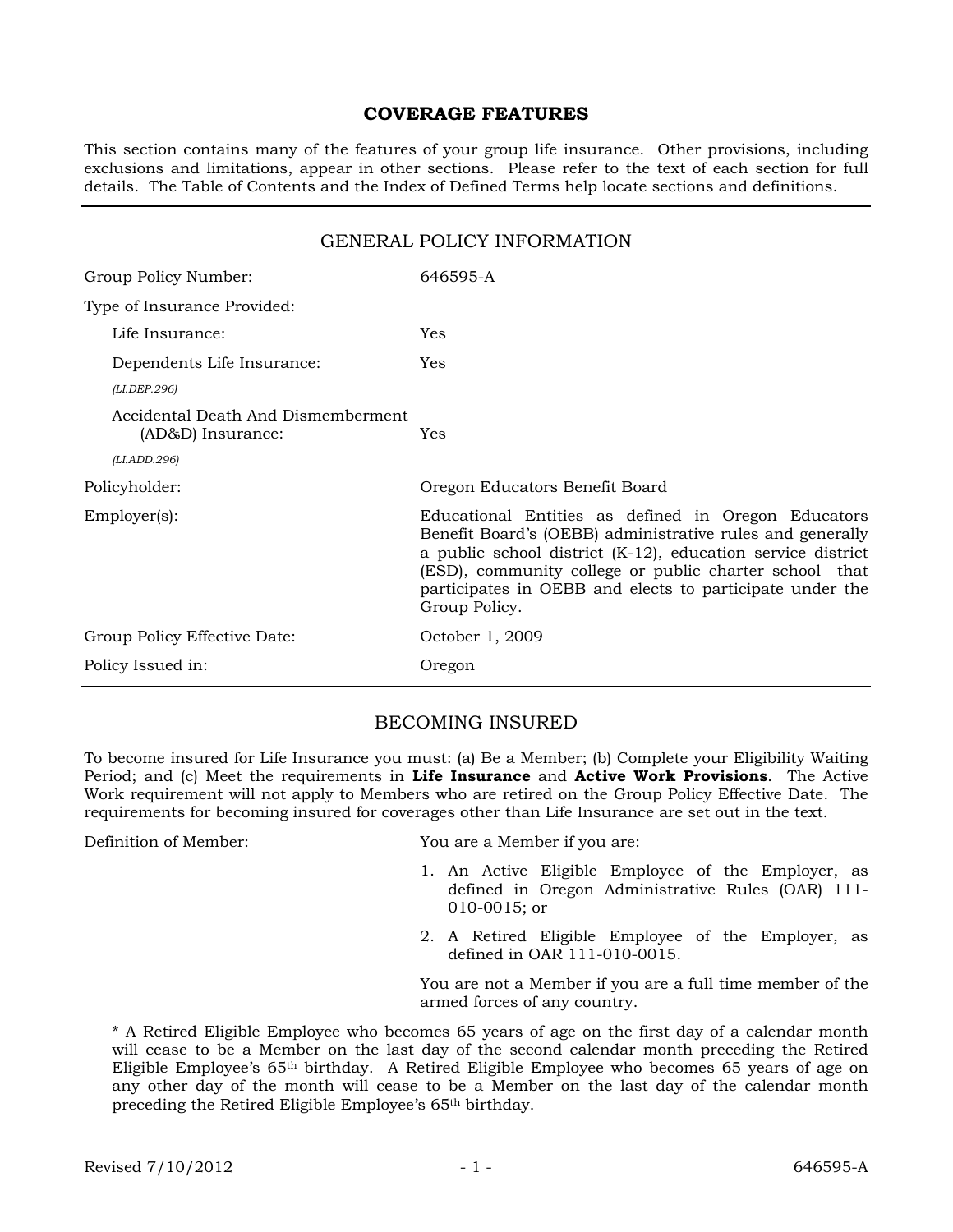Eligibility Waiting Period: You are eligible on the latest of (a) the Group Policy Effective Date, (b) the date your Employer begins participating under the Group Policy, and (c) the date you become eligible for insurance under the Group Policy under the terms of OEBB's administrative rules, under a separate OEBB rule, under a collective bargaining agreement, or under a documented district policy in effect on January 31, 2008.

> You become eligible for an individual type of coverage under the Group Policy (Plan A Life Insurance, Plan B Life Insurance, Dependents Life Insurance for Spouse, Dependents Life Insurance for Children, Plan A AD&D Insurance, or Plan B AD&D Insurance) on the later of (a) the date determined above, and (b) the date your Employer elects to make the individual type of coverage available to your employee group.

Note: You may apply for Optional coverage only (a) within 31 days after becoming eligible, (b) during an Annual Enrollment Period, and (c) at a Qualified Status Change, as provided under OAR 111-040-0400. Coverage may be subject to approval of Evidence Of Insurability, as described below.

Evidence of Insurability: Required in all of the following instances:

- a. For late application for Plan B Life Insurance and Dependents Life Insurance (application is made more than 31 days after becoming eligible).
- b. For reinstatements if required.
- c. For any Plan B Life Insurance Benefit in excess of the Guarantee Issue Amount of \$100,000. This requirement does not apply to amounts of Plan B Life Insurance that have been continuously in effect under the Group Policy since September 30, 2012.
- d. For any Dependents Life Insurance Benefit in excess of the Guarantee Issue Amount of \$30,000.
- e. For any elective increase in Plan B Life Insurance or Dependents Life Insurance.

Note: Evidence Of Insurability will be waived as described below, unless Evidence Of Insurability was submitted to us under this Group Policy and was not approved, or Evidence Of Insurability is required under H. Reinstatement Of Life Insurance in **Life Insurance.**

- Evidence Of Insurability will not be required to become insured on October 1, 2009 for amounts for which you were insured under the Prior Plan on September 30, 2009 (or up to the next higher increment, if the amount in effect under the Prior Plan is not available as an option under the Schedule Of Insurance).
- With respect to Retired Eligible Employees only: Evidence Of Insurability will not be required to become insured on October 1, 2009 for (a) up to \$20,000 of Plan B Life Insurance, (b) up to \$20,000 of Dependents Life Insurance for your Spouse, and (c) any amount of Dependents Life Insurance for your Children.
- With respect to Active Eligible Employees only: If you are insured for Plan B Life Insurance, Evidence Of Insurability will not be required to increase your Plan B Life Insurance Benefit by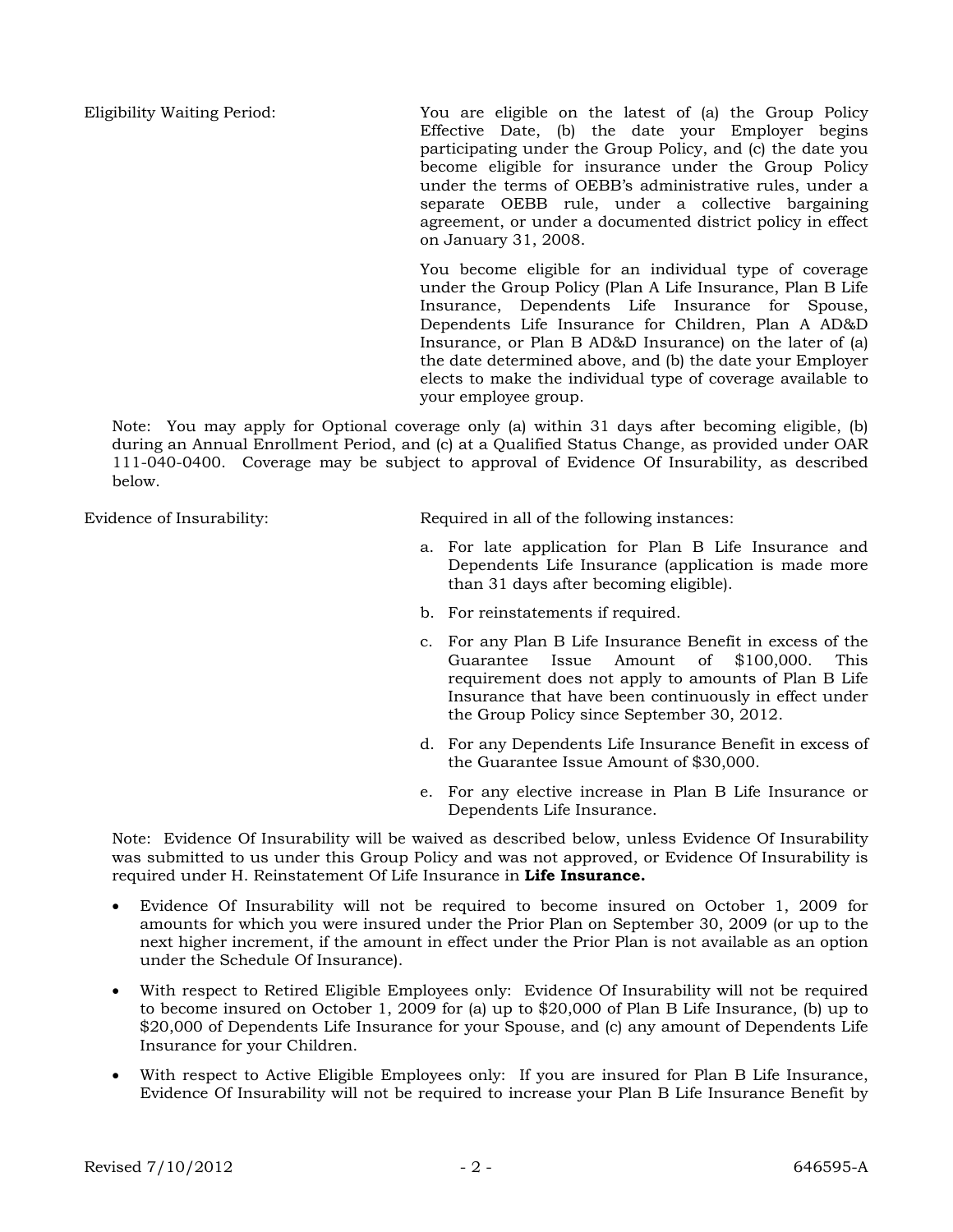up to \$20,000 (not to exceed the Guarantee Issue Amount), provided you apply for such increase during an Annual Enrollment Period.

Annual Enrollment Period means the period designated each year by the Policyholder when you may change insurance elections.

 With respect to Active Eligible Employees only: Evidence Of Insurability will not be required to become insured for Plan B Life Insurance amounts and Dependents Life Insurance amounts (not to exceed the Guarantee Issue Amounts) for which you apply at a Qualified Status Change as provided under OAR 111-040-0400.

### PREMIUM CONTRIBUTIONS

| Lile insurance:            |          |  |
|----------------------------|----------|--|
| Plan A:                    | Basic    |  |
| Plan B:                    | Optional |  |
| AD&D Insurance:            |          |  |
| Plan A:                    | Basic    |  |
| Plan B:                    | Optional |  |
| Dependents:                | Optional |  |
| Dependents Life Insurance: | Optional |  |
|                            |          |  |

### SCHEDULE OF INSURANCE

### **SCHEDULE OF LIFE INSURANCE**

Life Insurance:

**Plan A (Basic)** – You will become insured under Plan A if your Employer elects to make Plan A Life Insurance available to you and you meet the requirements to become insured under the Group Policy. If your Employer elects to make Plan A Life Insurance available to you, (a) your Employer may pay all or a portion of the cost coverage, and (b) all Members eligible for Plan A must be insured under Plan A.

Plan A Life Insurance Benefit: The Employer may elect one of the following options for each of its employee groups:

| Option 1:  | \$5,000  |
|------------|----------|
| Option 2:  | \$7,500  |
| Option 3:  | \$10,000 |
| Option 4:  | \$15,000 |
| Option 5:  | \$20,000 |
| Option 6:  | \$25,000 |
| Option 7:  | \$30,000 |
| Option 8:  | \$35,000 |
| Option 9:  | \$40,000 |
| Option 10: | \$50,000 |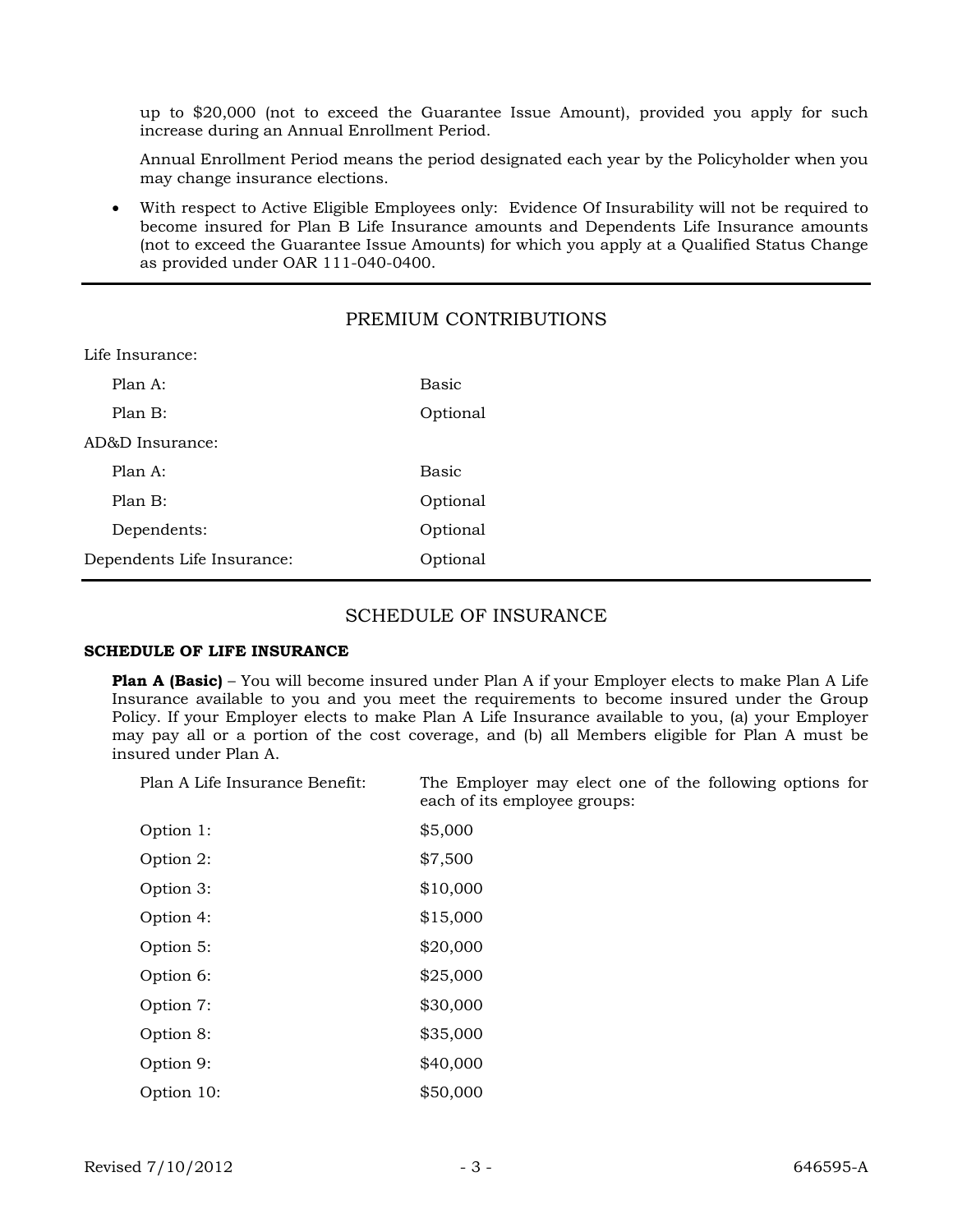| Option 11: | \$100,000 |
|------------|-----------|
|            |           |

Option 12: \$110,000

Option 13: \$200,000

Option 14: \$300,000

- Option 15: 1 times your Annual Earnings, subject to a maximum of \$300,000. Your Plan A Life Insurance Benefit is rounded to the next higher multiple of \$1,000, if not already a multiple of \$1,000.
- Option 16: 2 times your Annual Earnings, subject to a maximum of \$300,000. Your Plan A Life Insurance Benefit is rounded to the next higher multiple of \$1,000, if not already a multiple of \$1,000.
- Option 17: 3 times your Annual Earnings, subject to a maximum of \$500,000. Your Plan A Life Insurance Benefit is rounded to the next higher multiple of \$1,000, if not already a multiple of \$1,000.

**Plan B (Optional)** – You may apply to become insured under Plan B if your Employer elects to make Plan B Life Insurance available to you. Plan B is an Optional plan requiring premium contributions from Members.

| Plan B Life Insurance Benefit: |           | of its employee groups: |           | The Employer may elect to make one or more of the<br>following Plan B Life Insurance amounts available to each |
|--------------------------------|-----------|-------------------------|-----------|----------------------------------------------------------------------------------------------------------------|
| \$10,000                       | \$110,000 | \$210,000               | \$310,000 | \$410,000                                                                                                      |
| \$20,000                       | \$120,000 | \$220,000               | \$320,000 | \$420,000                                                                                                      |
| \$30,000                       | \$130,000 | \$230,000               | \$330,000 | \$430,000                                                                                                      |
| \$40,000                       | \$140,000 | \$240,000               | \$340,000 | \$440,000                                                                                                      |
| \$50,000                       | \$150,000 | \$250,000               | \$350,000 | \$450,000                                                                                                      |
| \$60,000                       | \$160,000 | \$260,000               | \$360,000 | \$460,000                                                                                                      |
| \$70,000                       | \$170,000 | \$270,000               | \$370,000 | \$470,000                                                                                                      |
| \$80,000                       | \$180,000 | \$280,000               | \$380,000 | \$480,000                                                                                                      |
| \$90,000                       | \$190,000 | \$290,000               | \$390,000 | \$490,000                                                                                                      |
| \$100,000                      | \$200,000 | \$300,000               | \$400,000 | \$500,000                                                                                                      |

The Repatriation Benefit: The expenses incurred to transport your body to a mortuary near your primary place of residence, but not to exceed \$5,000 or 10% of the Life Insurance Benefit, whichever is less.

*(LI.REPAT.296)*

### **SCHEDULE OF DEPENDENTS LIFE INSURANCE**

If you are insured for Plan B Life Insurance, you may apply to insure your Spouse and/or Children for Dependents Life Insurance. Dependents Life Insurance is an Optional plan requiring premium contributions from Members.

Dependents Life Insurance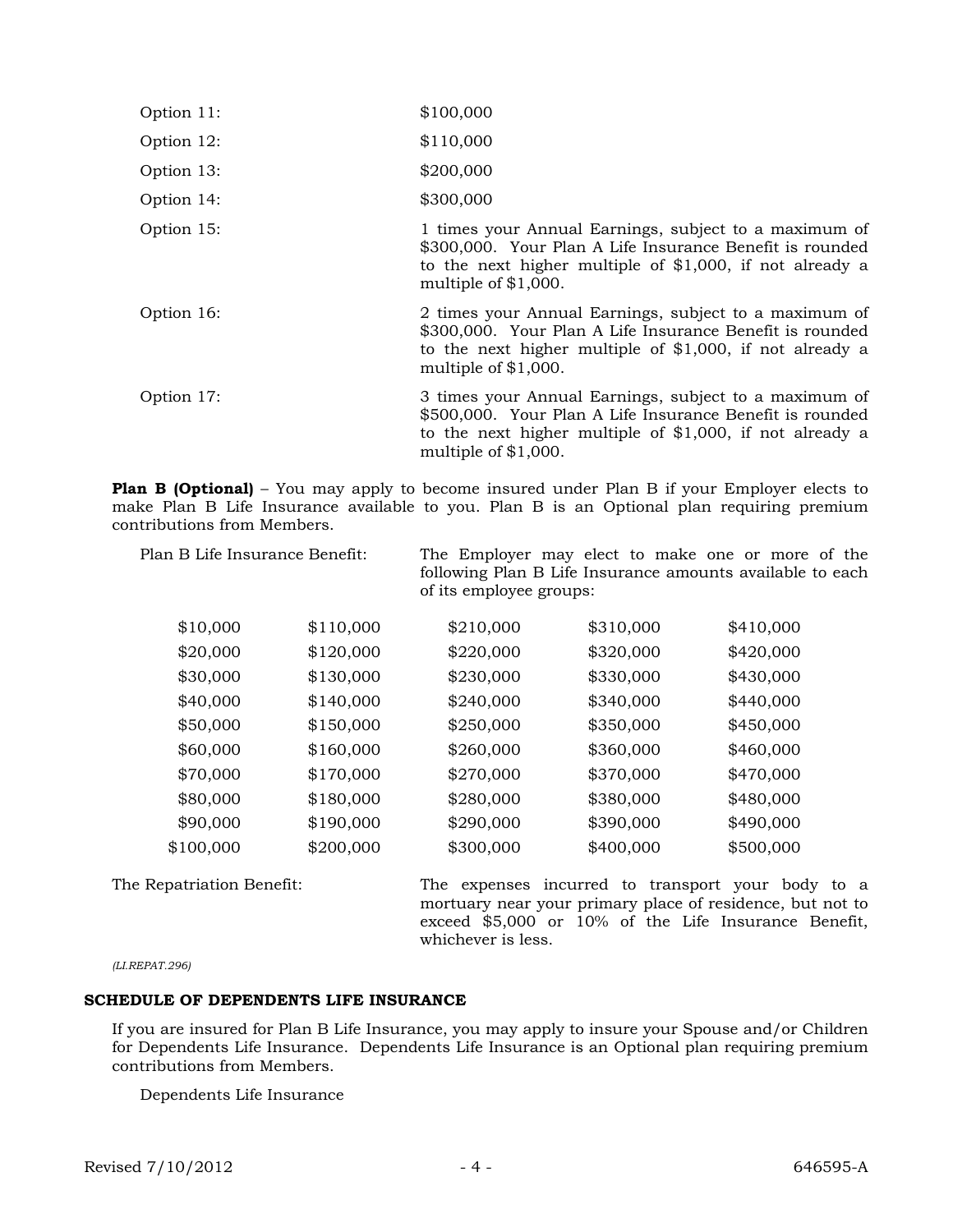Benefit for your Spouse: The Employer may elect to make one or more of the following Dependents Life Insurance amounts available to each of its employee groups: A multiple of \$10,000, from \$10,000 to \$500,000.

The amount of Dependents Life Insurance for your Spouse may not exceed 100% of the amount of your Plan B Life Insurance.

| Dependents Life Insurance  |                                                                                                                                                                                                        |
|----------------------------|--------------------------------------------------------------------------------------------------------------------------------------------------------------------------------------------------------|
| Benefit for your Children: | The Employer may elect to make one or more of the<br>following Dependents Life Insurance amounts available to<br>each of its employee groups: A multiple of $$2,000$ , from<br>$$2,000$ to $$10,000$ . |
|                            |                                                                                                                                                                                                        |

The amount of Dependents Life Insurance for your Child may not exceed 100% of the amount of your Plan B Life Insurance.

#### **SCHEDULE OF AD&D INSURANCE**

**Plan A (Basic)** – You will become insured under Plan A if your Employer elects to make Plan A AD&D Insurance available to you, you are insured for Plan A Life Insurance, and you meet the requirements to become insured under the Group Policy. If your Employer elects to make Plan A AD&D Insurance available to you, (a) your Employer may pay all or a portion of the cost coverage, and (b) all Members eligible for Plan A must be insured under Plan A.

Plan A AD&D Insurance Benefit: The Employer may elect one of the following options for each of its employee groups:

| Option 1:  | \$5,000                                                                                                                                                                                                  |
|------------|----------------------------------------------------------------------------------------------------------------------------------------------------------------------------------------------------------|
| Option 2:  | \$7,500                                                                                                                                                                                                  |
| Option 3:  | \$10,000                                                                                                                                                                                                 |
| Option 4:  | \$15,000                                                                                                                                                                                                 |
| Option 5:  | \$20,000                                                                                                                                                                                                 |
| Option 6:  | \$25,000                                                                                                                                                                                                 |
| Option 7:  | \$30,000                                                                                                                                                                                                 |
| Option 8:  | \$35,000                                                                                                                                                                                                 |
| Option 9:  | \$40,000                                                                                                                                                                                                 |
| Option 10: | \$50,000                                                                                                                                                                                                 |
| Option 11: | \$100,000                                                                                                                                                                                                |
| Option 12: | \$110,000                                                                                                                                                                                                |
| Option 13: | \$200,000                                                                                                                                                                                                |
| Option 14: | \$300,000                                                                                                                                                                                                |
| Option 15: | 1 times your Annual Earnings, subject to a maximum of<br>\$300,000. Your Plan A AD&D Insurance Benefit is<br>rounded to the next higher multiple of $$1,000$ , if not<br>already a multiple of \$1,000.  |
| Option 16: | 2 times your Annual Earnings, subject to a maximum of<br>Your Plan A AD&D Insurance Benefit is<br>\$300,000.<br>rounded to the next higher multiple of \$1,000, if not<br>already a multiple of \$1,000. |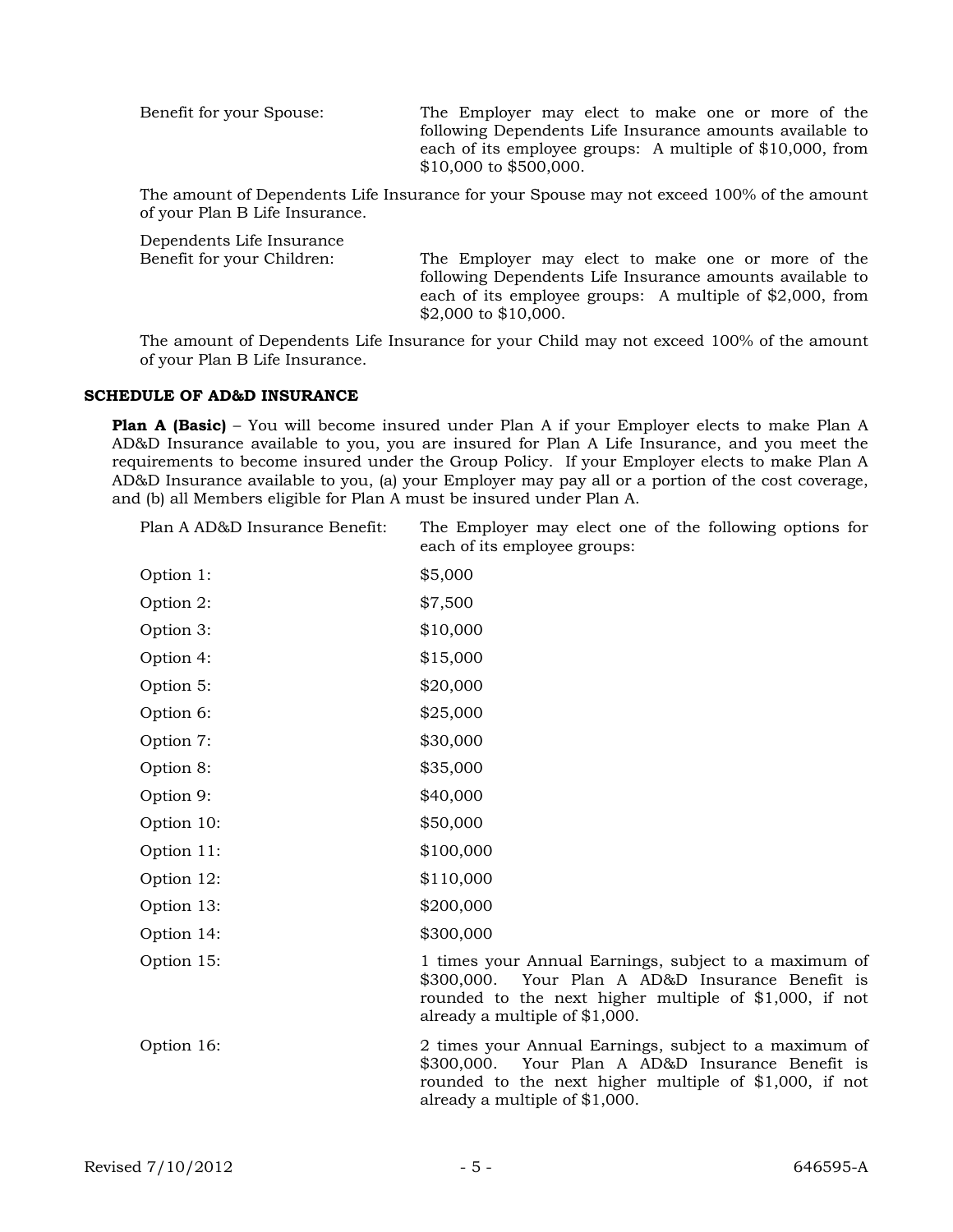**Plan B (Optional)** – You may apply to become insured under Plan B if your Employer elects to make Plan B AD&D Insurance available to you. You may be insured for Plan B AD&D Insurance without being insured for Life Insurance. Plan B is an Optional plan requiring premium contributions from Members.

Plan B AD&D Insurance Benefit: The Employer may elect to make one or more of the following Plan B AD&D Insurance amounts available to each of its employee groups:

| \$10,000  | \$110,000 | \$210,000 | \$310,000 | \$410,000 |
|-----------|-----------|-----------|-----------|-----------|
| \$20,000  | \$120,000 | \$220,000 | \$320,000 | \$420,000 |
| \$30,000  | \$130,000 | \$230,000 | \$330,000 | \$430,000 |
| \$40,000  | \$140,000 | \$240,000 | \$340,000 | \$440,000 |
| \$50,000  | \$150,000 | \$250,000 | \$350,000 | \$450,000 |
| \$60,000  | \$160,000 | \$260,000 | \$360,000 | \$460,000 |
| \$70,000  | \$170,000 | \$270,000 | \$370,000 | \$470,000 |
| \$80,000  | \$180,000 | \$280,000 | \$380,000 | \$480,000 |
| \$90,000  | \$190,000 | \$290,000 | \$390,000 | \$490,000 |
| \$100,000 | \$200,000 | \$300,000 | \$400,000 | \$500,000 |

For Dependents – If you are insured for Plan B AD&D Insurance, you may apply to insure your Spouse and/or Children for AD&D Insurance. AD&D Insurance for Dependents is an Optional plan requiring premium contributions from Members.

Dependents AD&D Insurance

Benefit for your Spouse: The Employer may elect to make one or more of the following Dependents AD&D Insurance amounts available to each of its employee groups: A multiple of \$10,000, from \$10,000 to \$500,000.

The amount of Dependents AD&D Insurance for your Spouse may not exceed 100% of the amount of your Plan B AD&D Insurance.

Dependents AD&D Insurance

Benefit for your Children: The Employer may elect to make one or more of the following Dependents Life Insurance amounts available to each of its employee groups: A multiple of \$2,000, from \$2,000 to \$10,000.

The amount of Dependents AD&D Insurance for your Child may not exceed 100% of the amount of your Plan B AD&D Insurance.

The amount payable for certain Losses is less than 100% of the AD&D Insurance Benefit. See AD&D Table Of Losses.

#### **OTHER AD&D BENEFITS**

Seat Belt Benefit:

For Member and Dependents: The amount of the Seat Belt Benefit is the lesser of (1) \$10,000, or (2) the AD&D Insurance Benefit payable for Loss of life.

*(LI.STBLT.296)*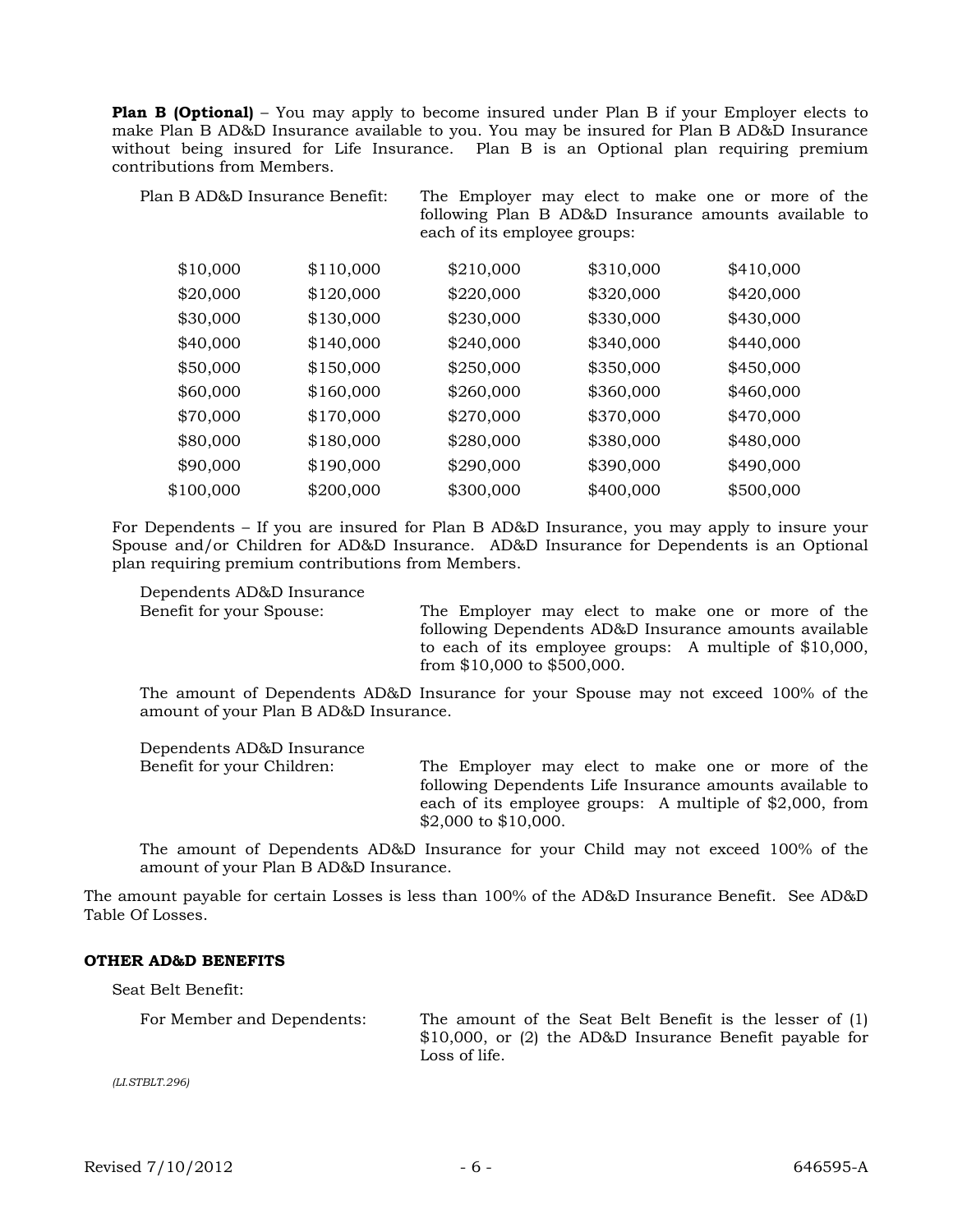| Air Bag Benefit:                      |                                                                                                                                                                                                                                                                                                                                                              |
|---------------------------------------|--------------------------------------------------------------------------------------------------------------------------------------------------------------------------------------------------------------------------------------------------------------------------------------------------------------------------------------------------------------|
| For Member and Dependents:            | The amount of the Air Bag Benefit is the lesser of $(1)$<br>\$5,000, or (2) the AD&D Insurance Benefit payable for<br>Loss of life.                                                                                                                                                                                                                          |
| (LI.AIRBAG.296)                       |                                                                                                                                                                                                                                                                                                                                                              |
| Career Adjustment Benefit:            |                                                                                                                                                                                                                                                                                                                                                              |
| For Member:                           | The tuition expenses for training incurred by you within<br>36 months after the date of your Loss, exclusive of board<br>and room, books, fees, supplies and other expenses, but<br>not to exceed \$5,000 per year, or the cumulative total of<br>\$10,000 or 25% of the AD&D Insurance Benefit,<br>whichever is less.                                       |
| For Spouse:                           | The tuition expenses for training incurred by your Spouse<br>within 36 months after the date of your death, exclusive of<br>board and room, books, fees, supplies and other expenses,<br>but not to exceed \$5,000 per year, or the cumulative total<br>of \$10,000 or 25% of the AD&D Insurance Benefit,<br>whichever is less.                              |
| (LI.CARADJ.899)                       |                                                                                                                                                                                                                                                                                                                                                              |
| Child Care Benefit:                   |                                                                                                                                                                                                                                                                                                                                                              |
| For Spouse:                           | The total child care expense incurred by your Spouse<br>within 36 months after the date of your death for all<br>Children under age 13, but not to exceed \$5,000 per year,<br>or the cumulative total of \$10,000 or 25% of the AD&D<br>Insurance Benefit, whichever is less.                                                                               |
| (LI.CHDCARE.899)                      |                                                                                                                                                                                                                                                                                                                                                              |
| Higher Education Benefit:             |                                                                                                                                                                                                                                                                                                                                                              |
| For Children:                         | The tuition expenses incurred per Child within 4 years<br>after the date of your death at an accredited institution of<br>higher education, exclusive of board and room, books,<br>fees, supplies and other expenses, but not to exceed<br>\$5,000 per year, or the cumulative total of \$20,000 or<br>25% of the AD&D Insurance Benefit, whichever is less. |
| (LI.HIGHED.899)                       |                                                                                                                                                                                                                                                                                                                                                              |
| Occupational Assault Benefit:         |                                                                                                                                                                                                                                                                                                                                                              |
| For Member:                           | The lesser of (1) $$25,000$ , or (2) $50\%$ of the AD&D<br>Insurance Benefit otherwise payable for the Loss.                                                                                                                                                                                                                                                 |
| (LI.OCASLT.296)                       |                                                                                                                                                                                                                                                                                                                                                              |
| <b>Public Transportation Benefit:</b> |                                                                                                                                                                                                                                                                                                                                                              |
| For Member:                           | The lesser of (1) $$200,000$ , or (2) 100% of the AD&D<br>Insurance Benefit otherwise payable for the Loss of your<br>life.                                                                                                                                                                                                                                  |
| (LI.PUBTRAN.296)                      |                                                                                                                                                                                                                                                                                                                                                              |
| Adaptive Home And Vehicle Benefit:    |                                                                                                                                                                                                                                                                                                                                                              |
| For Member:                           | The lesser of $(1)$ \$5,000 or $(2)$ 5% of the AD&D Insurance<br>Benefit.                                                                                                                                                                                                                                                                                    |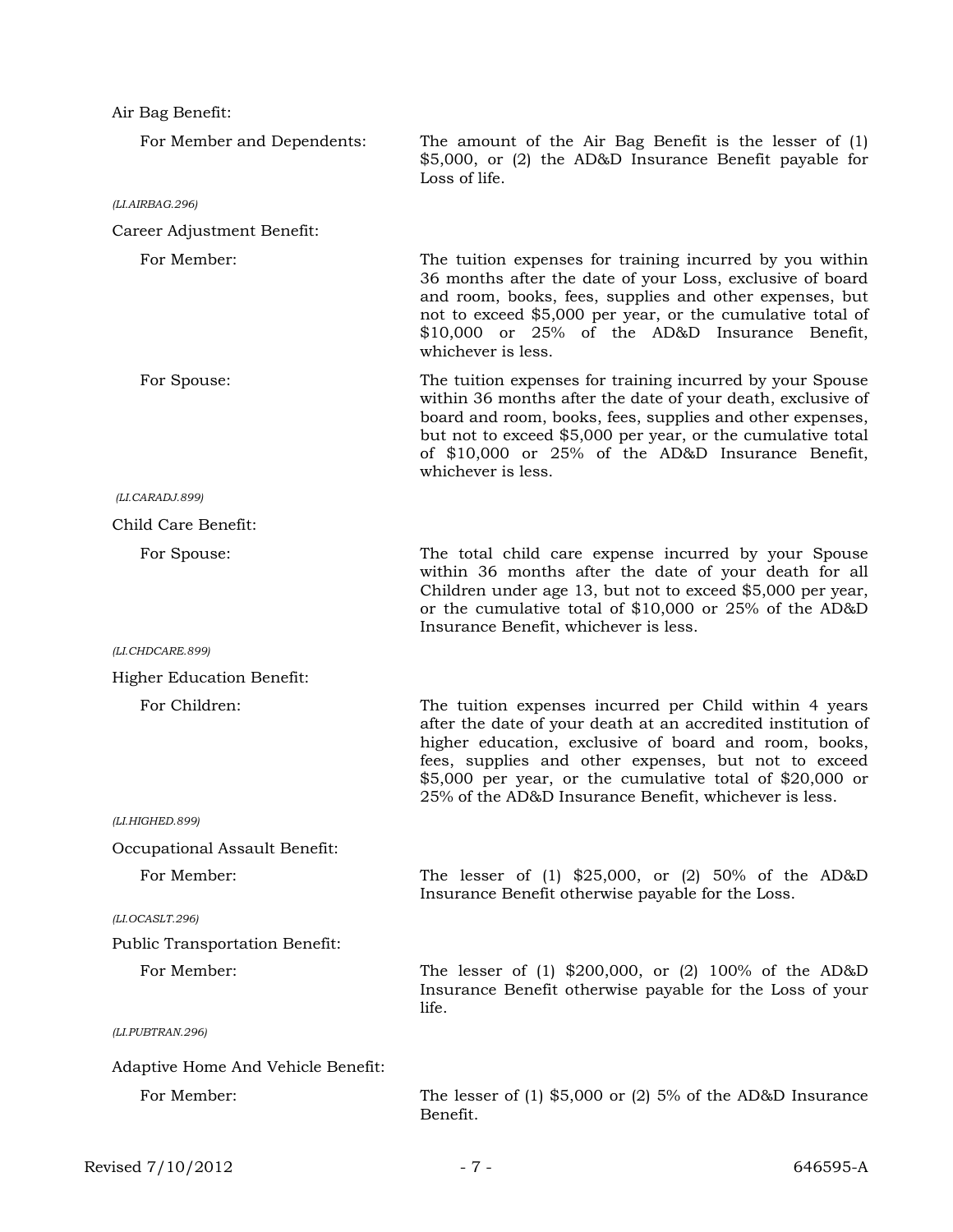#### **AD&D TABLE OF LOSSES**

The amount payable is a percentage of the AD&D Insurance Benefit in effect on the date of the accident and is determined by the Loss suffered as shown in the following table:

| Loss: |                                                        | Percentage Payable: |                                                                                                                                                                                                                                                                             |
|-------|--------------------------------------------------------|---------------------|-----------------------------------------------------------------------------------------------------------------------------------------------------------------------------------------------------------------------------------------------------------------------------|
| a.    | Life                                                   | 100%                |                                                                                                                                                                                                                                                                             |
| b.    | One hand or one foot                                   | 50%                 |                                                                                                                                                                                                                                                                             |
| c.    | Sight in one eye, speech, or<br>hearing in both ears   | 50%                 | (LI.SPHR.296)                                                                                                                                                                                                                                                               |
| d.    | Two or more of the Losses listed<br>in b. and c. above | 100%                |                                                                                                                                                                                                                                                                             |
| e.    | Thumb and index finger of the<br>same hand             | 25% *               |                                                                                                                                                                                                                                                                             |
| f.    | Quadriplegia                                           | 100%                | (LI.THM.296)                                                                                                                                                                                                                                                                |
| g.    | Hemiplegia                                             | 50%                 | (LI.QUAD.296)                                                                                                                                                                                                                                                               |
| h.    | Paraplegia                                             | 75%                 | (LI.HEM.296)                                                                                                                                                                                                                                                                |
| 1.    | Coma                                                   |                     | (LI.PAR.296)<br>1% per month of the remainder of the AD&D<br>Insurance Benefit payable for Loss of life after<br>reduction by any AD&D Insurance Benefit paid for<br>any other Loss as a result of the same accident.<br>Payments for coma will not exceed a maximum of 100 |

No more than 100% of your AD&D Insurance will be paid for all Losses resulting from one accident.

months.

\* No AD&D Insurance Benefit will be paid for Loss of thumb and index finger of the same hand if an AD&D Insurance Benefit is payable for the Loss of that entire hand.

### REDUCTIONS IN INSURANCE

Active Eligible Employees: Active Eligible Employees are not subject to reductions in insurance solely due to changes in age.

Retired Eligible Employees: Life and AD&D Insurance and Dependents Life and AD&D Insurance for a Retired Eligible Employee who becomes 65 years of age on the first day of a calendar month will end on the last day of the second calendar month preceding the Retired Eligible Employee's 65th birthday. Life and AD&D Insurance and Dependents Life and AD&D Insurance for a Retired Eligible Employee who becomes 65 years of age on any other day of the month will end on the last day of the calendar month preceding the Retired Eligible Employee's 65th birthday.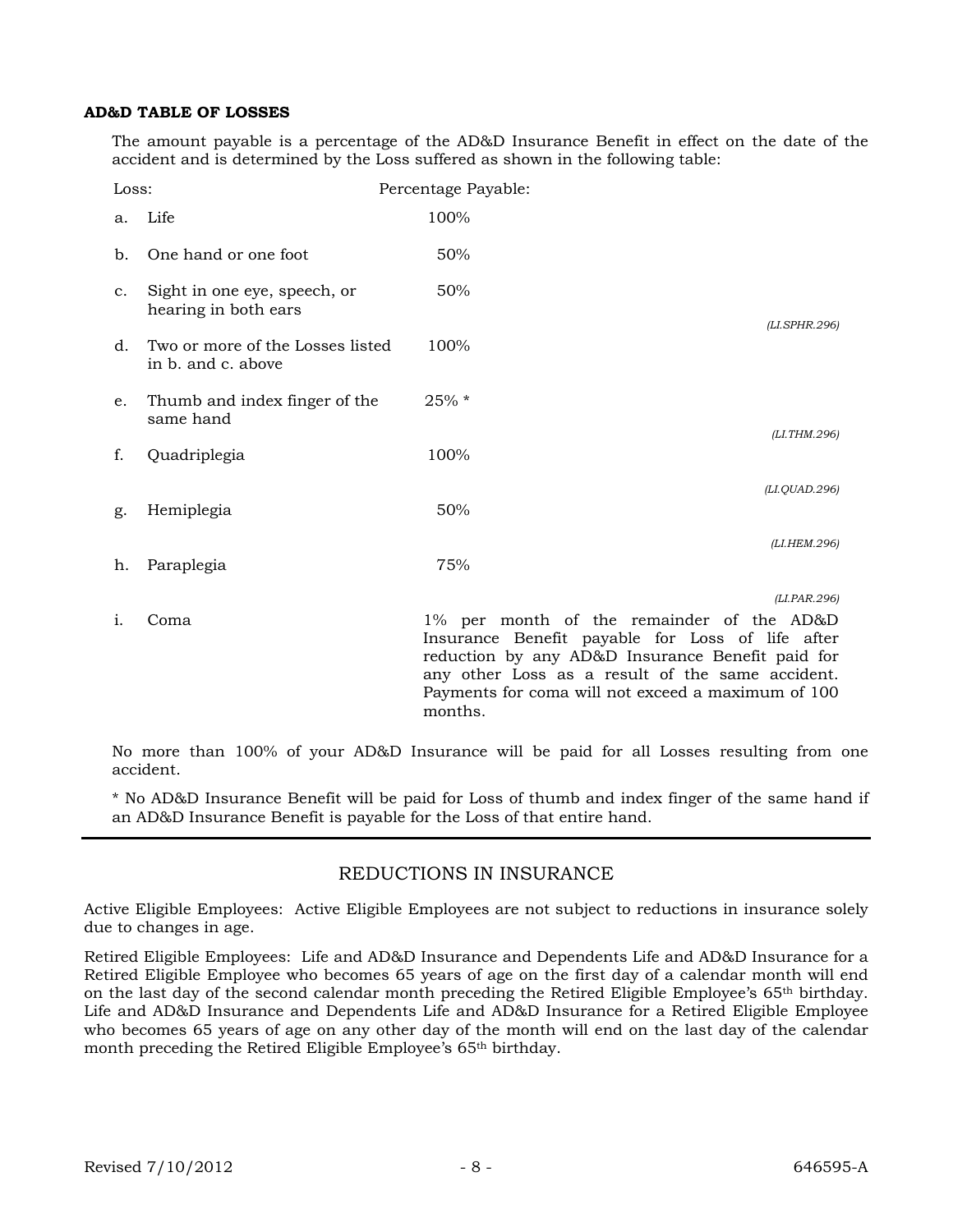## OTHER BENEFITS

*(LI.WAIVER.899)*

Continued Insurance

*(LI.AB.899)*

Waiver Of Premium: Yes, for active Members

During Total Disability: Yes, for eligible employees of Salem School District 24J who have been Totally Disabled since September 30, 1999

Accelerated Benefit: Yes, for active and retired Members

### OTHER PROVISIONS

| Limits on Right To Convert if<br>Group Policy terminates<br>or is amended: |                                                                                                                                                                                                                                                                                            |
|----------------------------------------------------------------------------|--------------------------------------------------------------------------------------------------------------------------------------------------------------------------------------------------------------------------------------------------------------------------------------------|
| Minimum Time Insured:<br>Maximum Conversion Amount:                        | 5 years<br>\$10,000                                                                                                                                                                                                                                                                        |
| Continuity of Coverage:                                                    | Yes                                                                                                                                                                                                                                                                                        |
| Suicide Exclusion:                                                         | Applies to:                                                                                                                                                                                                                                                                                |
|                                                                            | a. Plan B Life Insurance<br>b. Dependents Life Insurance<br>c. AD&D Insurance                                                                                                                                                                                                              |
| (LI.SUI.296)                                                               |                                                                                                                                                                                                                                                                                            |
| Leave Of Absence Period:                                                   | Insurance under the Group Policy may be continued<br>during an approved leave of absence as provided under<br>OEBB's administrative rules, under a separate OEBB rule,<br>under a collective bargaining agreement, or under a<br>documented district policy in effect on January 31, 2008. |
| Insurance Eligible For Portability:                                        |                                                                                                                                                                                                                                                                                            |
| For you:                                                                   |                                                                                                                                                                                                                                                                                            |
| Life Insurance:                                                            | Yes                                                                                                                                                                                                                                                                                        |
| Minimum combined amount:<br>Maximum combined amount:                       | \$10,000<br>\$300,000                                                                                                                                                                                                                                                                      |
| For your Spouse:                                                           |                                                                                                                                                                                                                                                                                            |
| Dependents Life Insurance:                                                 | Yes                                                                                                                                                                                                                                                                                        |
| Minimum amount:<br>Maximum amount:                                         | \$5,000<br>\$100,000                                                                                                                                                                                                                                                                       |
| For your Child:                                                            |                                                                                                                                                                                                                                                                                            |
| Dependents Life Insurance:                                                 | Yes                                                                                                                                                                                                                                                                                        |
| Minimum amount:<br>Maximum amount:                                         | \$1,000<br>\$5,000                                                                                                                                                                                                                                                                         |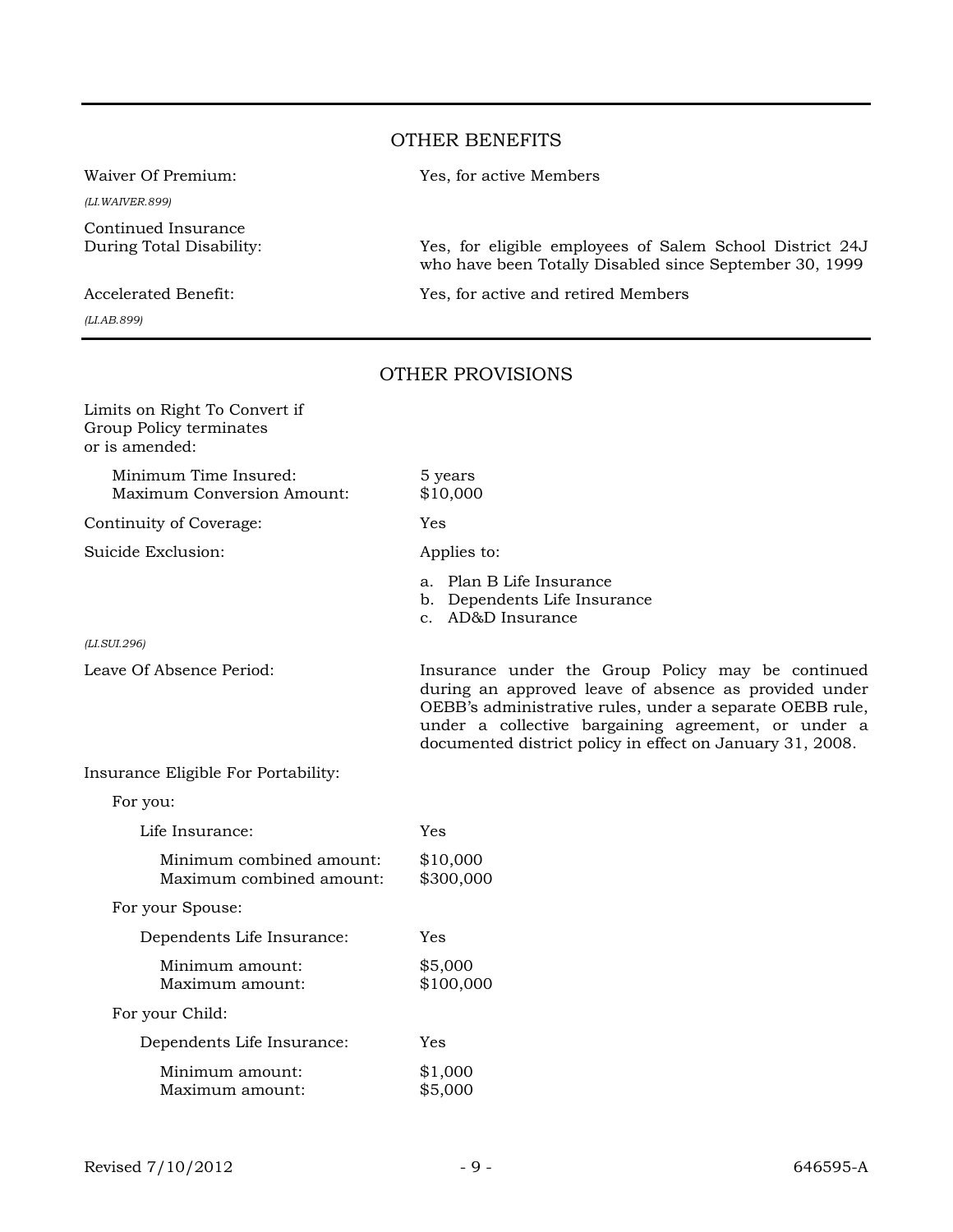For you:

| AD&D Insurance:          | Yes       |
|--------------------------|-----------|
| Minimum combined amount: | \$10,000  |
| Maximum combined amount: | \$300,000 |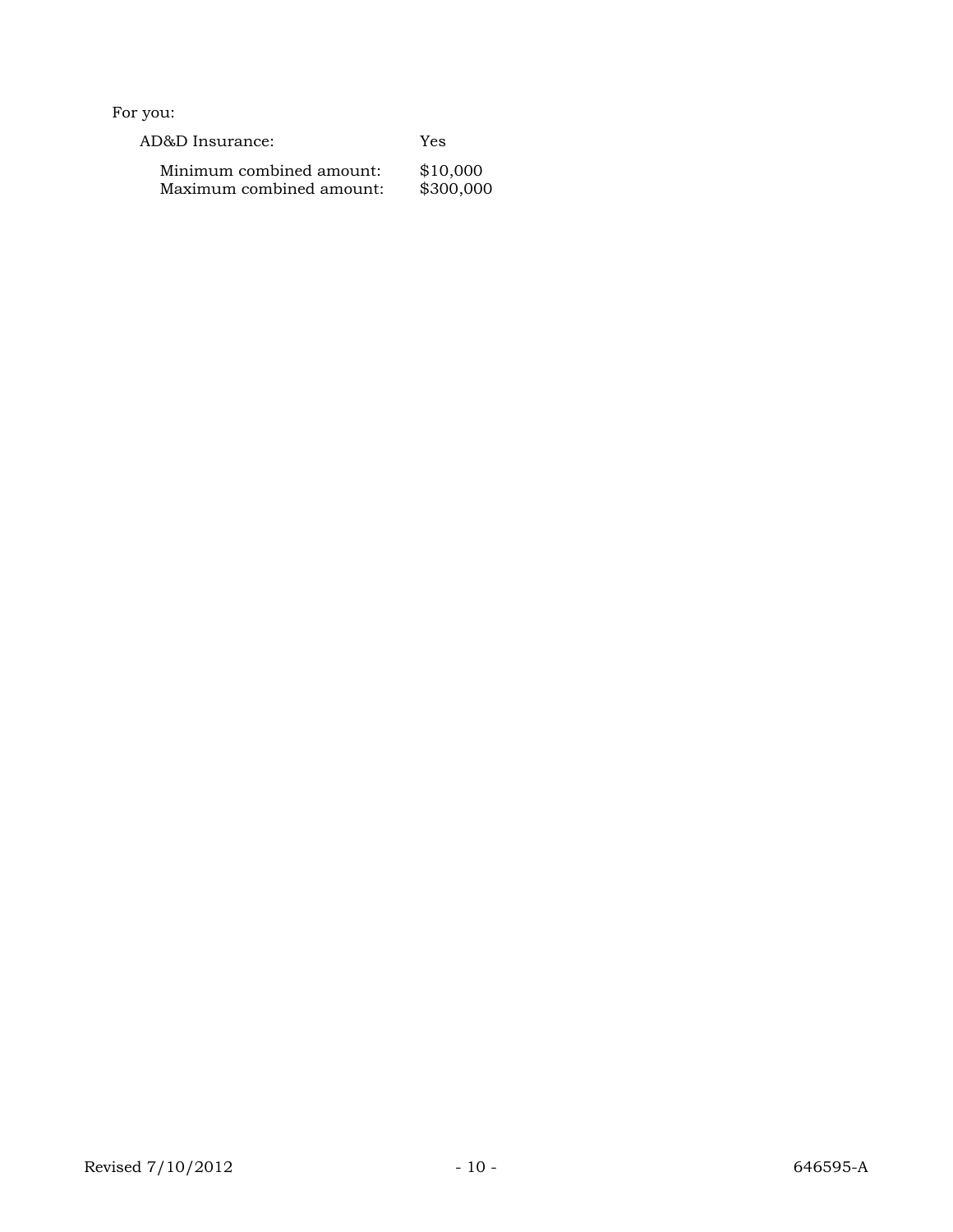### **LIFE INSURANCE**

A. Insuring Clause

If you die while insured for Life Insurance, we will pay benefits according to the terms of the Group Policy after we receive Proof Of Loss satisfactory to us.

B. Amount Of Life Insurance

See the **Coverage Features** for the Life Insurance schedule.

- C. Changes In Life Insurance
	- 1. Increases

You must apply in writing for any elective increase in your Life Insurance.

Subject to the **Active Work Provisions**, an increase in your Life Insurance becomes effective as follows:

a. Increases Subject To Evidence Of Insurability

An increase in your Life Insurance subject to Evidence Of Insurability becomes effective on the following applicable date:

- (i) The first day of the calendar month following the later of (a) the date of change in your classification or Annual Earnings, or (b) the date we approve your Evidence Of Insurability.
- (ii) If you apply at a Qualified Status Change as provided under OAR 111-040-0400, the first day of the calendar month following the latest of (a) the date you apply, (b) the date of the Qualified Status Change, or (c) the date we approve your Evidence Of Insurability.
- (iii) If you apply during an Annual Enrollment Period, the later of (a) the first day of the plan year following the date you apply, or (b) the first day of the calendar month following the date we approve your Evidence Of Insurability.
- b. Increases Not Subject To Evidence Of Insurability

An increase in your Life Insurance not subject to Evidence Of Insurability becomes effective on the following applicable date:

- (i) The first day of the calendar month following the date of change in your classification or Annual Earnings.
- (ii) The first day of the calendar month following the later of (a) the date you apply, or (b) the date of the Qualified Status Change, if you apply at a Qualified Status Change as provided under OAR 111-040-0400.
- (iii) The first day of the plan year following the date you apply, if you apply during an Annual Enrollment Period.
- 2. Decreases

A decrease in your Life Insurance because of a change in your classification or Annual Earnings becomes effective on the first day of the calendar month following the date of the change.

Any other decrease in your Life Insurance becomes effective on the first day of the calendar month following the date the Policyholder or your Employer receives your written request for the decrease.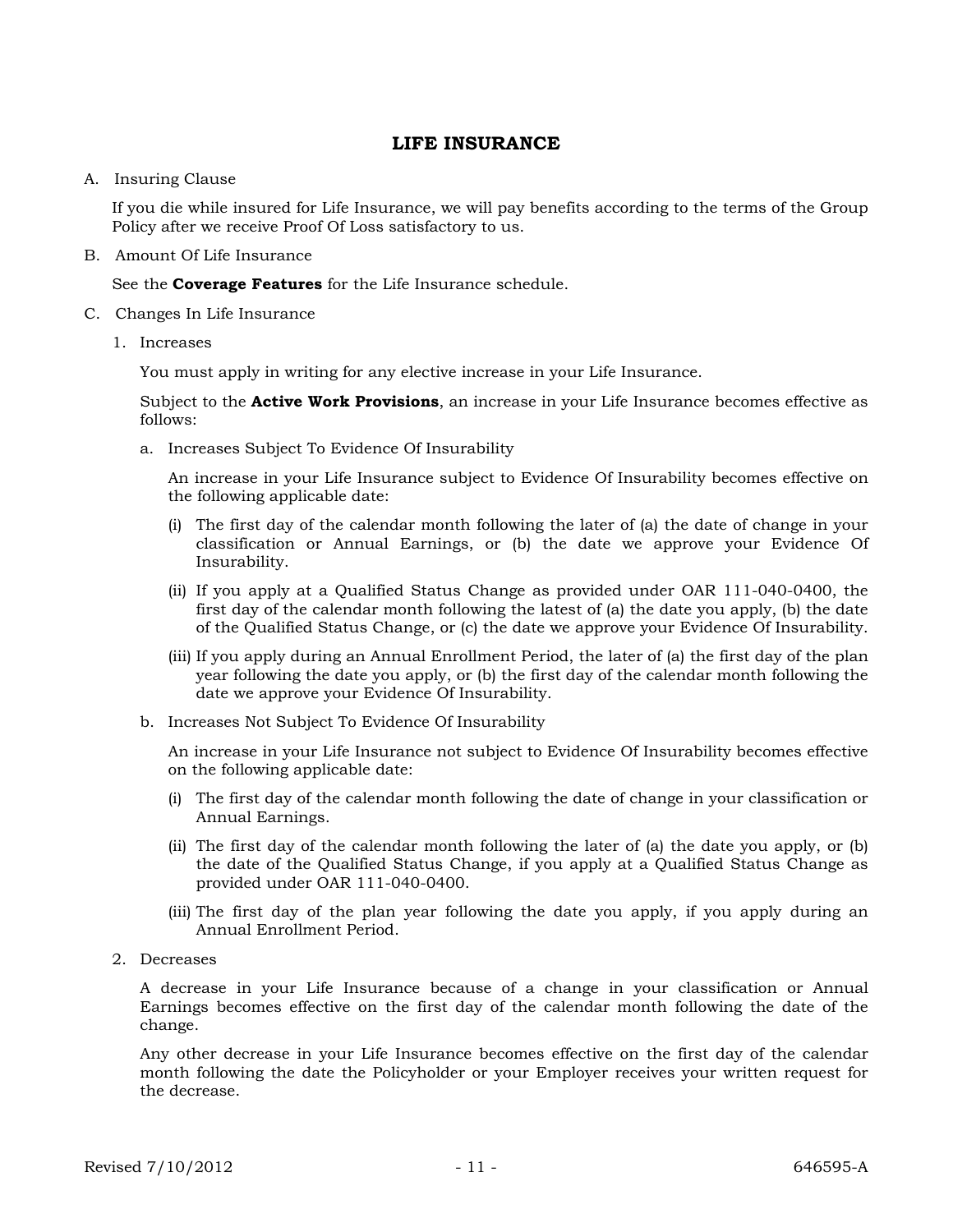### D. Repatriation Benefit

The amount of the Repatriation Benefit is shown in the **Coverage Features**.

We will pay a Repatriation Benefit if all of the following requirements are met.

- 1. A Life Insurance Benefit is payable because of your death.
- 2. You die more than 200 miles from your primary place of residence.
- 3. Expenses are incurred to transport your body to a mortuary near your primary place of residence.

*(LI.REPAT.296)*

E. Suicide Exclusion: Life Insurance

The **Coverage Features** states which Life Insurance plan is subject to this suicide exclusion.

If your death results from suicide or other intentionally self-inflicted Injury, while sane or insane, 1 and 2 below apply.

- 1. The amount payable will exclude the amount of your Life Insurance which is subject to this suicide exclusion and which has not been continuously in effect for at least 2 years on the date of your death. In computing the 2-year period, we will include time you were insured under the Prior Plan.
- 2. We will refund all premiums paid for that portion of your Life Insurance which is excluded from payment under this suicide exclusion.

*(LI.SUI.296)*

F. When Life Insurance Becomes Effective

Subject to the **Active Work Provisions**, your Life Insurance becomes effective as follows:

1. Life Insurance subject to Evidence Of Insurability

Plan A Life Insurance subject to Evidence Of Insurability becomes effective on the later of (a) the date you become eligible, or (b) the first day of the calendar month following the date we approve your Evidence Of Insurability.

Plan B Life Insurance subject to Evidence Of Insurability becomes effective on the later of (a) the date you become eligible, or (b) the following applicable date:

- (i) If you apply within 31 days after you become eligible, the first day of the calendar month following the later of (a) the date you apply, or (b) the date we approve your Evidence Of Insurability.
- (ii) If you apply at a Qualified Status Change as provided under OAR 111-040-0400, the first day of the calendar month following the latest of (a) the date you apply, (b) the date of the Qualified Status Change, or (c) the date we approve your Evidence Of Insurability.
- (iii) If you apply during an Annual Enrollment Period, the later of (a) the first day of the plan year following the date you apply, or (b) the first day of the calendar month following the date we approve your Evidence Of Insurability.
- 2. Life Insurance not subject to Evidence Of Insurability

Plan A Life Insurance not subject to Evidence Of Insurability becomes effective on the date you become eligible.

Plan B Life Insurance not subject to Evidence Of Insurability becomes effective on the later of (a) the date you become eligible, or (b) the following applicable date:

(i) The first day of the calendar month following the date you apply, if you apply within 31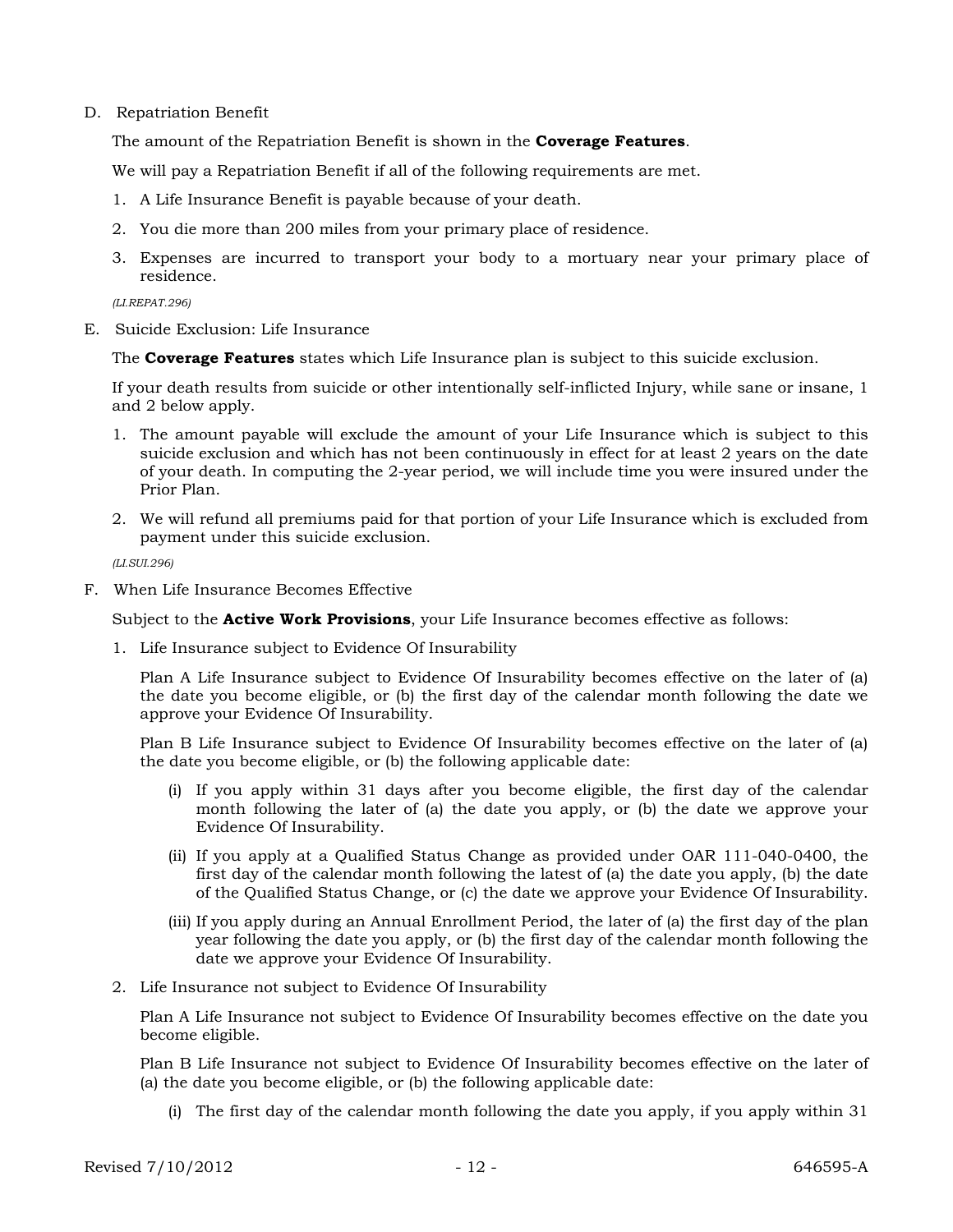days after you become eligible.

- (ii) The first day of the calendar month following the later of (a) the date you apply, or (b) the date of the Qualified Status Change, if you apply at a Qualified Status Change as provided under OAR 111-040-0400.
- (iii) The first day of the plan year following the date you apply, if you apply during an Annual Enrollment Period.
- 3. Takeover Provision

If you were insured under the Prior Plan on the day before the effective date of your Employer's coverage under the Group Policy, your Eligibility Waiting Period is waived on the effective date of your Employer's coverage under the Group Policy.

**Note**: If your employer has elected to make coverage available to Retired Eligible Employees under age 65, you were insured under the Employer's group life insurance plan on the day before your retirement, and you meet the definition of a retired Member, you may apply to continue your life insurance. However, if you must apply to for coverage within 60 days following your retirement date. If you do not apply within that 60-day period, you may not become insured under the Group Policy at a later time.

G. When Life Insurance Ends

Life Insurance ends automatically on the earliest of:

- 1. The date the last period ends for which a premium was paid for your Life Insurance;
- 2. The date the Group Policy terminates;
- 3. The date your Employer ceases to participate under the Group Policy;
- 4. With respect to Plan A Life Insurance, the date your Employer ceases to make Plan A Life Insurance available to employees in your classification;
- 5. With respect to Plan B Life Insurance, the date your Employer ceases to make Plan B Life Insurance available to employees in your classification;
- 6. The last day of the calendar month in which your employment terminates (unless you are covered as a retired Member or coverage continues under the terms of a collective bargaining agreement or a documented district policy in effect on June 30, 2008); or
- 7. The last day of the calendar month in which you cease to be a Member. However, if you cease to be a Member because you are working less than the required minimum number of hours, your Life Insurance will be continued with premium payment during the following periods, unless it ends under 1 through 6 above.
	- a. While coverage continues under the terms of a collective bargaining agreement or a documented district policy in effect on June 30, 2008.
	- b. While your Employer is paying you at least the same Annual Earnings paid to you immediately before you ceased to be a Member.
	- c. While your ability to work is limited because of Sickness, Injury, or Pregnancy.
	- d. During the first 60 days of:
		- (1) A temporary layoff; or
		- (2) A strike, lockout, or other general work stoppage caused by a labor dispute between your collective bargaining unit and your Employer.
	- e. During a leave of absence if continuation of your insurance under the Group Policy is required by a state-mandated family or medical leave act or law.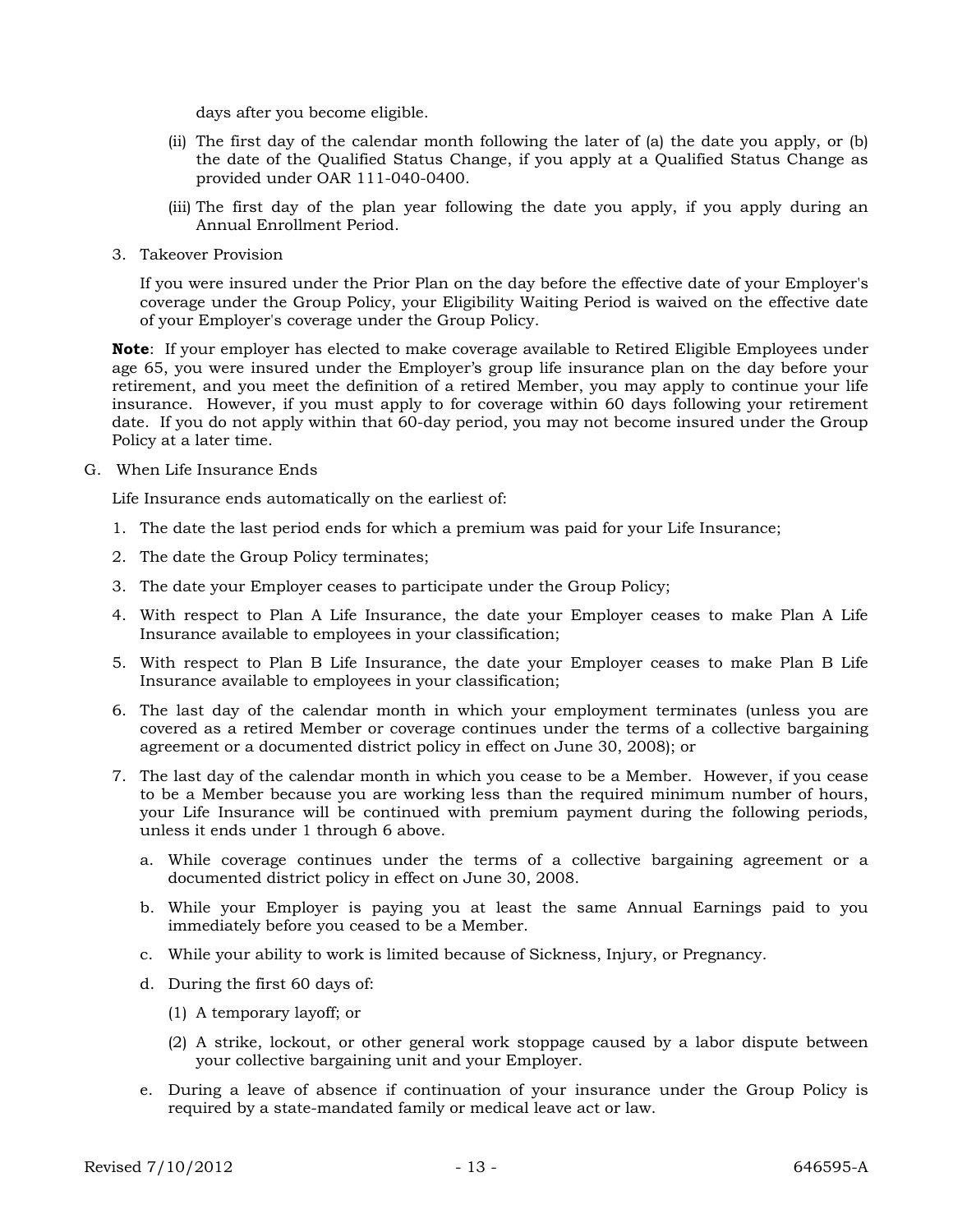- f. During any other scheduled leave of absence approved by your Employer in advance and in writing and lasting not more than the period shown in the **Coverage Features**.
- g. During the period you are absent from Active Work due to a regularly scheduled school break or vacation.
- H. Reinstatement Of Life Insurance

If your Life Insurance ends, you may become insured again as a new Member. However, 1 through 3 below will apply.

- 1. If your Life Insurance ends because you fail to make a required premium contribution, you must provide Evidence Of Insurability to become insured again.
- 2. If you exercised your Right To Convert, you must provide Evidence Of Insurability to become insured again.
- 3. If your Life Insurance ends because you are on a federal or state-mandated family or medical leave of absence, and you become a Member again immediately following the period allowed, your insurance will be reinstated pursuant to the federal or state-mandated family or medical leave act or law.

#### **(REPAT\_SUIC PART\_FAM STAT) LI.LF.OR.3X**

### **DEPENDENTS LIFE INSURANCE**

A. Insuring Clause

If your Dependent dies while insured for Dependents Life Insurance, we will pay benefits according to the terms of the Group Policy after we receive Proof Of Loss satisfactory to us.

B. Amount Of Dependents Life Insurance

See the **Coverage Features** for the amount of your Dependents Life Insurance.

- C. Changes In Dependents Life Insurance
	- 1. Increases

You must apply in writing for any elective increase in Dependents Life Insurance.

Subject to the **Active Work Provisions**, an increase in Dependents Life Insurance becomes effective as follows:

a. Increases Subject To Evidence Of Insurability

An increase in Dependents Life Insurance subject to Evidence Of Insurability becomes effective on the following applicable date:

- (i) If you apply at a Qualified Status Change as provided under OAR 111-040-0400, the first day of the calendar month following the latest of (a) the date you apply, (b) the date of the Qualified Status Change, or (c) the date we approve the Dependent's Evidence Of Insurability.
- (ii) If you apply during an Annual Enrollment Period, the later of (a) the first day of the plan year following the date you apply, or (b) the first day of the calendar month following the date we approve the Dependent's Evidence Of Insurability.
- b. Increases Not Subject To Evidence Of Insurability

An increase in Dependents Life Insurance not subject to Evidence Of Insurability becomes effective on the following applicable date: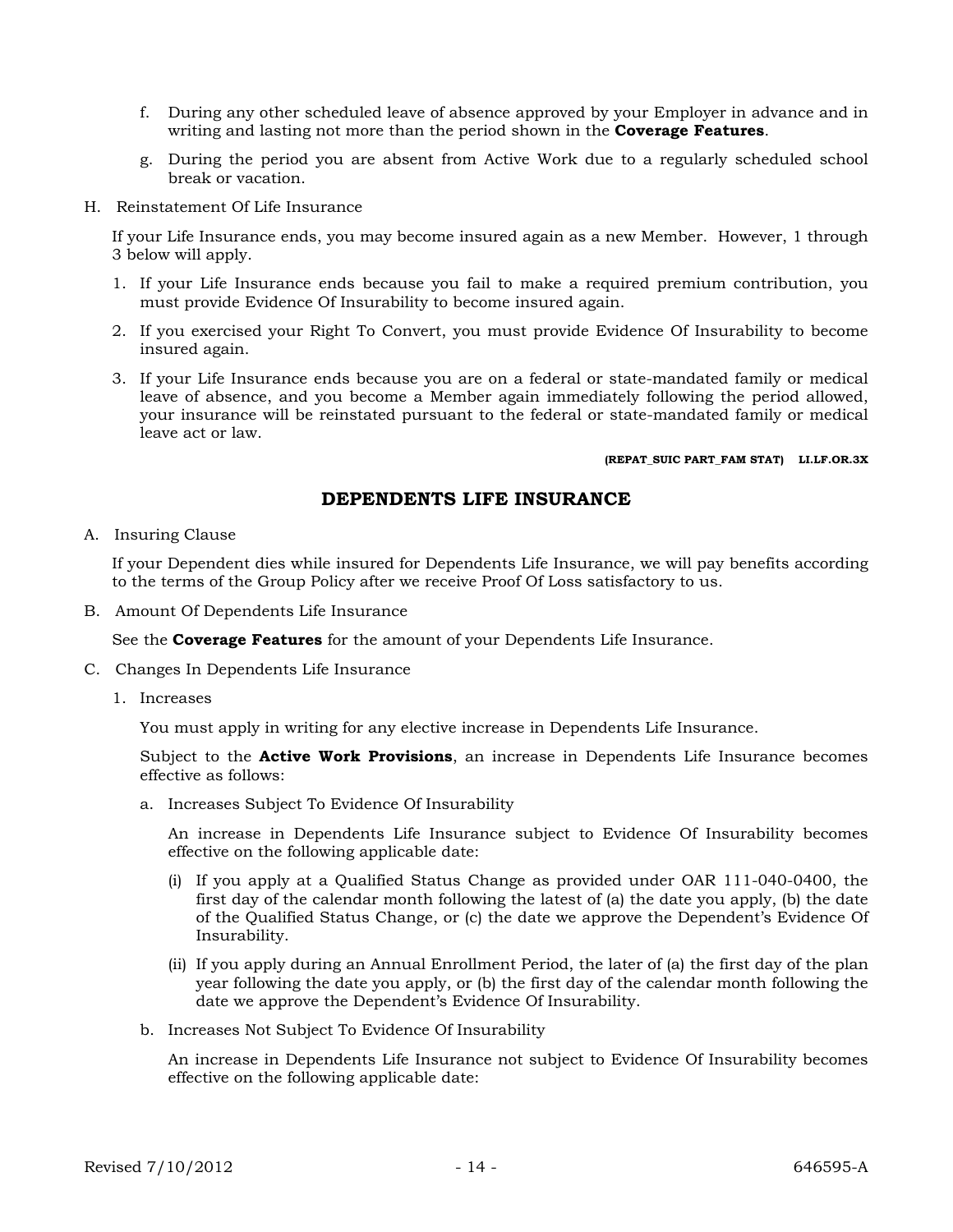- (i) The first day of the calendar month following the later of (a) the date you apply, or (b) the date of the Qualified Status Change, if you apply at a Qualified Status Change as provided under OAR 111-040-0400.
- (ii) The first day of the plan year following the date you apply, if you apply during an Annual Enrollment Period.
- 2. Decreases

A decrease in your Dependents Life Insurance because of a decrease in your Life Insurance becomes effective on the date your Life Insurance decreases.

Any other decrease in your Dependents Life Insurance becomes effective on the first day of the calendar month following the date the Policyholder or your Employer receives your written request for the decrease.

D. Suicide Exclusion: Dependents Life Insurance

If a Dependent's death results from suicide or other intentionally self-inflicted Injury, while sane or insane, 1 and 2 below will apply.

- 1. The amount payable will exclude the amount of Dependents Life Insurance which has not been continuously in effect for at least 2 years on the date of death. In computing the 2-year period, we will include time insured under the Prior Plan.
- 2. We will refund all premiums paid for Dependents Life Insurance which is excluded from payment under this suicide exclusion which we determine are attributable to that Dependent.

*(LI.DSUI.296)*

E. Definitions For Dependents Life Insurance

Dependent means your Spouse or Child. Dependent does not include a person who is a full-time member of the armed forces of any country.

- F. Becoming Insured For Dependents Life Insurance
	- 1. Eligibility

You become eligible to insure your Dependents on the later of:

- a. The date you become eligible for Life Insurance; or
- b. The date you first acquire a Dependent.

A Member may be insured as both a Member and a Dependent. A Child may be insured by more than one Member.

2. Effective Date

You must apply in writing for Dependents Life Insurance and agree to pay premiums.

Subject to the **Active Work Provisions**, your Dependents Life Insurance becomes effective as follows:

a. Dependents Life Insurance subject to Evidence Of Insurability

Dependents Life Insurance subject to Evidence Of Insurability becomes effective on the latest of (a) the date you become eligible for Dependents Life Insurance, (b) the date you become insured for Plan B Life Insurance, or (c) the following applicable date:

- (i) If you apply within 31 days after you become eligible, the first day of the calendar month following the later of (a) the date you apply, or (b) the date we approve the Dependent's Evidence Of Insurability.
- (ii) If you apply at a Qualified Status Change as provided under OAR 111-040-0400, the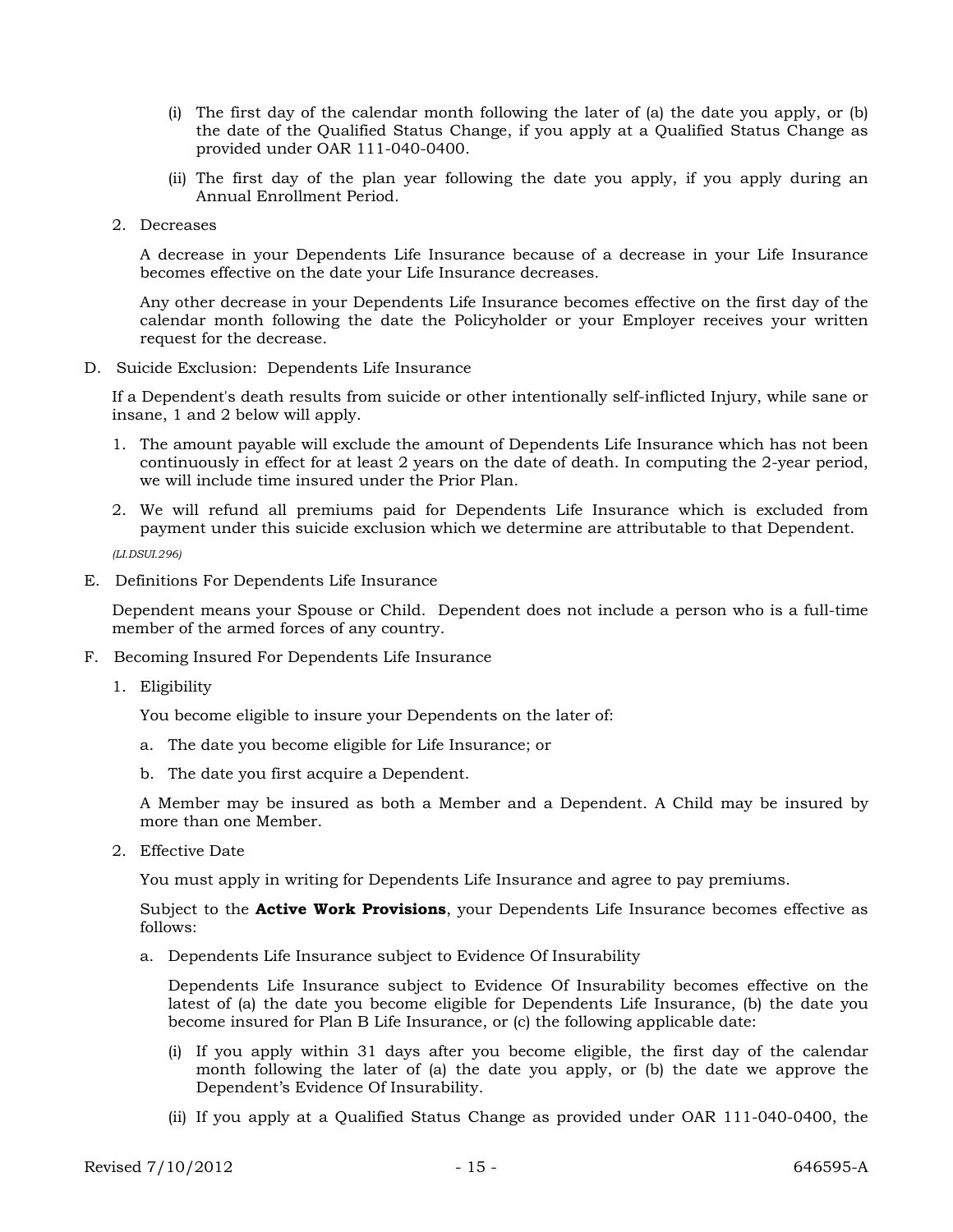first day of the calendar month following the latest of (a) the date you apply, (b) the date of the Qualified Status Change, or (c) the date we approve the Dependent's Evidence Of Insurability.

- (iii) If you apply during an Annual Enrollment Period, the later of (a) the first day of the plan year following the date you apply, or (b) the first day of the calendar month following the date we approve the Dependent's Evidence Of Insurability.
- b. Dependents Life Insurance not subject to Evidence Of Insurability

Dependents Life Insurance not subject to Evidence Of Insurability becomes effective on the latest of (a) the date you become eligible, (b) the date you become insured for Plan B Life Insurance, or (c) the following applicable date:

- (i) The first day of the calendar month following the date you apply, if you apply within 31 days after you become eligible.
- (ii) The first day of the calendar month following the later of (a) the date you apply, or (b) the date of the Qualified Status Change, if you apply at a Qualified Status Change as provided under OAR 111-040-0400.
- (iii) The first day of the plan year following the date you apply, if you apply during an Annual Enrollment Period.
- c. While your Dependents Life Insurance for your Children is in effect, each new Child becomes insured immediately. If you are not insured for Dependents Life Insurance, a newborn or adopted child may be covered for 31 days, as provided under OEBB's Administrative Rules for Newborn Eligibility requirements, OAR 111-040-0001(2) or its successor.
- G. When Dependents Life Insurance Ends

Dependents Life Insurance ends automatically on the earliest of:

- 1. Five months after you die (no premiums will be charged for your Dependents Life Insurance during this time);
- 2. The date your Life Insurance ends;
- 3. The date the Group Policy terminates, or the date Dependents Life Insurance terminates under the Group Policy;
- 4. The date the last period ends for which you made a premium contribution;
- 5. The date your Employer ceases to make Dependents Life Insurance available to employees in your classification;
- 6. For your Spouse, the last day of the calendar month in which you are divorced, unless coverage is required under the terms of a court-ordered separation, or the last day of the calendar month in which your Domestic Partner relationship is terminated;
- 7. For any Dependent, the last day of the calendar month in which the Dependent ceases to be a Dependent; or
- 8. For a Child who is Disabled, 90 days after we mail you a request for proof of Disability, if proof is not given.

However, coverage may be continued as provided under the terms of a collective bargaining agreement or a documented district policy in effect on June 30, 2008.

*(LI.DEP.296)*

**(SP & CH\_SUIC ALL\_FAM STAT) LI.DL.OR.4X**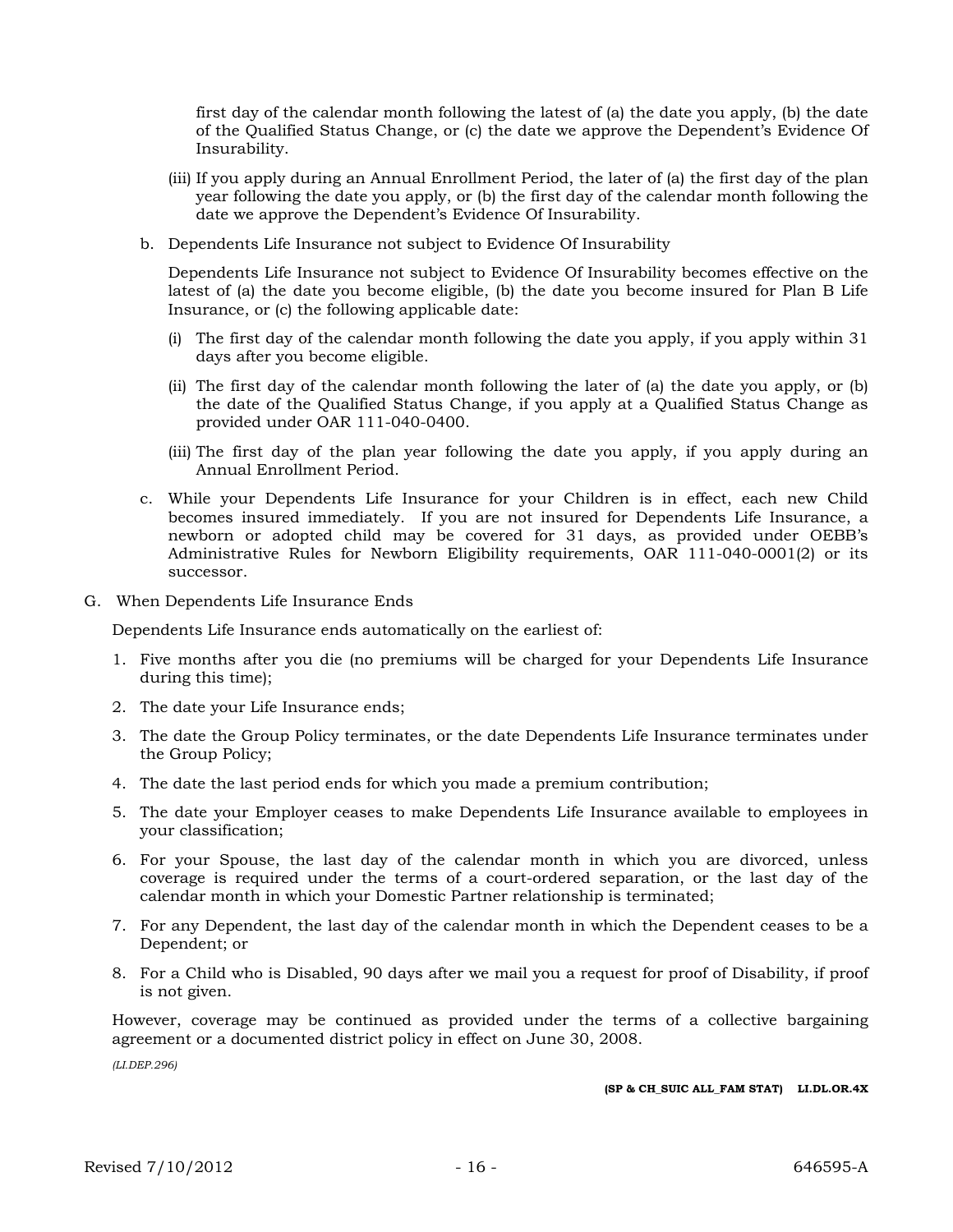### **ACCIDENTAL DEATH AND DISMEMBERMENT INSURANCE**

A. Insuring Clause

If you or your Dependent has an accident, including accidental exposure to adverse conditions, while insured for AD&D Insurance, and the accident results in a Loss, we will pay benefits according to the terms of the Group Policy after we receive Proof Of Loss satisfactory to us.

B. Definition Of Loss For AD&D Insurance

Loss means loss of life, hand, foot, sight, speech, hearing in both ears, thumb and index finger of the same hand, coma and Quadriplegia, Hemiplegia or Paraplegia which meets all of the following requirements:

- 1. Is caused solely and directly by an accident.
- 2. Occurs independently of all other causes.
- 3. With respect to Loss of life, occurs within 365 days after the accident and is evidenced by a certified copy of the death certificate.
- 4. With respect to all other Losses, occurs within 365 days after the accident and is certified by a Physician in the appropriate specialty as determined by us.

With respect to Loss of life, death will be presumed if you or your Dependent disappears and the disappearance:

- 1. Is caused solely and directly by an accident that reasonably could have caused Loss of life;
- 2. Occurs independently of all other causes; and
- 3. Continues for a period of 365 days after the date of the accident, despite reasonable search efforts.

*(LI.DIS.296)*

With respect to a hand or foot, Loss means actual and permanent severance from the body at or above the wrist or ankle joint, whether or not surgically reattached.

With respect to sight, Loss means entire, uncorrectable, and irrecoverable loss of sight.

With respect to speech, Loss means entire, uncorrectable, and irrecoverable loss of audible speech.

With respect to hearing, Loss means entire, uncorrectable, and irrecoverable loss of hearing in both ears.

With respect to thumb and index finger of the same hand, Loss means actual and permanent severance from the body at or above the metacarpophalangeal joints.

With respect to Quadriplegia, Hemiplegia, and Paraplegia, Loss must be permanent, complete, and irreversible.

Quadriplegia means total paralysis of both upper and lower limbs. Hemiplegia means total paralysis of the upper and lower limbs on the same side of the body. Paraplegia means total paralysis of both lower limbs.

With respect to coma, Loss means a profound state of mental unconsciousness with no evidence of appropriate responses to stimulation, lasting for at least 30 consecutive days.

*(LI.PARAL.296)*

C. Amount Payable

See **Coverage Features** for the AD&D Insurance schedule. The amount payable is a percentage of the AD&D Insurance Benefit in effect on the date of the accident and is determined by the Loss suffered. See AD&D Table Of Losses in the **Coverage Features**.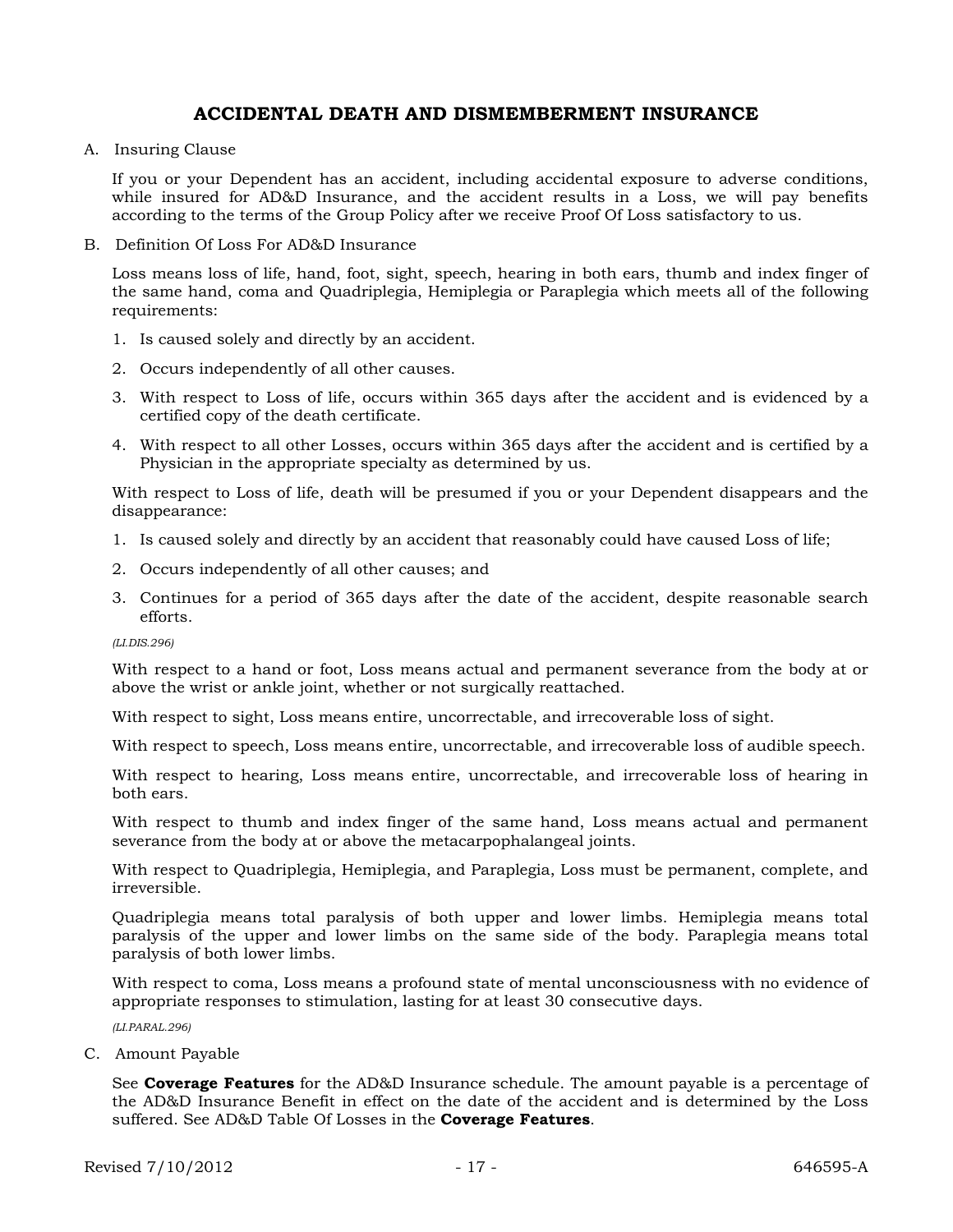#### D. Changes In AD&D Insurance

1. Increases

You must apply in writing for any elective increase in your AD&D Insurance.

Subject to the **Active Work Provisions**, an increase in your AD&D Insurance becomes effective as follows:

- a. An increase in your AD&D Insurance because of a change in your classification or Annual Earnings becomes effective on the first day of the calendar month following the date of the change.
- b. An increase in your AD&D Insurance for which you apply at a Qualified Status Change as provided under OAR 111-040-0400, becomes effective on the first day of the calendar month following the later of (a) the date you apply, or (b) the date of the Qualified Status Change.
- c. An increase in your AD&D Insurance for which you apply during an Annual Enrollment Period becomes effective on the first day of the plan year following the date you apply.
- 2. Decreases

A decrease in your AD&D Insurance because of a change in your classification or Annual Earnings becomes effective on the first day of the calendar month following the date of the change.

Any other decrease in your AD&D Insurance becomes effective on the first day of the calendar month following the date the Policyholder or your Employer receives your written request for the decrease.

E. AD&D Insurance Exclusions

No AD&D Insurance benefit is payable if the accident or Loss is caused or contributed to by any of the following:

- 1. War or act of War. War means declared or undeclared war, whether civil or international, or any substantial armed conflict between organized forces of a military nature.
- 2. Suicide or other intentionally self-inflicted Injury, while sane or insane.
- 3. Committing or attempting to commit an assault or felony, or actively participating in a violent disorder or riot. Actively participating does not include being at the scene of a violent disorder or riot while performing your official duties.
- 4. The voluntary use or consumption of any poison, chemical compound or drug, unless used or consumed according to the directions of a Physician.
- 5. Being under the influence of intoxicating liquor, as defined by the laws of Oregon.
- 6. Sickness or Pregnancy existing at the time of the accident.
- 7. Heart attack or stroke.
- 8. With respect to Plan B AD&D Insurance and Dependents AD&D Insurance only, boarding, leaving, or being in or on any kind of aircraft. However, this exclusion will not apply if the person who suffers the Loss is a fare paying passenger on a commercial aircraft.
- 9. Medical or surgical treatment for any of the above.
- F. Additional AD&D Benefits

#### Seat Belt Benefit

The amount of the Seat Belt Benefit is shown in the **Coverage Features**.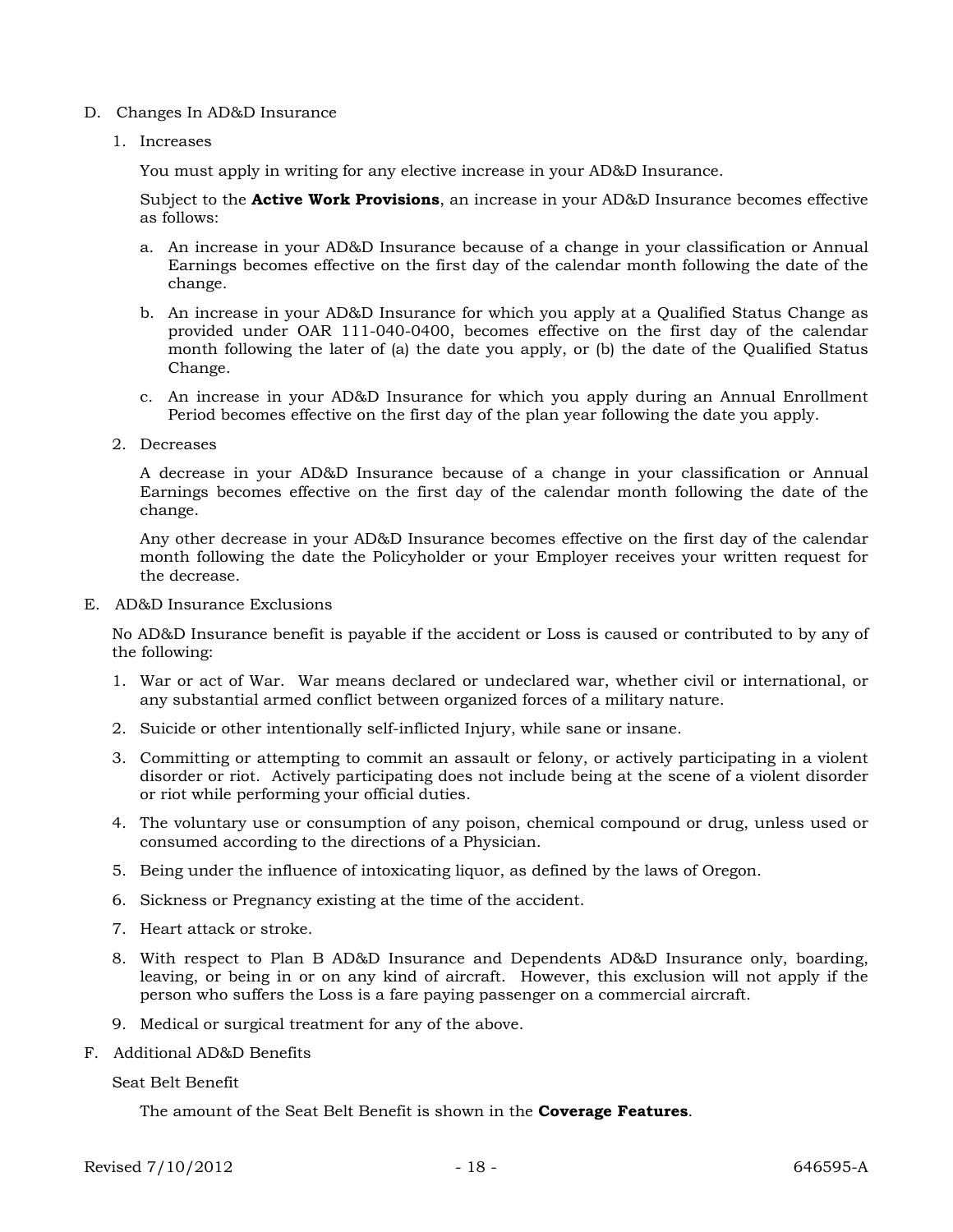We will pay a Seat Belt Benefit if all of the following requirements are met:

- 1. You or your Dependent dies as a result of an Automobile accident for which an AD&D Insurance Benefit is payable for Loss of life; and
- 2. The deceased is wearing and properly utilizing a Seat Belt System at the time of the accident, as evidenced by a police accident report.

Seat Belt System means a properly installed combination lap and shoulder restraint system that meets the Federal Vehicle Safety Standards of the National Highway Traffic Safety Administration. Seat Belt System will include a lap belt alone, but only if the Automobile did not have a combination lap and shoulder restraint system when manufactured. Seat Belt System does not include a shoulder restraint alone.

Automobile means a motor vehicle licensed for use on public highways.

*(LI.STBLT.296)*

Air Bag Benefit

The amount of the Air Bag Benefit is shown in the **Coverage Features**.

We will pay an Air Bag Benefit if all of the following requirements are met:

- 1. You or your Dependent dies as a result of an Automobile accident for which a Seat Belt Benefit is payable for Loss of life.
- 2. The Automobile is equipped with an Air Bag System that was installed as original equipment by the Automobile manufacturer and has received regular maintenance or scheduled replacement as recommended by the Automobile or Air Bag manufacturer.
- 3. The deceased is seated in the driver's or a passenger's seating position intended to be protected by the Air Bag System and the Air Bag System deploys, as evidenced by a police accident report.

Air Bag System means an automatically inflatable passive restraint system that is designed to provide automatic crash protection in front or side impact Automobile accidents and meets the Federal Vehicle Safety Standards of the National Highway Traffic Safety Administration.

Automobile means a motor vehicle licensed for use on public highways.

*(LI.AIRBAG.296)*

Career Adjustment Benefit

The amount of the Career Adjustment Benefit is shown in the **Coverage Features**.

We will pay a Career Adjustment Benefit to you if all of the following requirements are met:

- 1. You are insured for AD&D Insurance under the Group Policy.
- 2. You suffer a Loss as a result of an accident for which an AD&D Insurance Benefit is payable.
- 3. Within 36 months after the date of your Loss, you are registered and in attendance at an accredited institution of higher education or trades training program for the purpose of obtaining employment or increasing earnings.

We will pay a Career Adjustment Benefit to your Spouse if all of the following requirements are met:

- 1. You are insured for AD&D Insurance under the Group Policy.
- 2. You die as a result of an accident for which an AD&D Insurance Benefit is payable for Loss of your life.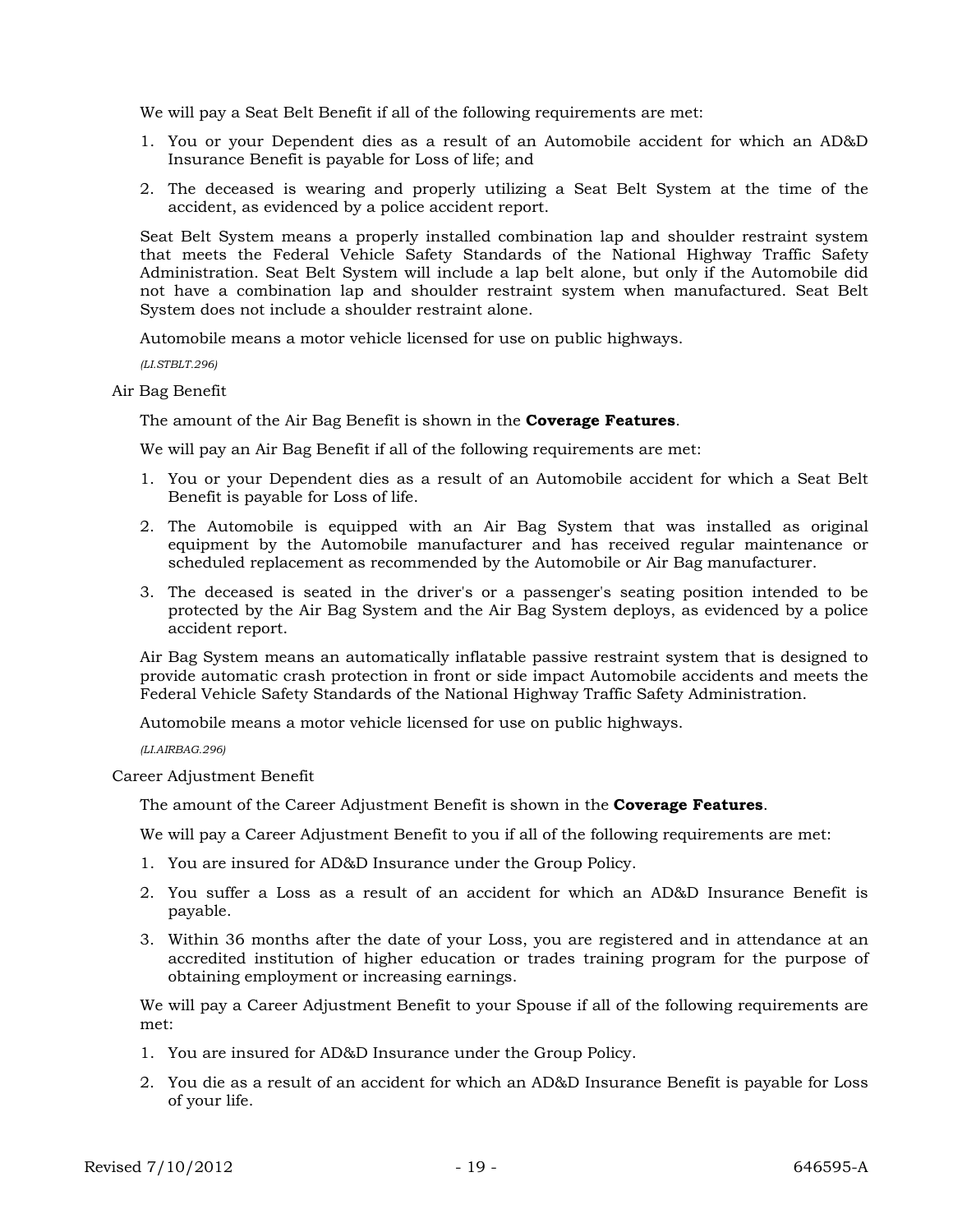3. Your Spouse is, within 36 months after the date of your death, registered and in attendance at an accredited institution of higher education or trades training program for the purpose of obtaining employment or increasing earnings.

No Career Adjustment Benefit will be paid if you have no surviving Spouse.

*(LI.CARADJ.899)*

Child Care Benefit

The amount of the Child Care Benefit is shown in the **Coverage Features**.

We will pay a Child Care Benefit to your Spouse if all of the following requirements are met:

- 1. You are insured for AD&D Insurance under the Group Policy.
- 2. You die as a result of an accident for which an AD&D Insurance Benefit is payable for Loss of your life.
- 3. Your Spouse pays a licensed child care provider who is not a member of your family for child care provided to your Child(ren) under age 13 within 36 months of your death.
- 4. The child care is necessary in order for your Spouse to work or to obtain training for work or to increase earnings.

No Child Care Benefit will be paid if you have no surviving Spouse.

*(LI.CHDCARE.899)*

Higher Education Benefit

The amount of the Higher Education Benefit is shown in the **Coverage Features**.

We will pay a Higher Education Benefit to your Child if all of the following requirements are met:

- 1. You are insured for AD&D Insurance under the Group Policy.
- 2. You die as a result of an accident for which an AD&D Insurance Benefit is payable for Loss of your life.
- 3. Your Child is, within 12 months after the date of your death, registered and in full-time attendance at an accredited institution of higher education beyond high school.

The Higher Education Benefit will be paid to each Child who meets the requirements of item 3 above, for a maximum of 4 consecutive years beginning on the date of your death. No Higher Education Benefit will be paid if there is no Child eligible to receive it.

*(LI.HIGHED.899)*

Occupational Assault Benefit

The amount of the Occupational Assault Benefit is shown in the **Coverage Features.** 

We will pay an Occupational Assault Benefit if all of the following requirements are met:

- 1. While Actively At Work you suffer a Loss for which an AD&D Insurance Benefit is payable.
- 2. The Loss is the result of an act of physical violence against you that is punishable by law and is evidenced by a police report.

*(LI.OCASLT.296)*

Public Transportation Benefit

The amount of the Public Transportation Benefit is shown in the **Coverage Features.**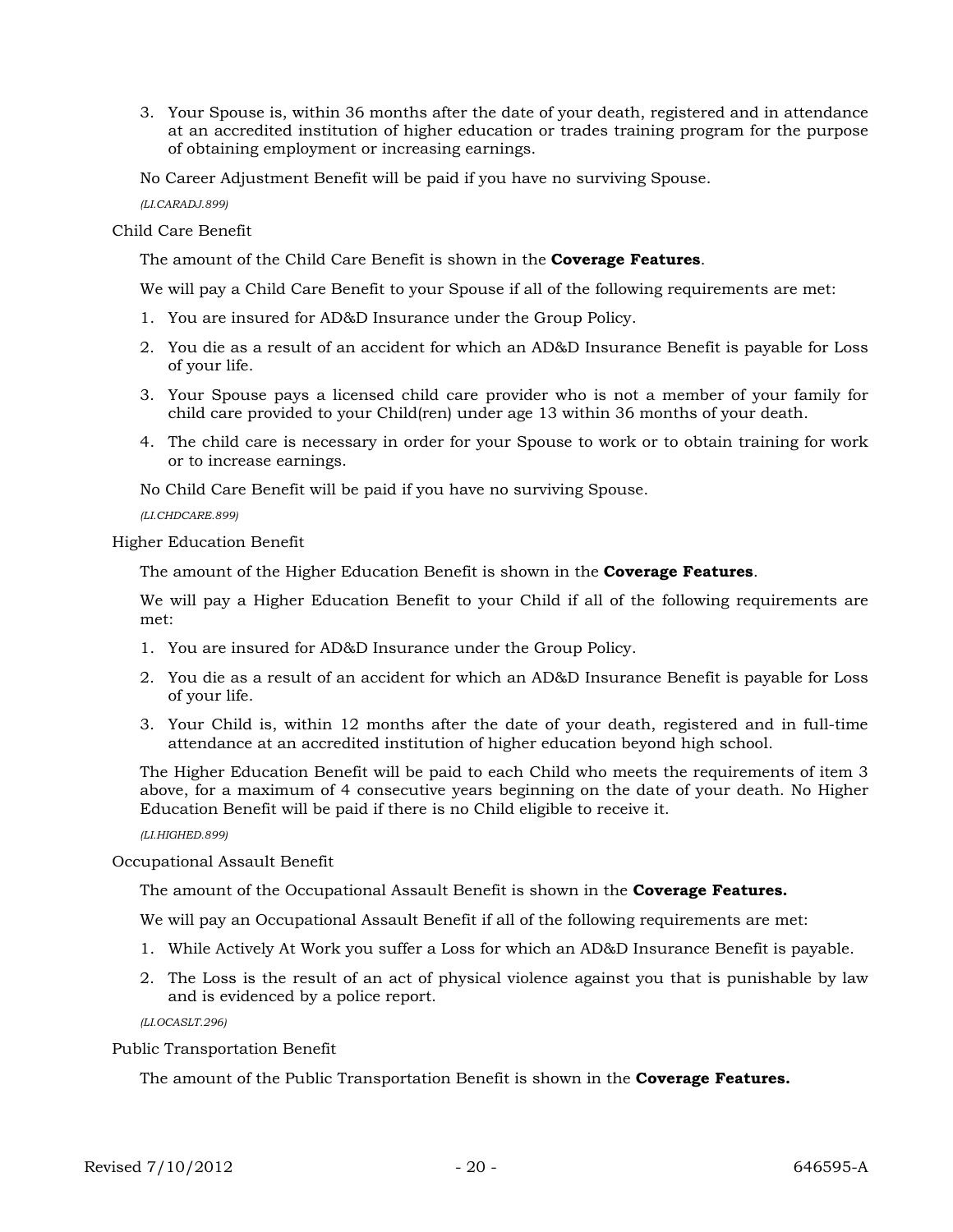We will pay a Public Transportation Benefit if all of the following requirements are met:

- 1. You die as a result of an accident for which an AD&D Insurance Benefit is payable for Loss of your life.
- 2. The accident occurs while you are riding as a fare-paying passenger on Public Transportation.

Public Transportation means a public passenger conveyance operated by a licensed common carrier for the transportation of the general public for a fare and operating on regular passenger routes with a definite schedule of departures and arrivals.

*(LI.PUBTRAN.296)*

Adaptive Home and Vehicle Benefit

The amount of the Adaptive Home And Vehicle Benefit is shown in the **Coverage Features**.

We will pay an Adaptive Home And Vehicle Benefit if all of the following requirements are met:

- 1. You are insured under the Group Policy.
- 2. You suffer an AD&D Loss, other than loss of Life, as a result of an accident for which an AD&D Insurance Benefit is payable.
- 3. Within 24 months after the date of the accident, you pay to have your principal residence or automobile adapted to reasonably accommodate your AD&D Loss.
- 4. The accommodations to your principle residence are:
	- a. Made by a licensed professional contractor.
	- b. Recommended by a physician and licensed occupational therapist for the type of Loss you suffered.
- 5. The accommodations to your automobile are:
	- a. Made by a disabled mobility dealer registered with the National Highway Transportation Safety Administration or approved by your Motor Vehicle Department.
	- b. Recommended by a physician and licensed occupational therapist for the type of Loss you suffered.

Automobile means a private passenger motor vehicle licensed for use on public highways.

- G. Becoming Insured For AD&D Insurance
	- 1. Eligibility

You become eligible for Plan A AD&D Insurance on the date your Plan A Life Insurance is effective.

You become eligible for Plan B AD&D Insurance on the date you complete your Eligibility Waiting Period.

You become eligible to insure your Dependents on the latest of:

- a. The date your Plan B AD&D Insurance is effective;
- b. For your Spouse, the date you acquire a Spouse; or
- c. For your Children, the date you acquire your first Child.

A Member may be insured as both a Member and a Dependent. A Child may be insured by more than one Member.

2. Effective Date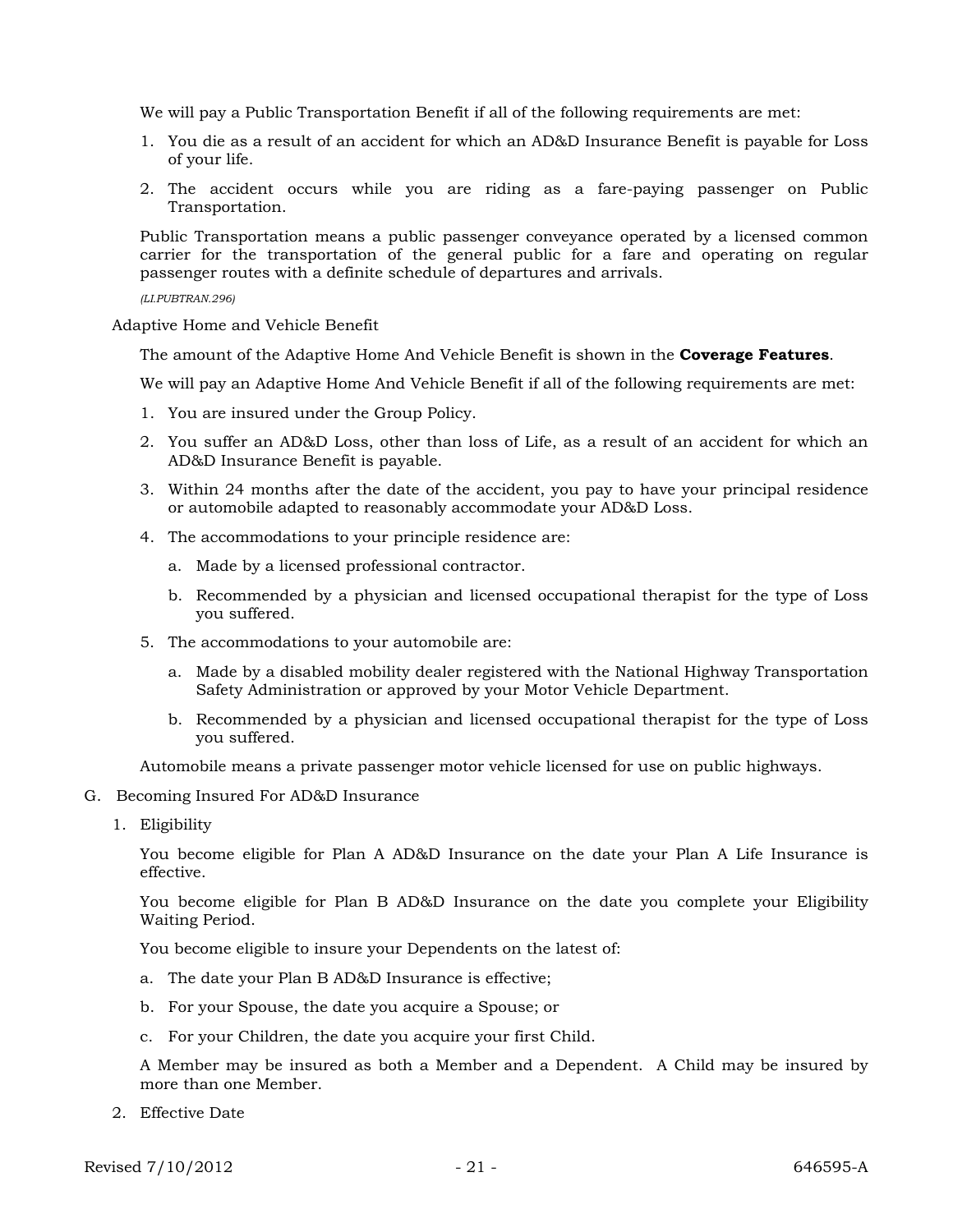Subject to the **Active Work Provisions**, AD&D Insurance becomes effective as follows:

a. Plan A AD&D Insurance

Plan A AD&D Insurance becomes effective on the date you become eligible.

b. Plan B AD&D Insurance

You must apply in writing for Plan B AD&D Insurance and agree to pay premiums. Plan B AD&D Insurance becomes effective on the following applicable date:

- (i) The first day of the calendar month following the date you apply, if you apply within 31 days after you become eligible.
- (ii) The first day of the calendar month following the later of (a) the date you apply, or (b) the date of a Qualified Status Change, if you apply at a Qualified Status Change as provided under OAR 111-040-0400.
- (iii) The first day of the plan year following the date you apply, if you apply during an Annual Enrollment Period.
- H. When AD&D Insurance Ends

AD&D Insurance for you ends automatically on the earliest of:

- 1. The date your Waiver Of Premium begins;
- 2. The date the last period ends for which a premium was paid for your AD&D Insurance;
- 3. The date the Group Policy terminates;
- 4. The date your Employer ceases to participate under the Group Policy;
- 5. With respect to Plan A AD&D Insurance, the date your Employer ceases to make Plan A AD&D Insurance available to employees in your classification;
- 6. With respect to Plan B AD&D Insurance, the date your Employer ceases to make Plan B AD&D Insurance available to employees in your classification;
- 7. The date AD&D Insurance terminates under the Group Policy;
- 8. The last day of the calendar month in which your employment terminates (unless you are covered as a retired Member or coverage continues under the terms of a collective bargaining agreement or a documented district policy in effect on June 30, 2008); or
- 9. The last day of the calendar month in which you cease to be a Member. However, if you cease to be a Member because you are working less than the required minimum number of hours, your AD&D Insurance will be continued with premium payment during the following periods, unless it ends under 1 through 8 above.
	- a. While coverage continues under the terms of a collective bargaining agreement or a documented district policy in effect on June 30, 2008.
	- b. While your Employer is paying you at least the same Annual Earnings paid to you immediately before you ceased to be a Member.
	- c. While your ability to work is limited because of Sickness, Injury, or Pregnancy.
	- d. During the first 60 days of:
		- (1) A temporary layoff; or
		- (2) A strike, lockout, or other general work stoppage caused by a labor dispute between your collective bargaining unit and your Employer.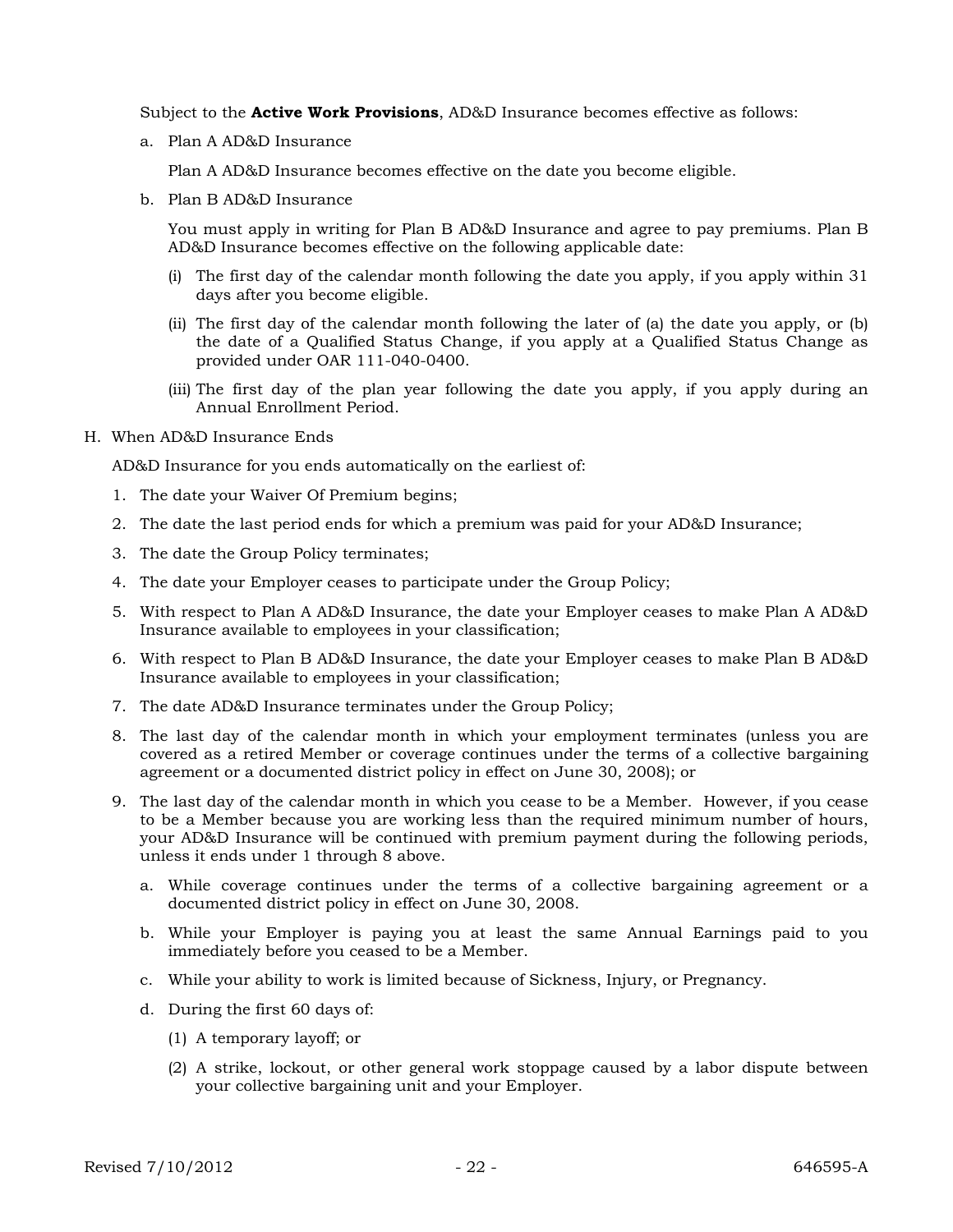- e. During a leave of absence if continuation of your insurance under the Group Policy is required by a state-mandated family or medical leave act or law.
- f. During any other scheduled leave of absence approved by your Employer in advance and in writing and lasting not more than the period shown in the **Coverage Features**.
- g. During the period you are absent from Active Work due to a regularly scheduled school break or vacation.

AD&D Insurance for your Dependents ends automatically on the earliest of:

- 1. The date your Plan B AD&D Insurance ends;
- 2. The date the last period ends for which a premium was paid for AD&D Insurance for your Dependents;
- 3. The date AD&D Insurance for Dependents terminates under the Group Policy;
- 4. The date your Employer ceases to make AD&D Insurance for Dependents available to employees in your classification;
- 5. For your Spouse, the last day of the calendar month in which you are divorced, unless coverage is required under the terms of a court-ordered separation, or the last day of the calendar month in which your Domestic Partner relationship is terminated;
- 6. For any Dependent, the last day of the calendar month in which the Dependent ceases to be a Dependent; or
- 7. For a Child who is Disabled, 90 days after we mail you a request for proof of Disability, if proof is not given.

*(LI.ADD.296)*

#### **(FB NO DEP REQD\_FULL XP BEN PKG\_ALCOHL EXCL\_AIRCRFT EXCL\_SEAT AIR COMBO) LI.AD.OR.5X**

### **ACTIVE WORK PROVISIONS**

If you are incapable of Active Work because of Sickness, Injury or Pregnancy on the day before the scheduled effective date of your insurance or an increase in your insurance, your insurance or increase will not become effective until the day after you complete one full day of Active Work as an eligible Member.

Active Work and Actively At Work mean performing the material duties of your own occupation at your Employer's usual place of business. You will also meet the Active Work requirement if:

- 1. You were absent from Active Work because of a regularly scheduled day off, holiday, or vacation day;
- 2. You were Actively At Work on your last scheduled work day before the date of your absence; and
- 3. You were capable of Active Work on the day before the scheduled effective date of your insurance or increase in your insurance.

**LI.AW.OT.1**

### **CONTINUITY OF COVERAGE**

A. Waiver Of Active Work Requirement

If you were insured under the Prior Plan on the day before the effective date of your Employer's coverage under the Group Policy, you can become insured on the effective date of your Employer's coverage without meeting the Active Work requirement. See **Active Work Provisions**.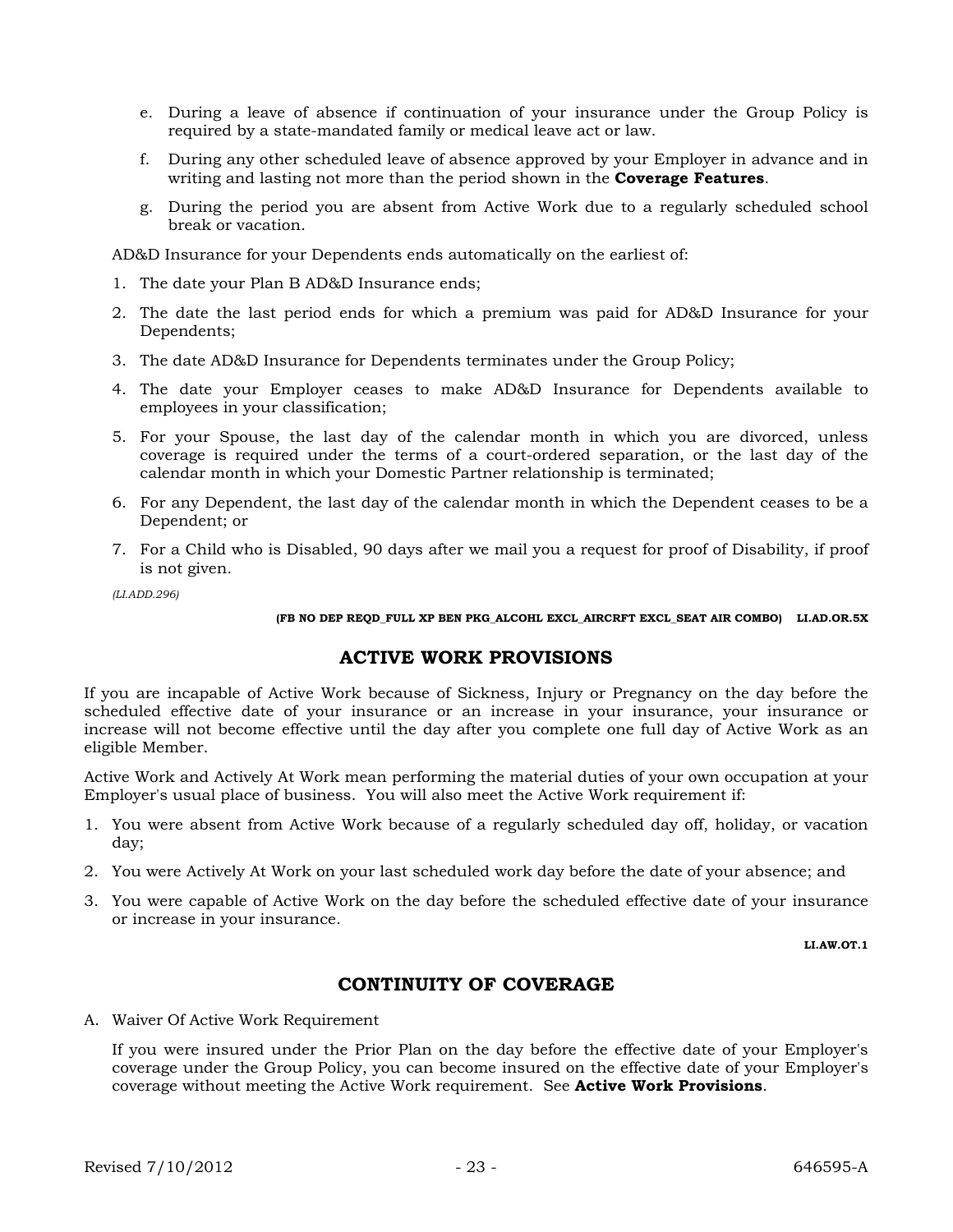#### B. Payment Of Benefit

The benefits payable before you meet the Active Work requirement will be:

- 1. The benefits which would have been payable under the terms of the Prior Plan if it had remained in force; reduced by
- 2. Any benefits payable under the Prior Plan.

**LI.CC.01** 

### **PORTABILITY OF INSURANCE**

#### A. Portability Of Insurance

If your insurance under the Group Policy ends because your employment with your Employer terminates, you may be eligible to buy portable group insurance coverage as shown in the **Coverage Features** for yourself and your Dependents without submitting Evidence Of Insurability. To be eligible you must satisfy the following requirements:

1. On the date your employment terminates, you must be able to perform with reasonable continuity the material duties of at least one gainful occupation for which you are reasonably fitted by education, training and experience.

(If you are unable to meet this requirement, see the **Right To Convert** and **Waiver Of Premium** provisions for other options that may be available to you under the Group Policy.)

- 2. On the date your employment terminates, you are under age 65.
- 3. On the date your employment terminates, you must have been continuously insured under the Group Policy for at least 12 consecutive months. In computing the 12 consecutive month period, we will include time insured under the Prior Plan.
- 4. You must apply in writing and pay the first premium directly to us at our Home Office within 31 days after the date your employment terminates. You must purchase portable group life insurance coverage for yourself in order to purchase any other insurance eligible for portability.

This portable group insurance will be provided under a master Group Life Portability Insurance Policy we have issued to the Standard Insurance Company Group Insurance Trust. If approved, the certificate you will receive will be governed under the terms of the Group Life Portability Insurance Policy and will contain provisions that differ from your Employer's coverage under the Group Policy.

B. Amount Of Portable Insurance

The minimum and maximum amounts that you are eligible to buy under the Group Life Portability Insurance Policy are shown in the **Coverage Features**. You may buy less than the maximum amounts in increments of \$1,000.

The combined amounts of insurance purchased under this **Portability Of Insurance** provision and the **Right To Convert** provision cannot exceed the amount in effect under the Group Policy on the day before your employment terminates.

C. When Portable Insurance Becomes Effective

Portable group insurance will become effective the day after your employment with your Employer terminates, if you apply within 31 days after the date your employment terminates.

If death occurs within 31 days after the date insurance ends under the Group Policy, life insurance benefits, if any, will be paid according to the terms of the Group Policy in effect on the date your employment terminates and not the terms of the Group Life Portability Insurance Policy. AD&D benefits, if any, will be paid according to the terms of the Group Policy or the Group Life Portability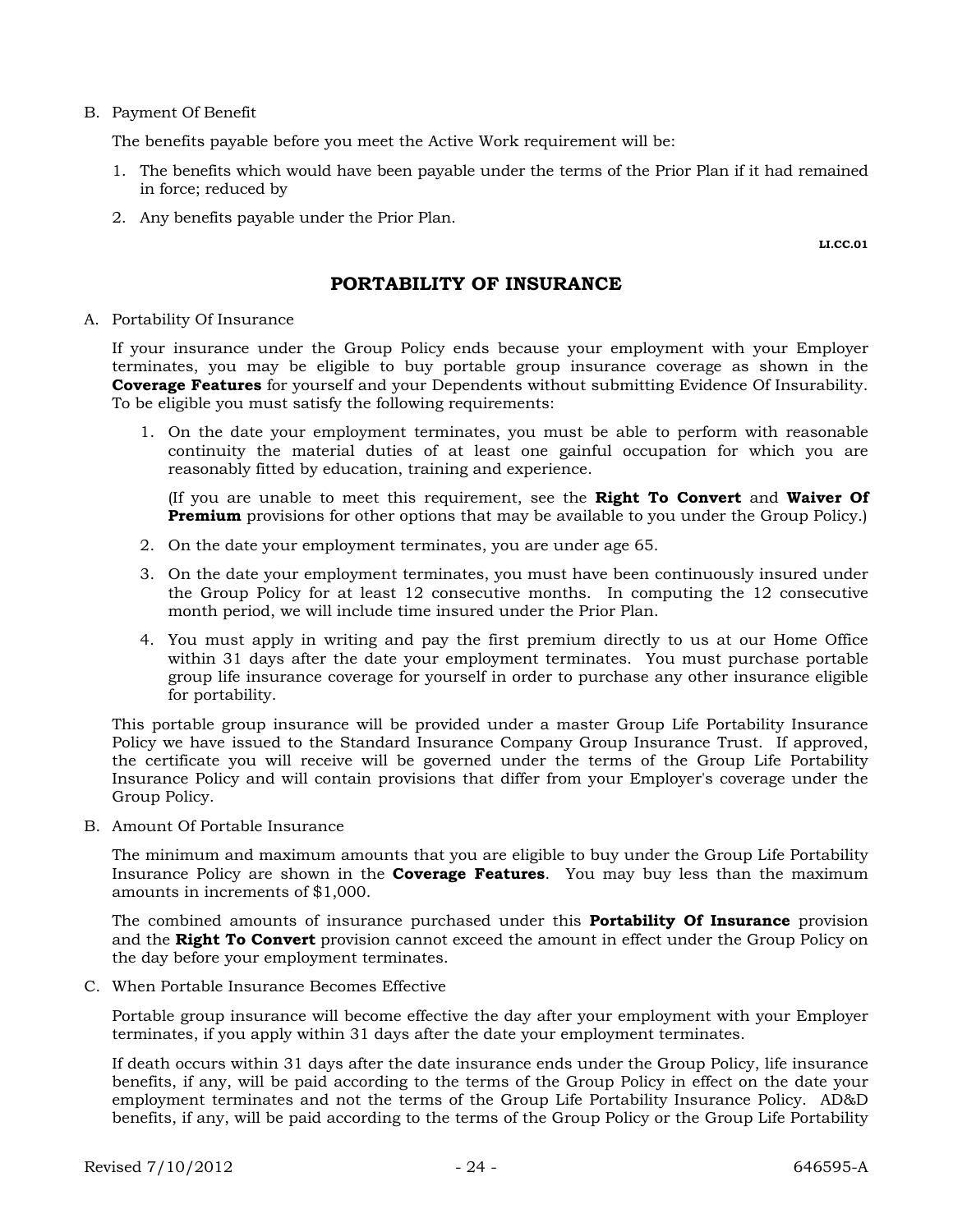Insurance Policy, but not both. In no event will the benefits paid exceed the amount in effect under the Group Policy on the day before your employment terminates.

**(WITH DL REF\_WITH ADAD REF) LI.TP.OT.1**

### **WAIVER OF PREMIUM**

### A. Waiver Of Premium Benefit

Insurance will be continued without payment of premiums while you are Totally Disabled if:

- 1. You become Totally Disabled while insured under the Group Policy and under age 60;
- 2. You complete your Waiting Period; and
- 3. You give us satisfactory Proof Of Loss.

We may have you examined at our expense at reasonable intervals. Any such examination will be conducted by specialists of our choice.

- B. Definitions For Waiver Of Premium
	- 1. Insurance means all your insurance under the Group Policy, except AD&D Insurance.
	- 2. Totally Disabled means that, as a result of Sickness, accidental Injury, or Pregnancy, you are unable to perform with reasonable continuity the material duties of any gainful occupation for which you are reasonably fitted by education, training and experience.
	- 3. Waiting Period means the 180 consecutive day period beginning on the date you become Totally Disabled. Waiver Of Premium begins when you complete the Waiting Period.
- C. Premium Payment

Premium payment must continue until the later of:

- 1. The date you complete your Waiting Period; or
- 2. The date we approve your claim for Waiver Of Premium.
- D. Refund Of Premiums

We will refund up to 12 months of the premiums that were paid for Insurance after the date you become Totally Disabled.

E. Amount Of Insurance

The amount of Insurance eligible for Waiver Of Premium is the amount in effect on the day before you become Totally Disabled. However, the following will apply:

- 1. Insurance will be reduced or terminated according to the Group Policy provisions in effect on the day before you become Totally Disabled.
- 2. If you become insured under a group life insurance plan that replaces the Group Policy while you are eligible for Waiver Of Premium, any death benefit payable under the Group Policy will be reduced by the amount payable under the replacement group life insurance plan.
- 3. If you receive an Accelerated Benefit, Insurance will be reduced according to the **Accelerated Benefit** provision.

 *(LI.WAIVER.300)*

F. Effect Of Death During The Waiting Period

If you die during the Waiting Period and are otherwise eligible for Waiver Of Premium, the Waiting Period will be waived.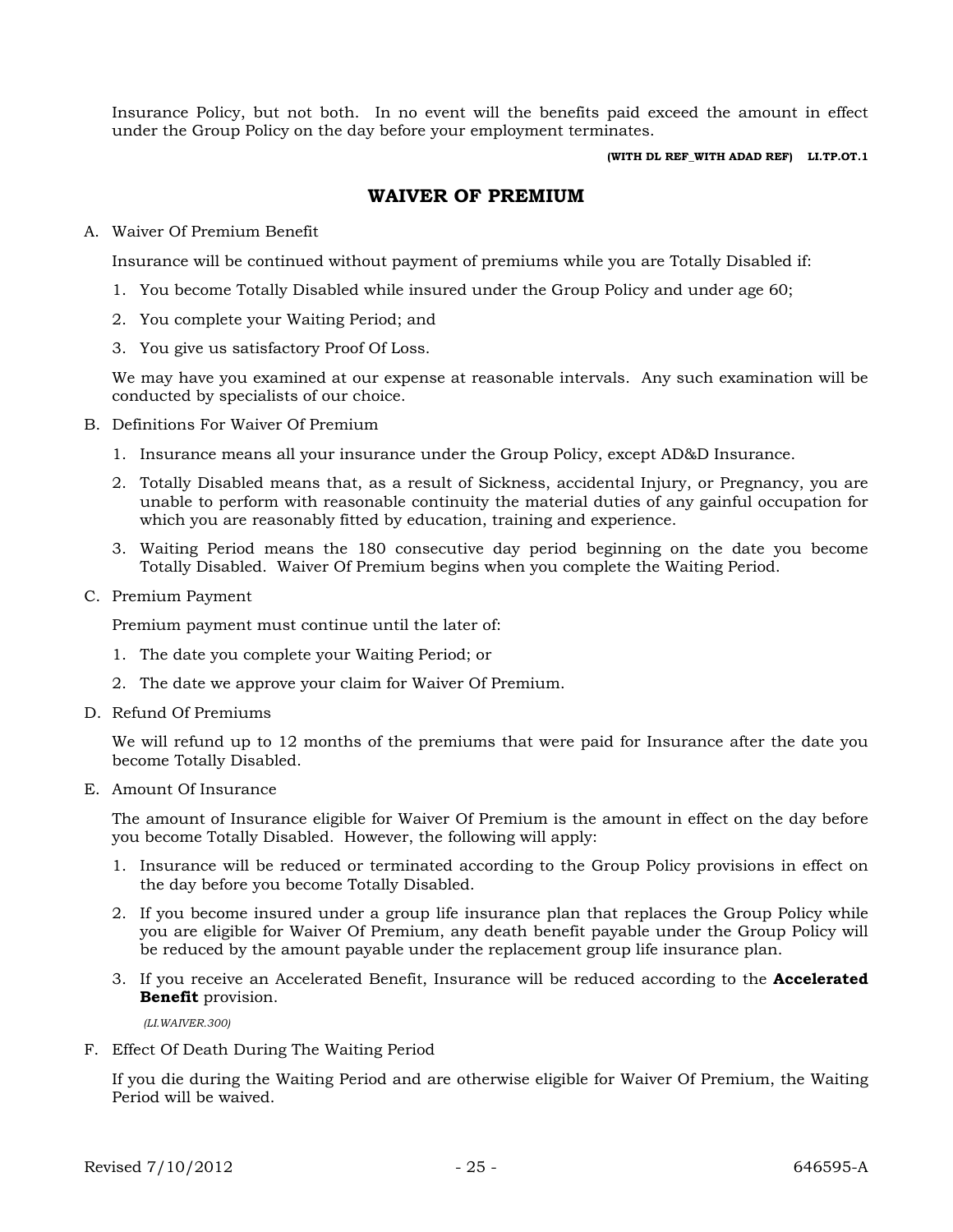G. Termination Or Amendment Of The Group Policy

Insurance will not be affected by termination or amendment of the Group Policy after you become Totally Disabled.

H. When Waiver Of Premium Ends

Waiver Of Premium ends on the earliest of:

- 1. The date you cease to be Totally Disabled;
- 2. 90 days after the date we mail you a request for additional Proof Of Loss, if it is not given;
- 3. The date you fail to attend an examination or cooperate with the examiner;
- 4. With respect to the amount of Insurance which an insured has converted, the effective date of the individual life insurance policy issued to the insured; or
- 5. The date you reach age 65.

*(LI.WAIVER.899)*

**(ELIG 60\_TERMS 65) LI.WP.OR.2X**

### **CONTINUATION OF INSURANCE DURING TOTAL DISABILITY**

The **Coverage Features** states to which Members this provision applies.

A. Continuation Of Insurance During Total Disability Benefit

You may become insured for Life Insurance while you are totally disabled if:

- 1. You became Totally Disabled while insured under the Prior Plan and while under age 60;
- 2. You were covered under the continuation of insurance during Total Disability provision of the Prior Plan on the day before your Employer began participating under the Group Policy;
- 3. You are not eligible for coverage under the Prior Plan;
- 4. You are Totally Disabled on the date your Employer begins participating under the Group Policy;
- 5. You give us Proof Of Loss; and
- 6. The Employer makes the required premium contributions for your Life Insurance.
- B. Definition Of Totally Disabled

Totally Disabled means that, as a result of Sickness, accidental Injury, or Pregnancy, you are unable to perform with reasonable continuity the material duties of any gainful occupation for which you are reasonably fitted by education, training and experience.

C. Amount Of Insurance

If you qualify for Continuation Of Insurance During Total Disability, the amount of your Life Insurance under the Group Policy is the amount elected for you by your Employer on the date you become insured under the Group Policy. If you receive an Accelerated Benefit, Life Insurance will be reduced according to the **Accelerated Benefit** provision.

You may not become insured for any other coverage under the Group Policy while your Life Insurance is continued under this provision.

D. When Continuation Of Insurance During Total Disability Ends

Continuation Of Insurance During Total Disability ends on the earliest of:

1. The date you cease to be Totally Disabled.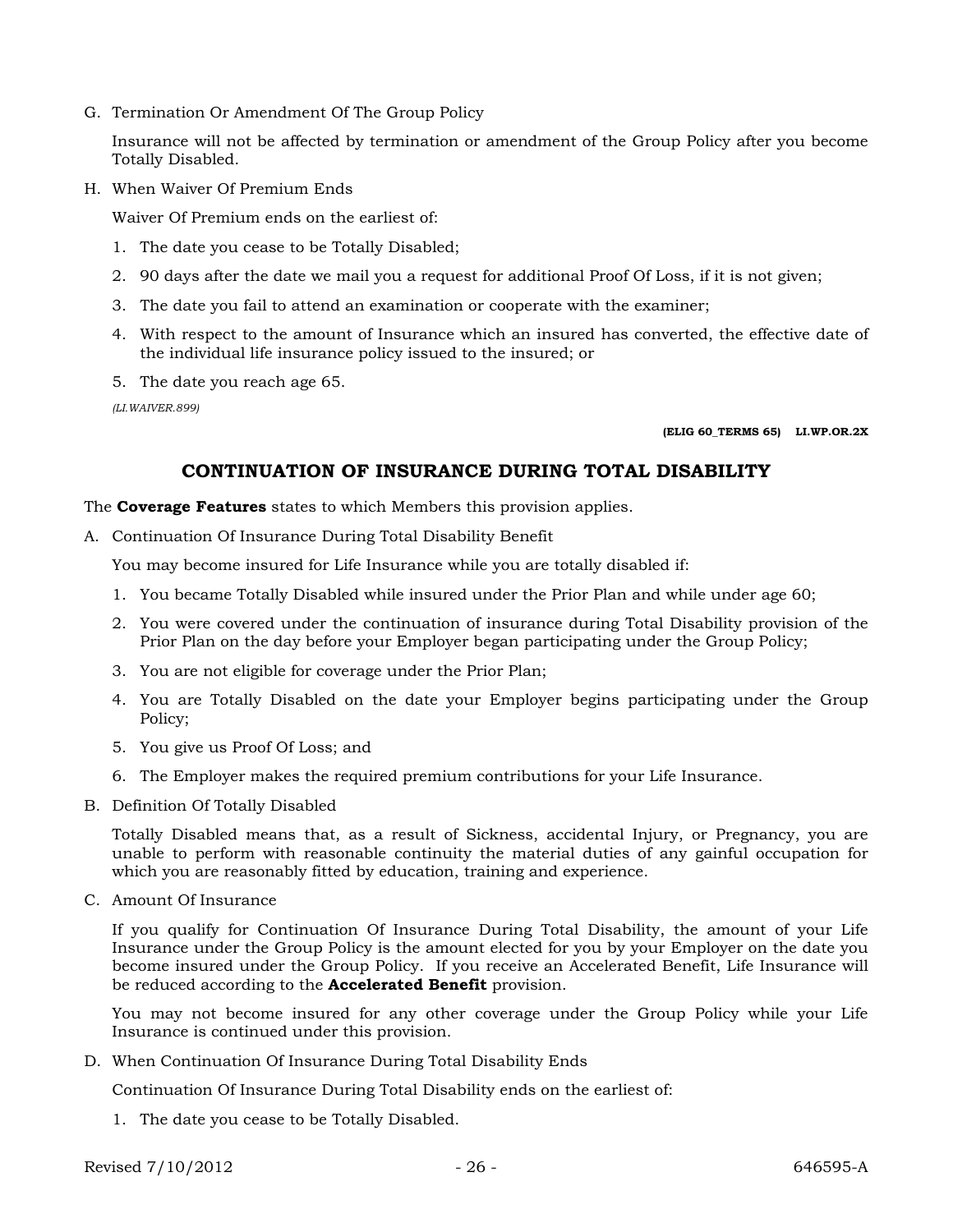- 2. 90 days after the date we mail you a request for additional Proof Of Loss, if it is not given.
- 3. The date you fail to attend an examination or cooperate with the examiner.
- 4. With respect to the amount of Life Insurance which you have converted, the effective date of the individual life insurance policy issued to you.
- 5. The date your Employer terminates coverage under the Group Policy for active employees in your former classification.
- 6. The date your Employer ceases to participate under the Group Policy.
- 7. The last day of the last period for which the required premium contribution for your coverage is paid by the Employer.
- 8. The date the Group Policy terminates.

### **ACCELERATED BENEFIT**

A. Accelerated Benefit

If you give us satisfactory proof of having a Qualifying Medical Condition while you are insured under the Group Policy, you may have the right to receive during your lifetime a portion of your Insurance as an Accelerated Benefit. You must have at least \$10,000 of Insurance in effect to be eligible.

If your Insurance is scheduled to end within 24 months following the date you apply for the Accelerated Benefit, you will not be eligible for the Accelerated Benefit.

Qualifying Medical Condition means you are terminally ill as a result of an illness or physical condition which is reasonably expected to result in death within 12 months.

We may have you examined at our expense in connection with your claim for an Accelerated Benefit. Any such examination will be conducted by one or more Physicians of our choice.

B. Application For Accelerated Benefit

You must apply for an Accelerated Benefit. To apply you must give us satisfactory Proof Of Loss on our forms. Proof Of Loss must include a statement from a Physician that you have a Qualifying Medical Condition.

C. Amount Of Accelerated Benefit

You may receive an Accelerated Benefit of up to 90% of your Insurance. The maximum Accelerated Benefit is \$500,000. The minimum Accelerated Benefit is \$5,000 or 10% of your Insurance, whichever is greater.

If the amount of your Insurance is scheduled to reduce within 24 months following the date you apply for the Accelerated Benefit, your Accelerated Benefit will be based on the reduced amount.

The Accelerated Benefit will be paid to you once in your lifetime in a lump sum. If you recover from your Qualifying Medical Condition after receiving an Accelerated Benefit, we will not ask you for a refund.

D. Effect On Insurance And Other Benefits

For any purpose other than premium payment, the amount of your Insurance after payment of the Accelerated Benefit will be the greater of the amounts in (1) and (2) below; however, if you assign your rights under the Group Policy, the amount of your Insurance will be the amount in (2) below.

(1) 10% of the amount of your Insurance as if no Accelerated Benefit had been paid; or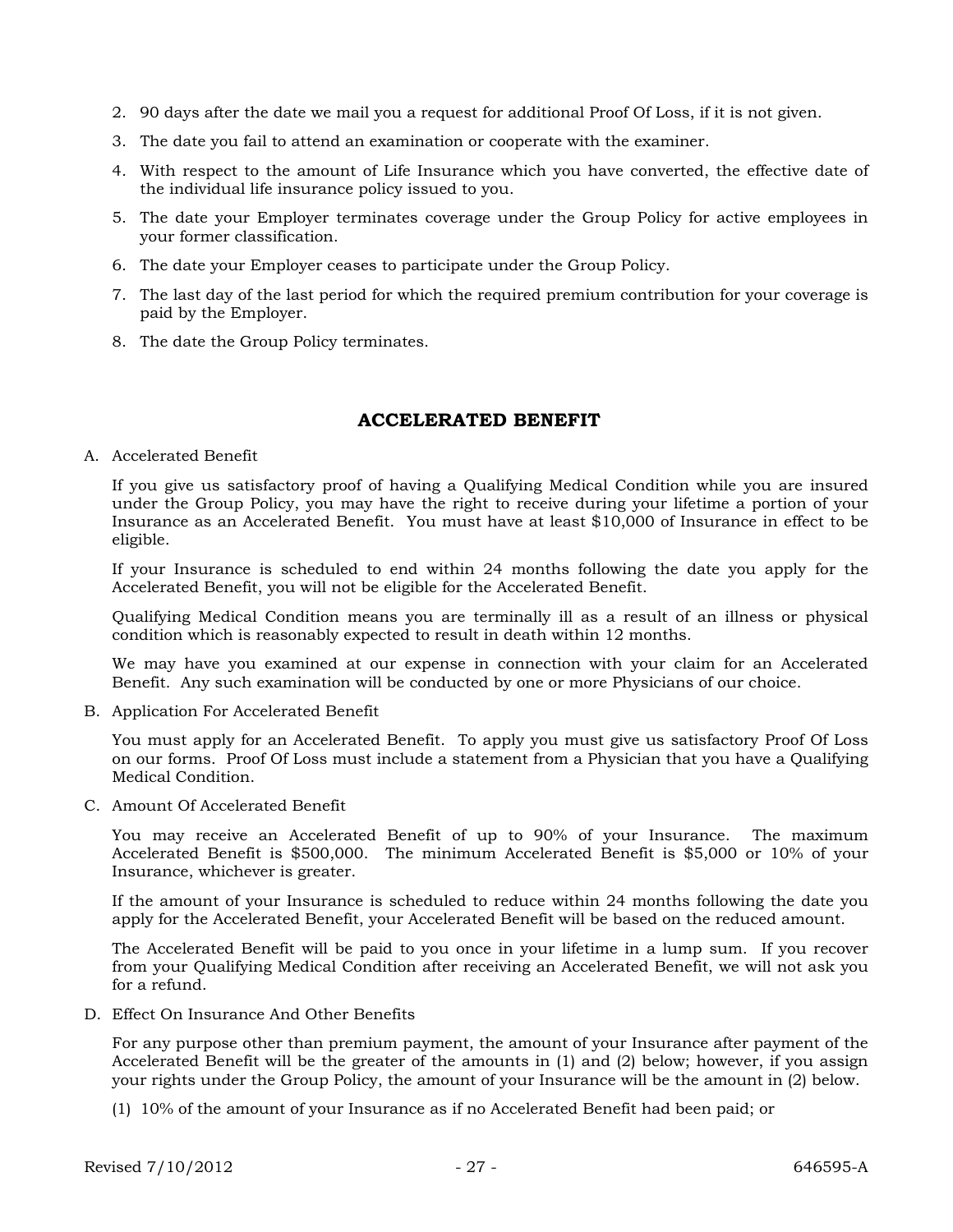(2) The amount of your Insurance as if no Accelerated Benefit had been paid; minus

The amount of the Accelerated Benefit; minus

An interest charge calculated as follows:

- A times B times C divided by 365 = interest charge.
- A = The amount of the Accelerated Benefit.
- B = The monthly average of our variable policy loan interest rate.
- $C =$  The number of days from payment of the Accelerated Benefit to the earlier of (1) the date you die, and (2) the date you have a Right To Convert.

The amount of your AD&D Insurance, if any, is not affected by payment of the Accelerated Benefit. AD&D is not continued under Waiver Of Premium.

Note: If you assign your rights under the Group Policy, the amount of your Insurance after payment of the Accelerated Benefit will be the amount in (2) above.

E. Exclusions

No Accelerated Benefit will be paid if:

- 1. All or part of your Insurance must be paid to your Child(ren), or your Spouse or former Spouse as part of a court approved divorce decree, separate maintenance agreement, or property settlement agreement.
- 2. You are married and live in a community property state unless you give us a signed written consent from your Spouse.
- 3. You have made an assignment of all or part of your Insurance unless you give us a signed written consent from the assignee.
- 4. You have filed for bankruptcy, unless you give us written approval from the Bankruptcy Court for payment of the Accelerated Benefit.
- 5. You are required by a government agency to use the Accelerated Benefit to apply for, receive, or continue a government benefit or entitlement.
- 6. You have previously received an Accelerated Benefit under the Group Policy.
- F. Definitions For Accelerated Benefit

Insurance means your Plan A and Plan B Life Insurance under the Group Policy.

*(LI.AB.899)*

#### **LI.AB.OR.5X**

### **RIGHT TO CONVERT**

### A. Right To Convert

You may buy an individual policy of life insurance without Evidence Of Insurability if:

- 1. Your Insurance ends or is reduced due to a Qualifying Event; and
- 2. You apply in writing and pay us the first premium during the Conversion Period.

Except as limited under C. Limits On Right To Convert, the maximum amount you have a Right To Convert is the amount of your Insurance which ended.

- B. Definitions For Right To Convert
	- 1. Conversion Period means the 31-day period after the date of any Qualifying Event.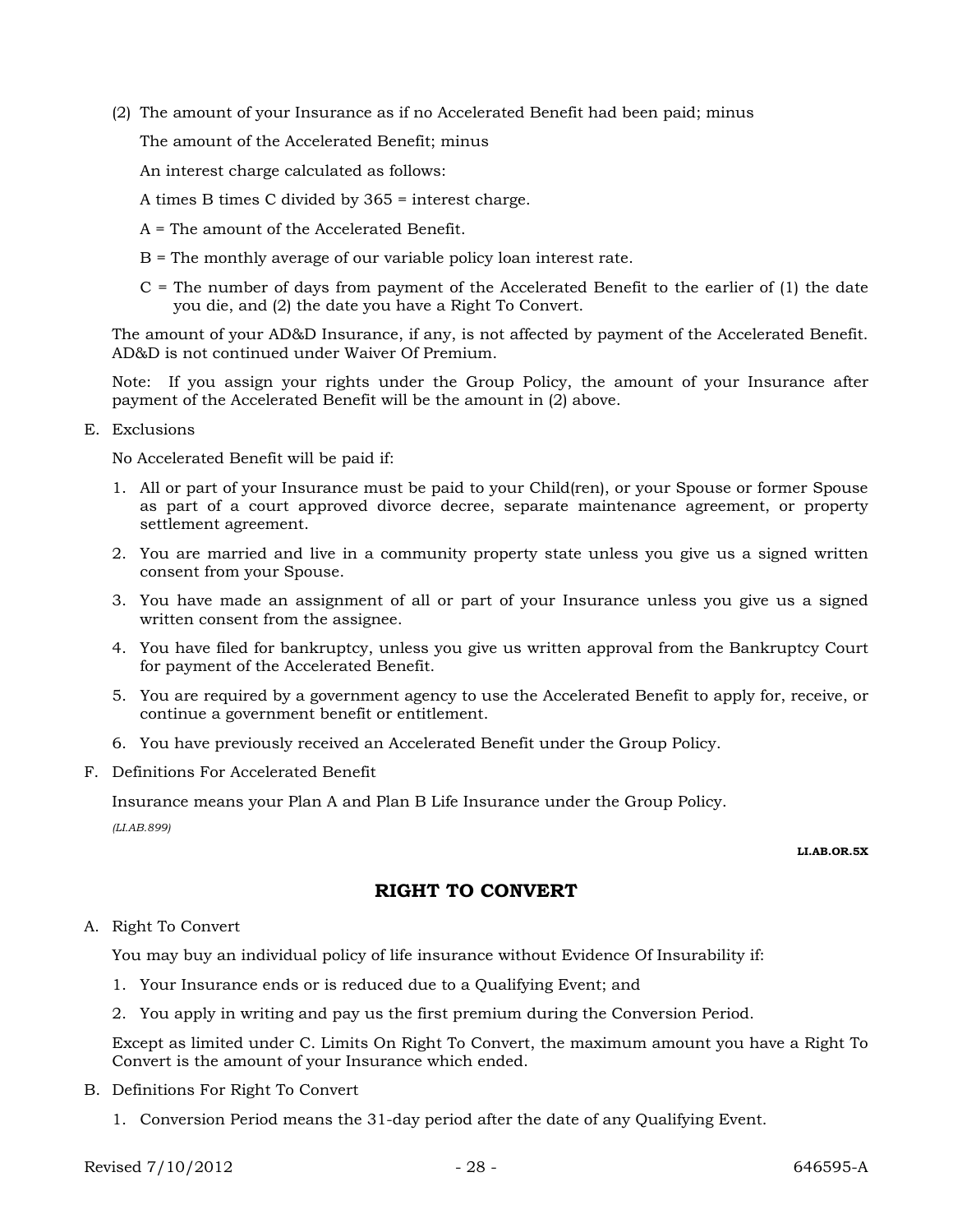- 2. Insurance means all your insurance under the Group Policy, including insurance continued under **Waiver Of Premium** or **Continuation Of Insurance During Total Disability**, but excluding AD&D Insurance.
- 3. Qualifying Event means termination or reduction of your Insurance for any reason except:
	- a. The Member's failure to make a required premium contribution.
	- b. Payment of an Accelerated Benefit.
- 4. You and your mean any person insured under the Group Policy.
- C. Limits On Right To Convert

If your Insurance ends or is reduced because of termination or amendment of the Group Policy, 1 and 2 below will apply.

- 1. You may not convert Insurance which has been in effect for less than the Minimum Time Insured. See **Coverage Features**.
- 2. The maximum amount you have a Right To Convert is the lesser of:
	- a. The amount of your Insurance which ended, minus any other group life insurance for which you become eligible during the Conversion Period; and
	- b. The Maximum Conversion Amount. See **Coverage Features.**
- D. The Individual Policy

You may select any form of individual life insurance policy we issue to persons of your age, except:

- 1. A term insurance policy;
- 2. A universal life policy;
- 3. A policy with disability, accidental death, or other additional benefits; or
- 4. A policy in an amount less than the minimum amount we issue for the form of life insurance you select.

The individual policy of life insurance will become effective on the day after the end of the Conversion Period. We will use our published rates for standard risks to determine the premium.

E. Death During The Conversion Period

If you die during the Conversion Period, we will pay a death benefit equal to the maximum amount you had a Right To Convert, whether or not you applied for an individual policy. The benefit will be paid according to the **Benefit Payment And Beneficiary Provisions**.

**LI.RC.OT.1**

### **CLAIMS**

A. Filing A Claim

Claims should be filed on our forms. If we do not provide our forms within 15 days after they are requested, the claim may be submitted in a letter to us.

B. Time Limits On Filing Proof Of Loss

Proof Of Loss must be provided within 90 days after the date of the loss. If that is not possible, it must be provided as soon as reasonably possible, but not later than one year after that 90-day period.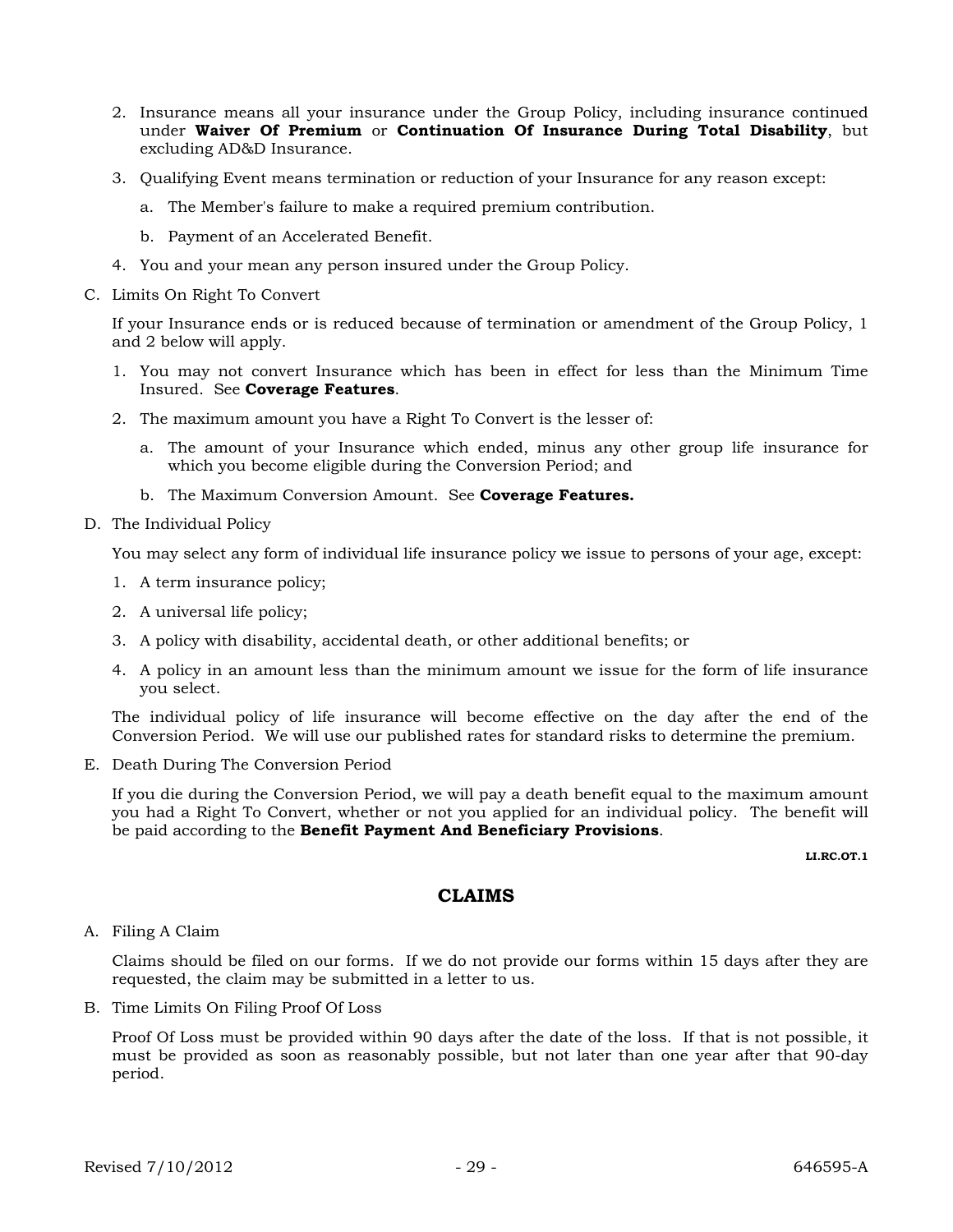Proof Of Loss for Waiver Of Premium must be provided within 12 months after the end of the Waiting Period. We will require further Proof Of Loss at reasonable intervals, but not more often than once a year after you have been continuously Totally Disabled for two years.

With respect to coma, we will require Proof Of Loss of the comatose condition at reasonable intervals.

If Proof Of Loss is filed outside these time limits, the claim will be denied. These limits will not apply while the Member or Beneficiary lacks legal capacity.

C. Proof Of Loss

Proof Of Loss means written proof that a loss occurred:

- 1. For which the Group Policy provides benefits;
- 2. Which is not subject to any exclusions; and
- 3. Which meets all other conditions for benefits.

Proof Of Loss includes any other information we may reasonably require in support of a claim. Proof Of Loss must be in writing and must be provided at the expense of the claimant. No benefits will be provided until we receive Proof Of Loss satisfactory to us.

D. Investigation Of Claim

We may have you examined at our expense at reasonable intervals. Any such examination will be conducted by specialists of our choice.

We may have an autopsy performed at our expense, except where prohibited by law.

E. Time Of Payment

We will pay benefits within 60 days after Proof Of Loss is satisfied.

F. Notice Of Decision On Claim

We will evaluate a claim for benefits promptly after we receive it, and within 30 days after receipt of your claim, we will send written notification we have received it. With respect to all claims except Waiver Of Premium claims (or other benefits based on disability), within 90 days after we receive the claim we will send the claimant: (a) a written decision on the claim; or (b) a notice that we are extending the period to decide the claim for an additional 90 days. We will render a written decision or request an extension no later than 30 days after our receipt of Proof Of Loss.

With respect to Waiver Of Premium claims (or other benefits based on disability), we will evaluate a claim for benefits promptly after we receive it, and within 30 days after receipt of your claim we will send written notification we have received it. Within 45 days after we receive the claim we will send the claimant: (a) a written decision on the claim; or (b) a notice that we are extending the period to decide the claim for 30 days. We will render a written decision or request an extension no later than 30 days after our receipt of Proof Of Loss.

Before the end of this extension period we will send the claimant: (a) a written decision on the Waiver Of Premium claim (or other benefits based on disability); or (b) a notice that we are extending the period to decide the claim for an additional 30 days. If an extension is due to the claimant's failure to provide information necessary to decide the Waiver Of Premium claim (or other benefits based on disability), the extended time period for deciding the claim will not begin until the claimant provides the information or otherwise responds.

If we extend the period to decide the claim, we will notify the claimant of the following: (a) the reasons for the extension; (b) when we expect to decide the claim; (c) an explanation of the standards on which entitlement to benefits is based; (d) the unresolved issues preventing a decision; and (e) any additional information we need to resolve those issues.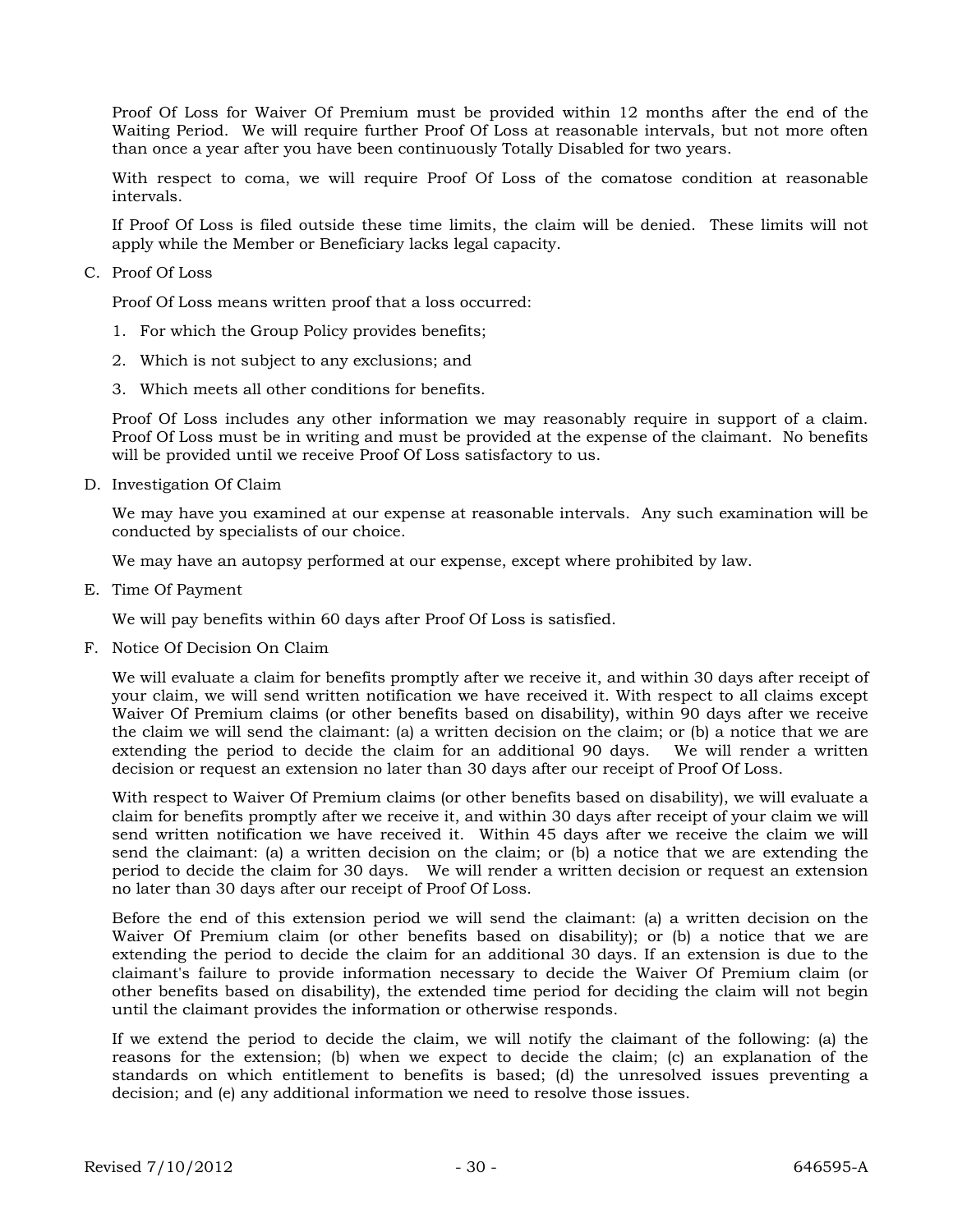If we request additional information, the claimant will have 45 days to provide the information. If the claimant does not provide the requested information within 45 days, we may decide the claim based on the information we have received.

If we deny any part of the claim, we will send the claimant a written notice of denial containing:

- 1. The reasons for our decision.
- 2. Reference to the parts of the Group Policy on which our decision is based.
- 3. A description of any additional information needed to support the claim.
- 4. Information concerning the claimant's right to a review of our decision.
- G. Review Procedure

If all or part of a claim is denied, the claimant may request a review. The claimant must request a review in writing:

- 1. Within 180 days after receiving notice of the denial of a claim for Waiver Of Premium (or other benefits based on disability);
- 2. Within 60 days after receiving notice of the denial of any other claim.

The claimant may send us written comments or other items to support the claim. The claimant may review and receive copies of any non-privileged information that is relevant to the request for review. There will be no charge for such copies. Our review will include any written comments or other items the claimant submits to support the claim.

We will review the claim promptly after we receive the request. With respect to all claims except Waiver Of Premium claims (or other benefits based on disability), within 60 days after we receive the request for review we will send the claimant: (a) a written decision on review; or (b) a notice that we are extending the review period for 60 days.

With respect to Waiver Of Premium claims (or other benefits based on disability), within 45 days after we receive the request for review we will send the claimant: (a) a written decision on review; or (b) a notice that we are extending the review period for 45 days.

If an extension is due to the claimant's failure to provide information necessary to decide the claim on review, the extended time period for review of the claim will not begin until the claimant provides the information or otherwise responds.

If we extend the review period, we will notify the claimant of the following: (a) the reasons for the extension; (b) when we expect to decide the claim on review; and (c) any additional information we need to decide the claim.

If we request additional information, the claimant will have 45 days to provide the information. If the claimant does not provide the requested information within 45 days, we may conclude our review of the claim based on the information we have received.

With respect to Waiver Of Premium claims (or other benefits based on disability), the person conducting the review will be someone other than the person who denied the claim and will not be subordinate to that person. The person conducting the review will not give deference to the initial denial decision. If the denial was based on a medical judgement, the person conducting the review will consult with a qualified health care professional. This health care professional will be someone other than the person who made the original medical judgement and will not be subordinate to that person. The claimant may request the names of medical or vocational experts who provided advice to us about a claim for Waiver Of Premium (or other benefits based on disability).

If we deny any part of the claim on review, the claimant will receive a written notice of denial containing:

1. The reasons for our decision.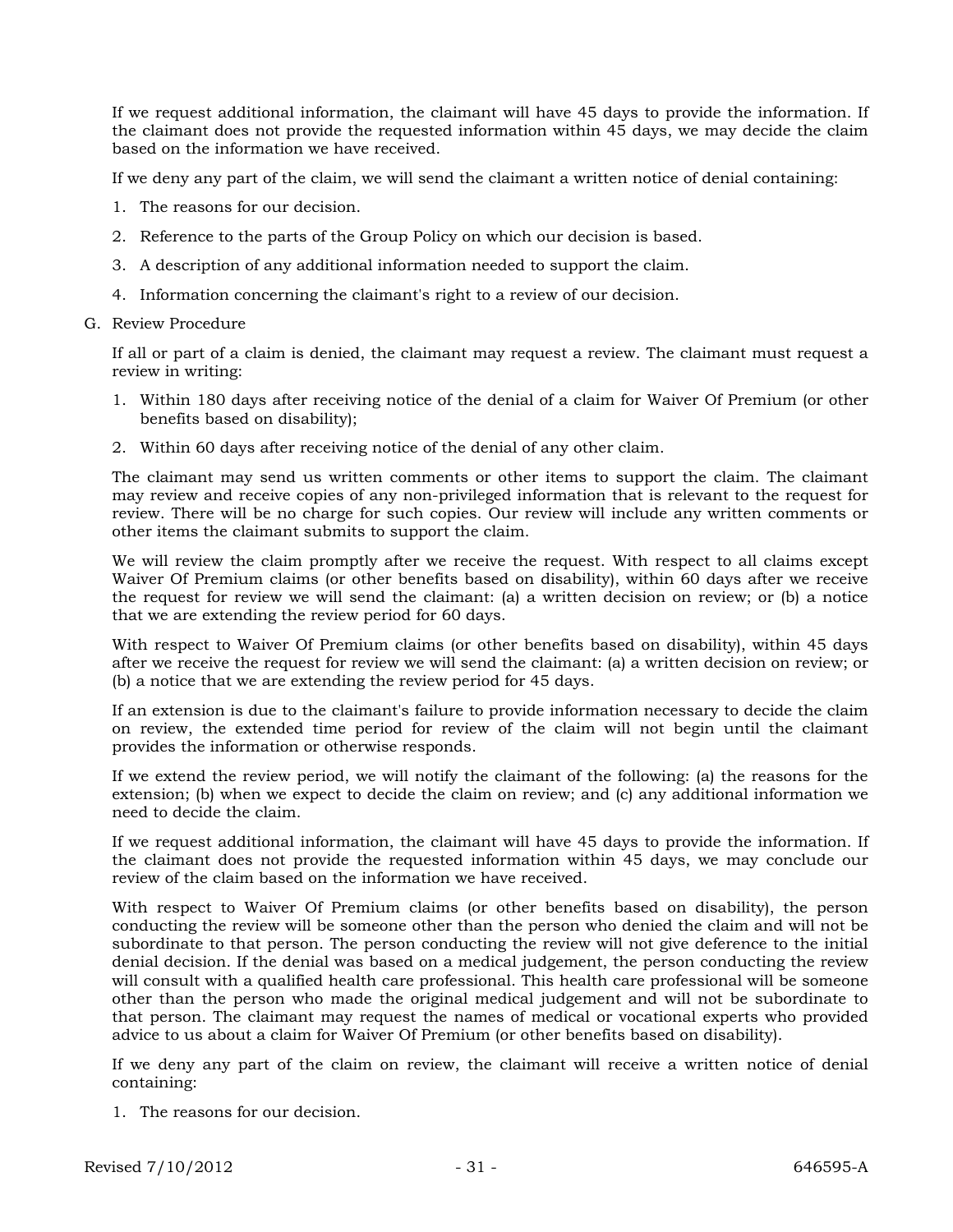- 2. Reference to the parts of the Group Policy on which our decision is based.
- 3. Information concerning the claimant's right to receive, free of charge, copies of non-privileged documents and records relevant to the claim.

**(2ND REV PUB WRDG\_NEW WOP WRDG) LI.CL.OR.5**

### **ASSIGNMENT**

If the amount of your Life Insurance is less than \$25,000, you may not make an assignment.

If the amount of your Life Insurance is \$25,000 or more, you may make an absolute assignment of all your Life and AD&D Insurance, subject to 1 through 8 below.

- 1. All insurance under the Group Policy, including AD&D Insurance, is assignable. Dependents Life Insurance is not assignable.
- 2. You may not make a collateral assignment.
- 3. The assignment must be absolute and irrevocable. It must transfer all rights, including:
	- a. The right to change the Beneficiary;
	- b. The right to buy an individual life insurance policy on your life under **Right To Convert**;
	- c. The right to receive accidental dismemberment benefits; and
	- d. The right to apply for and receive an Accelerated Benefit.
- 4. The assignment will apply to all of your Life and AD&D Insurance in effect on the date of the assignment or becoming effective after that date.
- 5. The assignment may be to any person permitted by law.
- 6. The assignment will have no effect unless it is: made in writing, signed by you, and delivered to the Policyholder or Employer in your lifetime. Neither we, the Policyholder, nor the Employer are responsible for the validity, sufficiency or effect of the assignment.
- 7. All accidental dismemberment benefits will be paid to the assignee. All death benefits will be paid according to the beneficiary designation on file with the Policyholder or Employer, and the **Benefit Payment And Beneficiary Provisions**.
- 8. The assignment will not change the Beneficiary, unless the assignee later changes the Beneficiary. Any payment we make according to the beneficiary designation on file with the Policyholder or Employer, and the **Benefit Payment And Beneficiary Provisions** will fully discharge us to the extent of the payment.

You may not make an assignment which is contrary to the rules in 1 through 8 above.

**(ALLOWED) LI.AS.OT.2**

### **BENEFIT PAYMENT AND BENEFICIARY PROVISIONS**

- A. Payment Of Benefits
	- 1. Except as provided in item 5 below, benefits payable because of your death or coma will be paid to the Beneficiary you name. See B through E of this section. Benefits for coma will cease after the comatose condition has ceased, whether by death, recovery, or any other change of condition
	- 2. AD&D Insurance benefits payable for Losses other than Loss of life or coma will be paid to the person who suffers the Loss for which benefits are payable. Any such benefits remaining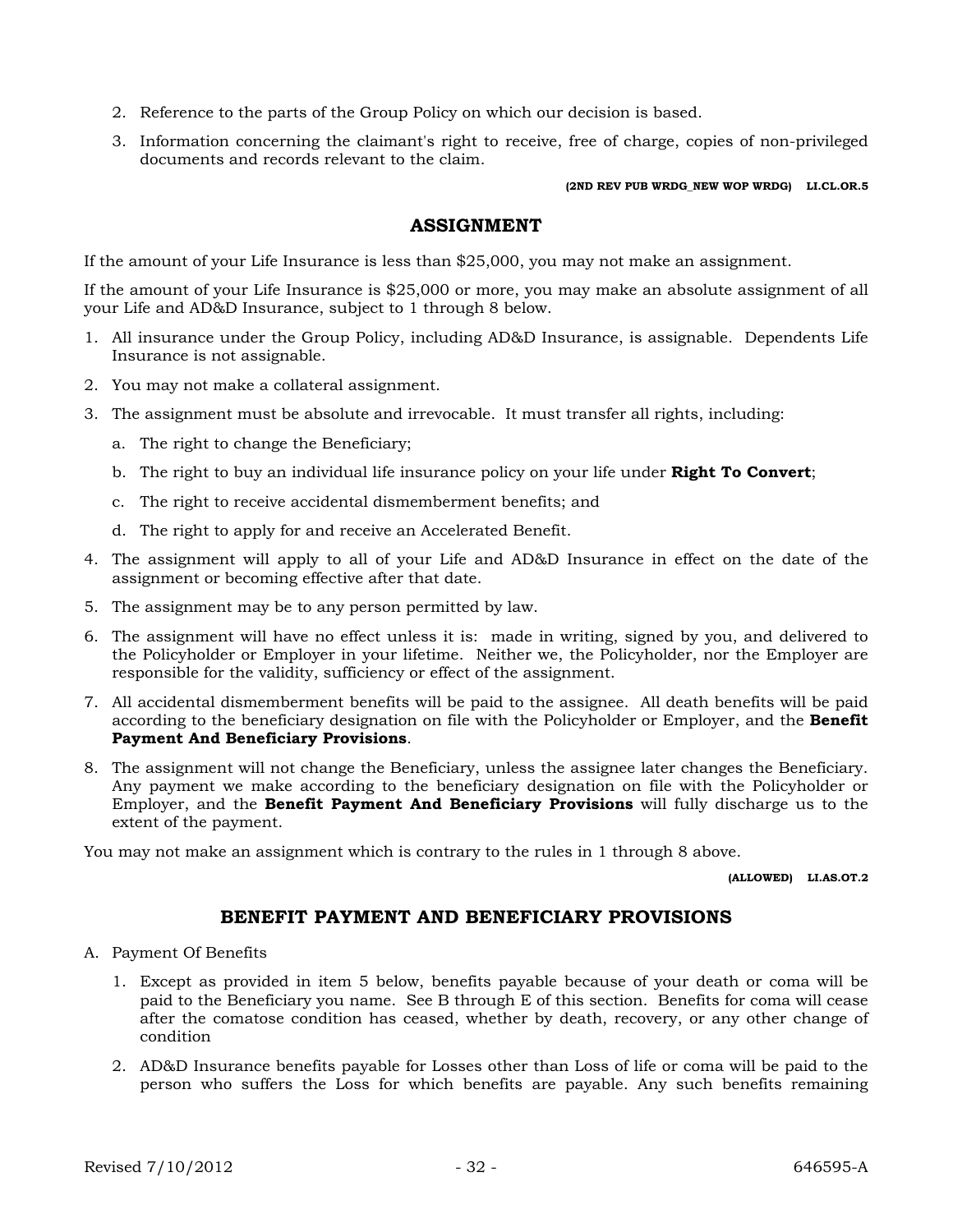unpaid at that person's death will be paid according to the provisions for payment of a death benefit.

- 3. The benefits below will be paid to you if you are living.
	- a. AD&D Insurance benefits payable because of the death or coma of your Dependent.
	- b. Dependents Life Insurance benefits.
	- c. Accelerated Benefits.
- 4. Dependents Life Insurance benefits and AD&D Insurance benefits payable because of the death of your Dependent which are unpaid at your death will be paid in equal shares to the first surviving class of the classes below.
	- a. The children of the Dependent.
	- b. The parents of the Dependent.
	- c. The brothers and sisters of the Dependent.
	- d. Your estate.
- 5. Additional Benefits will be paid as follows:

The Child Care Benefit will be paid to your surviving Spouse. No Child Care Benefit will be paid if you have no Spouse.

The Career Adjustment Benefit for Spouse will be paid to your Spouse. No Career Adjustment Benefit for Spouse will be paid if you have no Spouse.

The Higher Education Benefit will be paid to each eligible Child. No Higher Education Benefit will be paid if there is no Child eligible to receive it.

The Repatriation Benefit will be paid to the person who incurs the transportation expenses.

B. Naming A Beneficiary

Beneficiary means a person you name to receive death benefits. You may name one or more Beneficiaries.

If you name two or more Beneficiaries in a class:

- 1. Two or more surviving Beneficiaries will share equally, unless you provide for unequal shares.
- 2. If you provide for unequal shares in a class, and two or more Beneficiaries in that class survive, we will pay each surviving Beneficiary his or her designated share. Unless you provide otherwise, we will then pay the share(s) otherwise due to any deceased Beneficiary(ies) to the surviving Beneficiaries pro rata based on the relationship that the designated percentage or fractional share of each surviving Beneficiary bears to the total shares of all surviving Beneficiaries.
- 3. If only one Beneficiary in a class survives, we will pay the total death benefits to that Beneficiary.

You may name or change Beneficiaries at any time without the consent of a Beneficiary.

Your Beneficiary designation must be the same for Life Insurance and AD&D Insurance death benefits.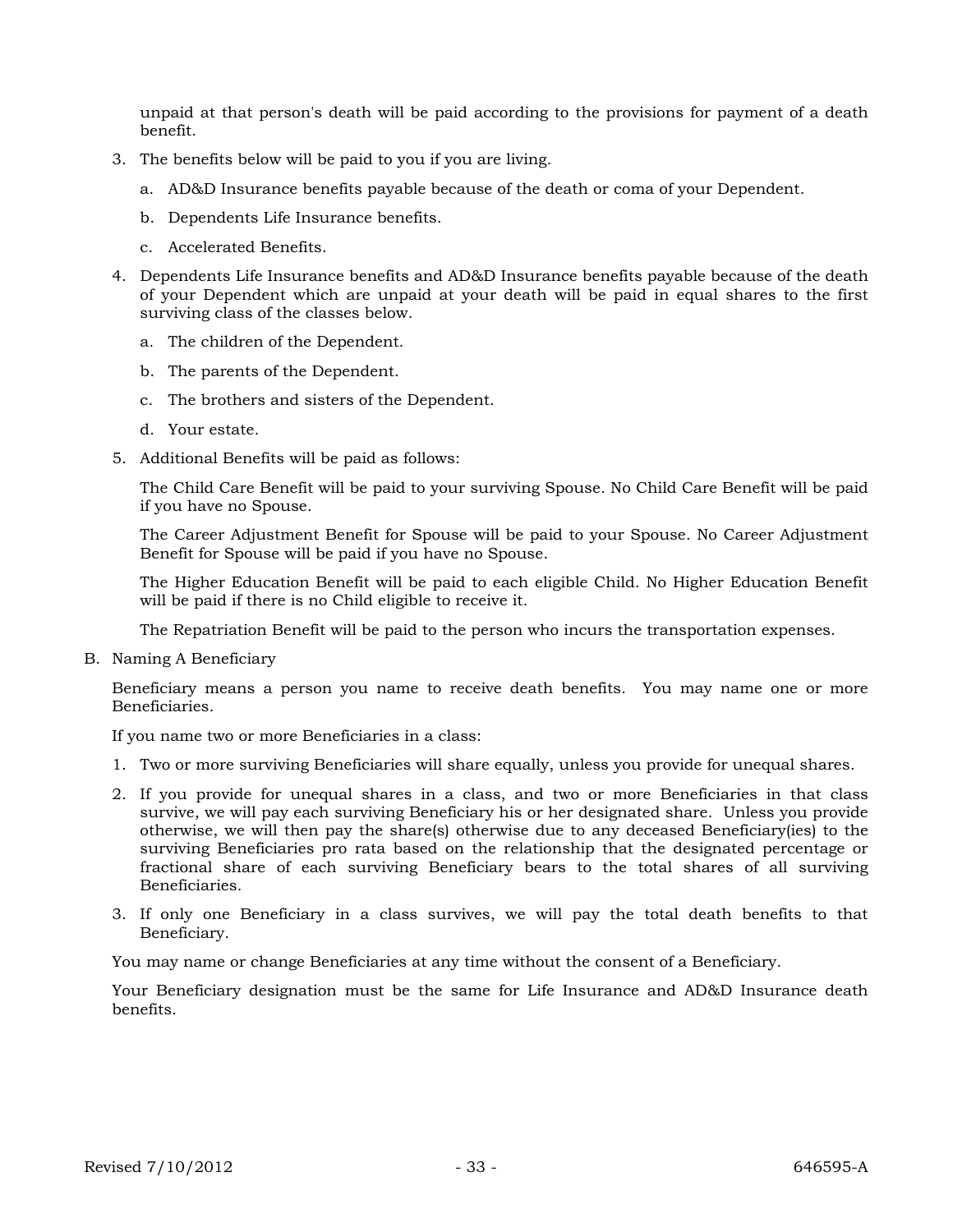You must name or change Beneficiary in writing. Writing includes a form signed by you or a verification from the Policyholder or Employer of an electronic or telephonic designation made by you.

Your designation:

- 1. Must be dated;
- 2. Must be delivered to the Policyholder or Employer during your lifetime;
- 3. Must relate to the insurance provided under the Group Policy; and
- 4. Will take effect on the date it is delivered to the Policyholder or Employer.

If we approve it, a designation, which meets the requirements of a Prior Plan will be accepted as your Beneficiary designation under the Group Policy.

C. Simultaneous Death Provision

If a Beneficiary or a person in one of the classes listed in item D. No Surviving Beneficiary dies on the same day you die, or within 15 days thereafter, benefits will be paid as if that Beneficiary or person had died before you, unless Proof Of Loss with respect to your death is delivered to us before the date of the Beneficiary's death.

D. No Surviving Beneficiary

If you do not name a Beneficiary, or if you are not survived by one, benefits will be paid in equal shares to the first surviving class of the classes below.

- 1. Your Spouse. (See **Definitions**)
- 2. Your children.
- 3. Your parents.
- 4. Your brothers and sisters.
- 5. Your estate.
- E. Methods Of Payment

Recipient means a person who is entitled to benefits under this **Benefit Payment and Beneficiary Provisions** section.

1. Lump Sum

If the amount payable to a Recipient is less than \$25,000, we will pay it in a lump sum.

2. Standard Secure Access Checking Account

If the amount payable to a Recipient is \$25,000, or more, we will deposit it into a Standard Secure Access checking account which:

- a. Bears interest;
- b. Is owned by the Recipient;
- c. Is subject to the terms and conditions of a confirmation certificate which will be given to the Recipient; and
- d. Is fully guaranteed by us.
- 3. Installments

Payment to a Recipient may be made in installments if:

a. The amount payable is \$25,000 or more; and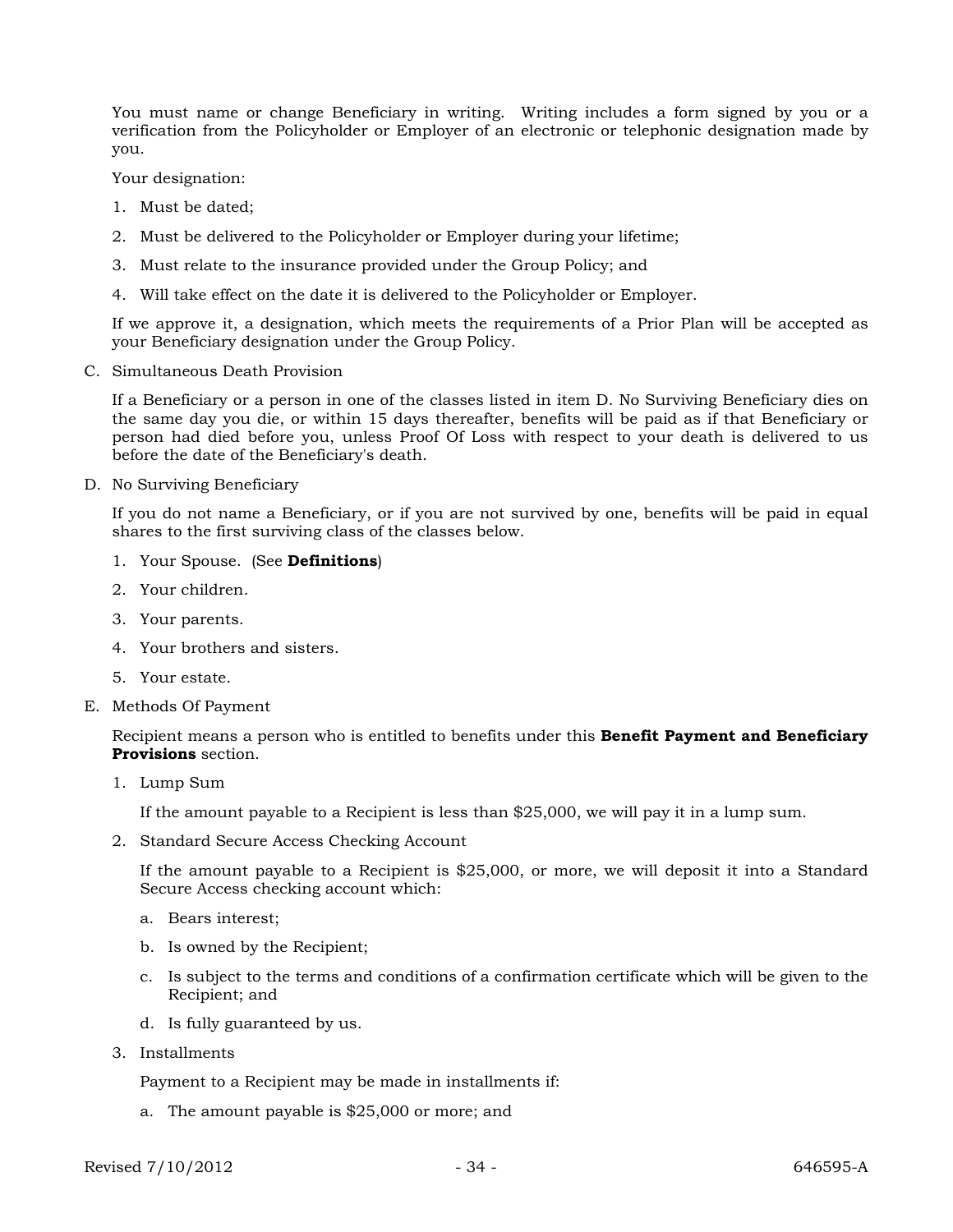b. The Recipient chooses.

To the extent permitted by law, the amount payable to the Recipient will not be subject to any legal process or to the claims of any creditor or creditor's representative.

**(FB\_REPAT\_ELECT/TEL DESIG\_WITH DEF SP\_25K SSA LUMP INSTALL\_SPOUSE DEF TERM) LI.BB.OT.6X**

### **TIME LIMITS ON LEGAL ACTIONS**

No action at law or in equity may be brought until 60 days after we have been given Proof Of Loss. No such action may be brought more than three years after the earlier of:

- 1. The date we receive Proof Of Loss; and
- 2. The time within which Proof Of Loss is required to be given.

**LI.TL.OT.1**

### **INCONTESTABILITY PROVISIONS**

A. Incontestability Of Insurance

Any statement made to obtain or to increase insurance is a representation and not a warranty.

No misrepresentation will be used to reduce or deny a claim unless:

- 1. The insurance would not have been approved if we had known the truth; and
- 2. We have given you or any other person claiming benefits a copy of the signed written instrument which contains the misrepresentation.

We will not use a misrepresentation to reduce or deny a claim after the insured's insurance has been in effect for two years during the lifetime of the insured.

B. Incontestability Of Group Policy

Any statement made by the Policyholder or Employer to obtain the Group Policy is a representation and not a warranty.

No misrepresentation by the Policyholder or Employer will be used to deny a claim or to deny the validity of the Group Policy unless:

- 1. The Group Policy would not have been issued if we had known the truth; and
- 2. We have given the Policyholder or Employer a copy of a written instrument signed by the Policyholder or Employer which contains the misrepresentation.

The validity of the Group Policy will not be contested after it has been in force for two years, except for nonpayment of premiums.

**LI.IN.OT.2**

### **CLERICAL ERROR AND MISSTATEMENT**

#### A. Clerical Error

Clerical error by the Policyholder, your Employer, or their respective employees or representatives will not:

- 1. Cause a person to become insured;
- 2. Invalidate insurance under the Group Policy otherwise validly in force; or
- 3. Continue insurance under the Group Policy otherwise validly terminated.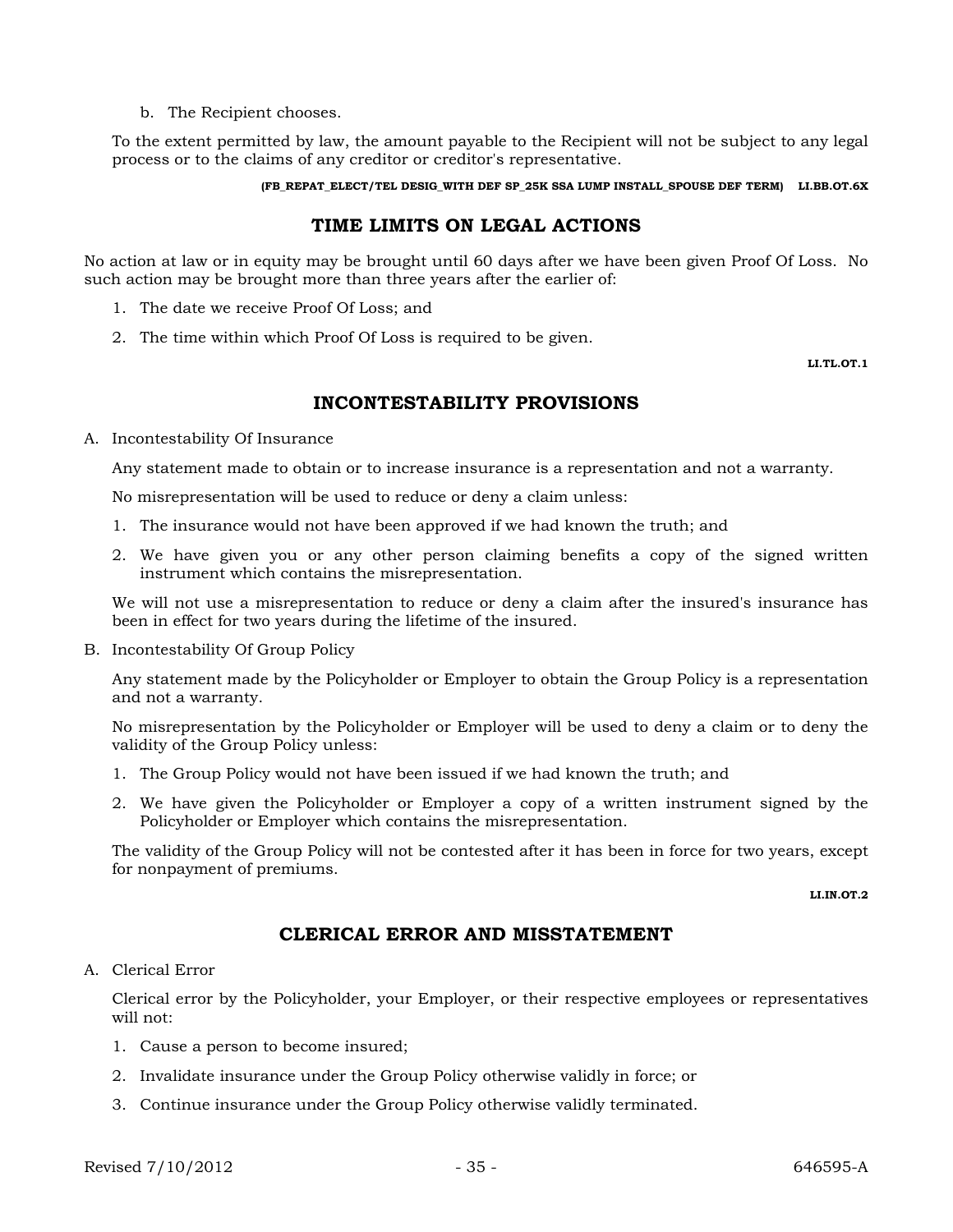- B. The Policyholder and your Employer act on their own behalf as your agent, and not as our agent.
- C. Misstatement Of Age

If a person's age has been misstated, we will make an equitable adjustment of premiums, benefits, or both. The adjustment will be based on:

- 1. The amount of insurance based on the correct age; and
- 2. The difference between the premiums paid and the premiums which would have been paid if the age had been correctly stated.

**LI.CE.OT.2**

### **TERMINATION OR AMENDMENT OF THE GROUP POLICY**

The Group Policy may be terminated by us or the Policyholder according to its terms. It will terminate automatically for nonpayment of premium. The Policyholder may terminate the Group Policy in whole, and may terminate insurance for any class or group of Members, at any time by giving us written notice.

Benefits under the Group Policy are limited to its terms, including any valid amendment. No change or amendment will be valid unless it is approved in writing by one of our executive officers and given to the Policyholder for attachment to the Group Policy. If the terms of the Certificate differ from the Group Policy, the terms stated in the Group Policy will govern. The Policyholder, your Employer, and their respective employees or representatives have no right or authority to change or amend the Group Policy or to waive any of its terms or provisions without our signed written approval.

We may change the Group Policy in whole or in part when any change or clarification in law or governmental regulation affects our obligations under the Group Policy, or with the Policyholder's consent.

Any such change or amendment of the Group Policy may apply to current or future Members or to any separate classes or groups thereof.

**LI.TA.OT.1**

### **DEFINITIONS**

AD&D Insurance means accidental death and dismemberment insurance, if any, under the Group Policy.

Annual Earnings means your annual rate of earnings from your Employer. Your Annual Earnings will be based on your earnings in effect on your last full day of Active Work. Annual Earnings includes:

- 1. Contributions you make through a salary reduction agreement with your Employer to:
	- a. An Internal Revenue Code (IRC) Section 401(k), 403(b), 408(k), or 457 deferred compensation arrangement; or
	- b. An executive nonqualified deferred compensation arrangement.
- 2. Shift differential pay.
- 3. Pay for coaching, mentoring and other extra duties you perform on an on-going basis and which is included by your Employer in your salary.
- 4. Amounts contributed to your fringe benefits according to a salary reduction agreement under an IRC Section 125 plan.

Annual Earnings does not include:

1. Bonuses.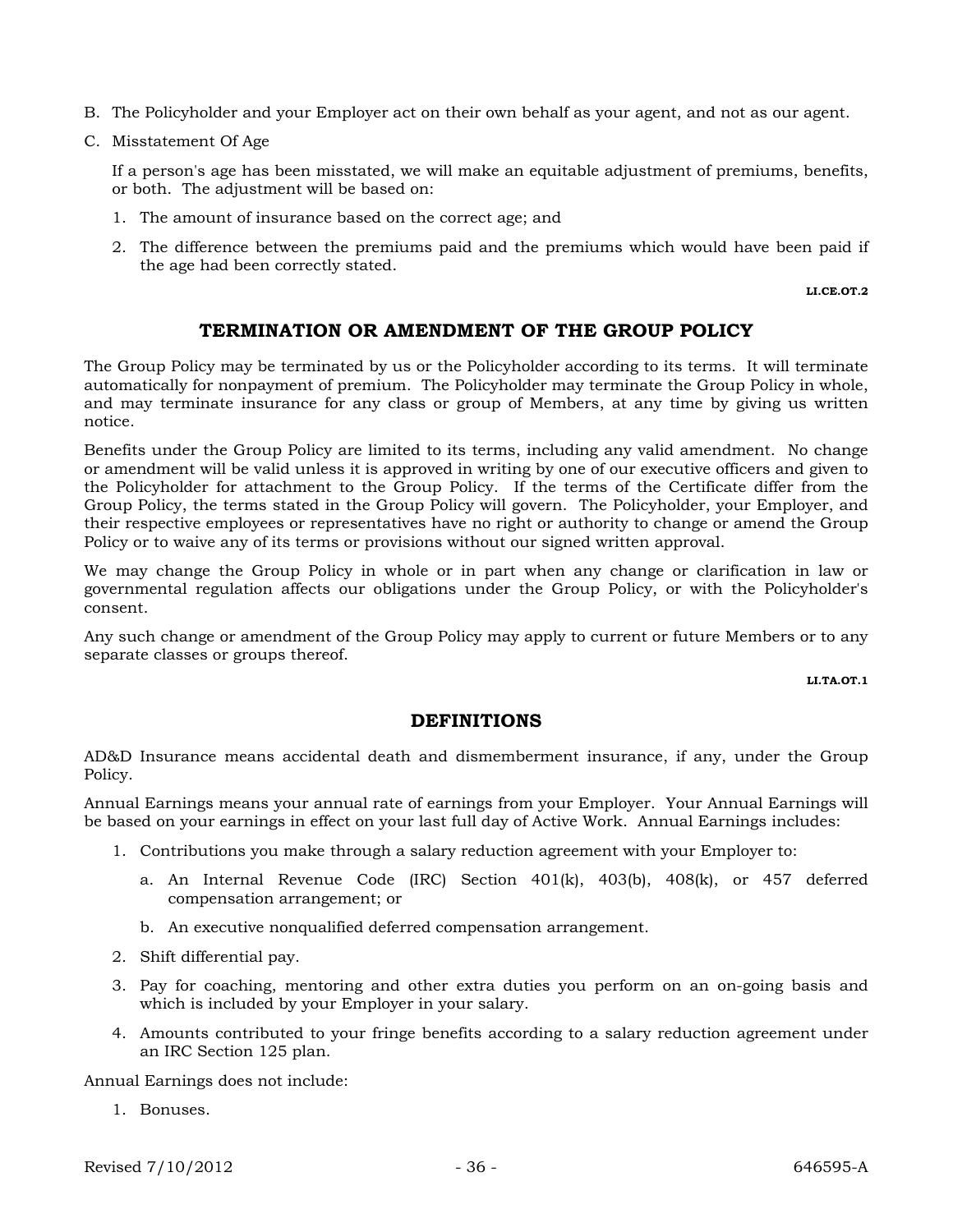- 2. Commissions.
- 3. Overtime pay.
- 4. Stock options or stock bonuses.
- 5. Your Employer's contributions on your behalf to any deferred compensation arrangement or pension plan.
- 6. Any other extra compensation.

If you are paid on an annual contract basis, your annual rate of earnings is your annual contract salary.

If you are any other salaried employee and you are paid fewer than 12 months each year, your annual rate of earnings is your earnings during the preceding 12 calendar months (or during your period of employment if less than 12 months).

If you are paid hourly, your annual rate of earnings is based on your hourly pay rate multiplied by the number of hours you worked during the preceding 12 calendar months (or during your period of employment if less than 12 months), but not more than 2,080 hours.

Basic means (a) insurance is not elective and the Policyholder or Employer pays the entire premium for insurance; or (b) the Policyholder or Employer require all eligible Members to have insurance and to pay all or part of the premium for insurance.

Child means a dependent child as that term is defined in OAR 111-010-0015

Contract means the Group Benefits Contract executed between us and the Policyholder and which incorporates this Group Policy as an exhibit and part of the agreement between us and the Policyholder.

Dependents Life Insurance means dependents life insurance, if any, under the Group Policy.

Eligibility Waiting Period means the period you must be a Member before you become eligible for insurance. See **Coverage Features**.

Evidence Of Insurability means an applicant must:

- 1. Complete and sign our medical history statement;
- 2. Sign our form authorizing us to obtain information about the applicant's health;
- 3. Undergo a physical examination, if required by us, which may include blood testing; and
- 4. Provide any additional information about the applicant's insurability that we may reasonably require.

Group Policy means the group life insurance policy issued by us to the Policyholder and identified by the Group Policy Number.

Injury means an injury to your body.

Life Insurance means life insurance under the Group Policy.

Optional means insurance is elective and Members pay all or part of the premium for insurance.

Physician means a licensed M.D. or D.O., acting within the scope of the license. Physician does not include you or your Spouse, or the brother, sister, parent or child of either you or your Spouse.

Pregnancy means your pregnancy, childbirth, or related medical conditions, including complications of pregnancy.

Prior Plan means your Employer's group life insurance plan in effect on the day before the effective date of your Employer's coverage under the Group Policy and which is replaced by the Group Policy.